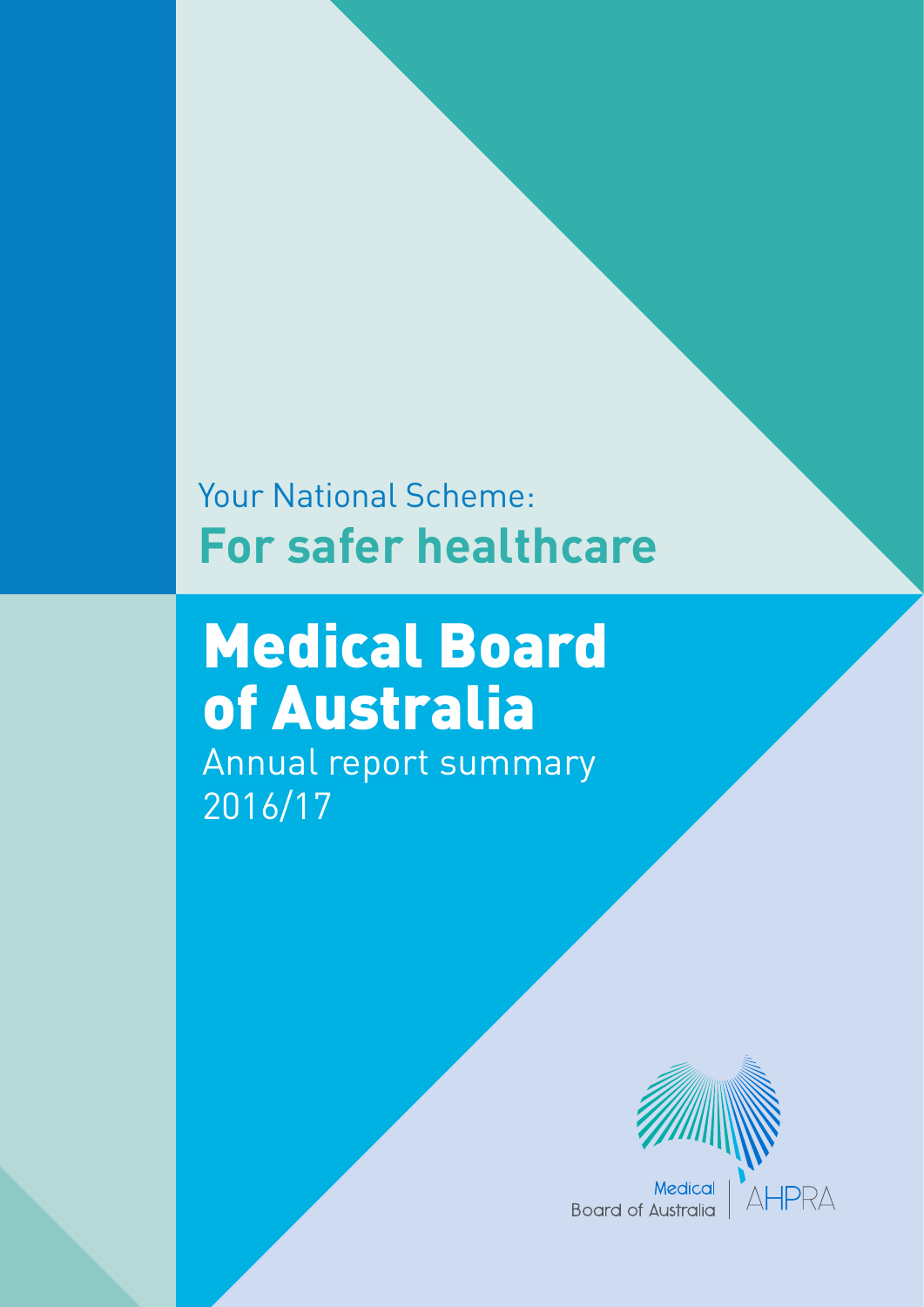# At a glance: The medical profession in 2016/17



111,166 medical practitioners, up 3.7% from 2015/16 That's **16.4%** of total health practitioner registrant base

20,057 registered students, up 1.5% from last year



3,617 notifications lodged with AHPRA about medical practitioners

**5.1%** of medical practitioners had notifications made about them

2 notifications were made about students



Male: 57.9% Female: 42.1%



1,565 medical practitioners were being actively monitored for compliance with restrictions on their registration<sup>1</sup>



# 273 statutory offence complaints were made; 283 were closed

Over 60% of new matters related to advertising breaches, and the majority of the remaining matters related to title protection

3,557 notifications closed this year

7.3% resulted in accepting an undertaking or conditions being imposed on a medical practitioner's registration

11% resulted in a medical practitioner receiving a caution or reprimand by the Board

0.6% resulted in suspension or cancellation of registration

76.3% resulted in no further action being taken

Most of the remaining 4.7% were retained by a health complaints entity

Immediate action was taken 102 times: 23 resulted in suspension of registration

224 mandatory notifications were made (161 about standards, 41 about impairment, 5 about alcohol or drugs, and 17 about sexual misconduct)

Data at 30 June 2017. See page 21 for information about monitoring cases relating to compliance with restrictions on registration for medical practitioners.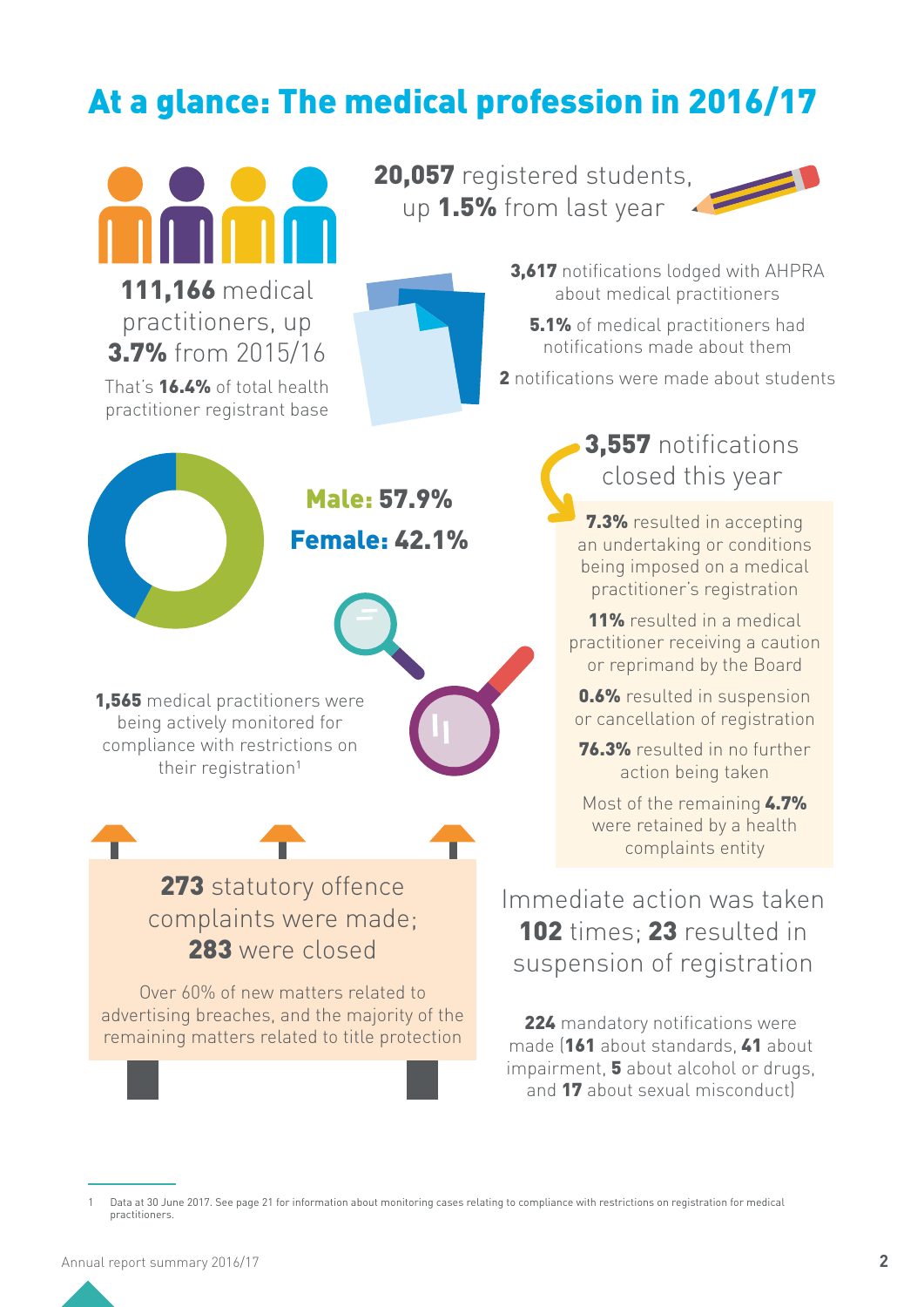# **Contents**

| <b>Message from the Chair</b>                                                         | 4  |
|---------------------------------------------------------------------------------------|----|
| About us                                                                              | 5  |
| The Medical Board of Australia: Year in review                                        | 6  |
| Registering the medical workforce in 2016/17                                          | 12 |
| <b>Regulating the workforce: Complaints about</b><br>medical practitioners in 2016/17 | 18 |
| <b>Appendix 1:</b> Structure of the National Board                                    | 28 |
| <b>Appendix 2:</b> Approved registration standards,<br>codes and quidelines           | 28 |
| <b>Appendix 3: Board and national committee</b><br>members in 2016/17                 | 29 |

# Tables

| Table 1: Specialist colleges: programs of study<br>approvedin 2016/17                                                                                                            | 9               |
|----------------------------------------------------------------------------------------------------------------------------------------------------------------------------------|-----------------|
| Table 2: Medical schools: programs of study<br>approved in 2016/17                                                                                                               | 10              |
| Table 3: Intern training and accreditation<br>authorities: programs of study approved in<br>2016/17                                                                              | 10 <sup>1</sup> |
| Table 4: Registrant numbers as at 30 June 2017                                                                                                                                   | 14              |
| Table 5: Registered medical practitioners by age                                                                                                                                 | 14              |
| Table 6: Medical practitioners by principal place<br>of practice and gender                                                                                                      | 14              |
| Table 7: Medical practitioners by principal place<br>of practice and registration type                                                                                           | 14              |
| Table 8: Medical practitioners by specialty and<br>principal place of practice at 30 June 2017                                                                                   | 15              |
| <b>Table 9:</b> Notifications received about medical<br>practitioners, including matters closed in<br>2016/17 and those remaining open at 30 June<br>2017, by state or territory | 22              |
| Table 10: Notifications received by state and<br>territory; year-on-year comparison                                                                                              | 22              |
| Table 11: Percentage of practitioners with<br>notifications received, by state or territory                                                                                      | 22              |
| Table 12: Open notifications at 30 June 2017, by<br>state or territory                                                                                                           | 22              |
| Table 13: Notifications closed, by state or<br>territory                                                                                                                         | 23              |
| Table 14: Notifications closed, by stage at<br>closure                                                                                                                           | 23              |
| Table 15: Medical practitioners with mandatory<br>notifications                                                                                                                  | 23              |
| Table 16: Mandatory notifications received, by<br>state or territory                                                                                                             | 23              |

| <b>Table 17: Outcomes of assessment for</b><br>mandatory notifications, by grounds for the<br>notification | 24 |
|------------------------------------------------------------------------------------------------------------|----|
| Table 18: Outcomes at closure for mandatory<br>notifications closed in 2016/17                             | 24 |
| <b>Table 19:</b> Immediate action cases by state or<br>territory                                           | 24 |
| Table 20: Outcomes of immediate actions                                                                    | 24 |
| <b>Table 21:</b> Outcomes at closure for notifications<br>closed                                           | 25 |
| <b>Table 22: Outcomes of assessments finalised</b>                                                         | 25 |
| <b>Table 23:</b> Outcomes of investigations finalised                                                      | 26 |
| <b>Table 24:</b> Outcomes from panel hearings<br>finalised                                                 | 26 |
| Table 25: Outcomes from tribunal hearings<br>finalised                                                     | 26 |
| Table 26: Monitoring cases at 30 June 2017, by<br>state or territory                                       | 27 |
| Table 27: Monitoring cases at 30 June 2017, by<br>stream                                                   | 27 |
| Table 28: Statutory offence complaints received<br>and closed, by type of offence and jurisdiction         | 27 |
|                                                                                                            |    |

# Figures

9

| <b>Figure 1:</b> Registration numbers, year by year,<br>since the National Scheme began                                                 | 12 |
|-----------------------------------------------------------------------------------------------------------------------------------------|----|
| <b>Figure 2:</b> Percentage of medical practitioners<br>with a principal place of practice in each state<br>and territory               | 13 |
| <b>Figure 3:</b> Audit outcomes for the medical<br>profession in 2016/17                                                                | 13 |
| Figure 4: How AHPRA and the Board manage<br>notifications                                                                               | 19 |
| <b>Figure 5:</b> Total notifications received by AHPRA<br>about medical practitioners, year by year, since<br>the National Scheme began | 19 |
| Figure 6: Source of notifications lodged about<br>medical practitioners                                                                 | 19 |
| <b>Figure 7:</b> The most common types of complaint<br>lodged with AHPRA about medical practitioners                                    | 20 |
|                                                                                                                                         |    |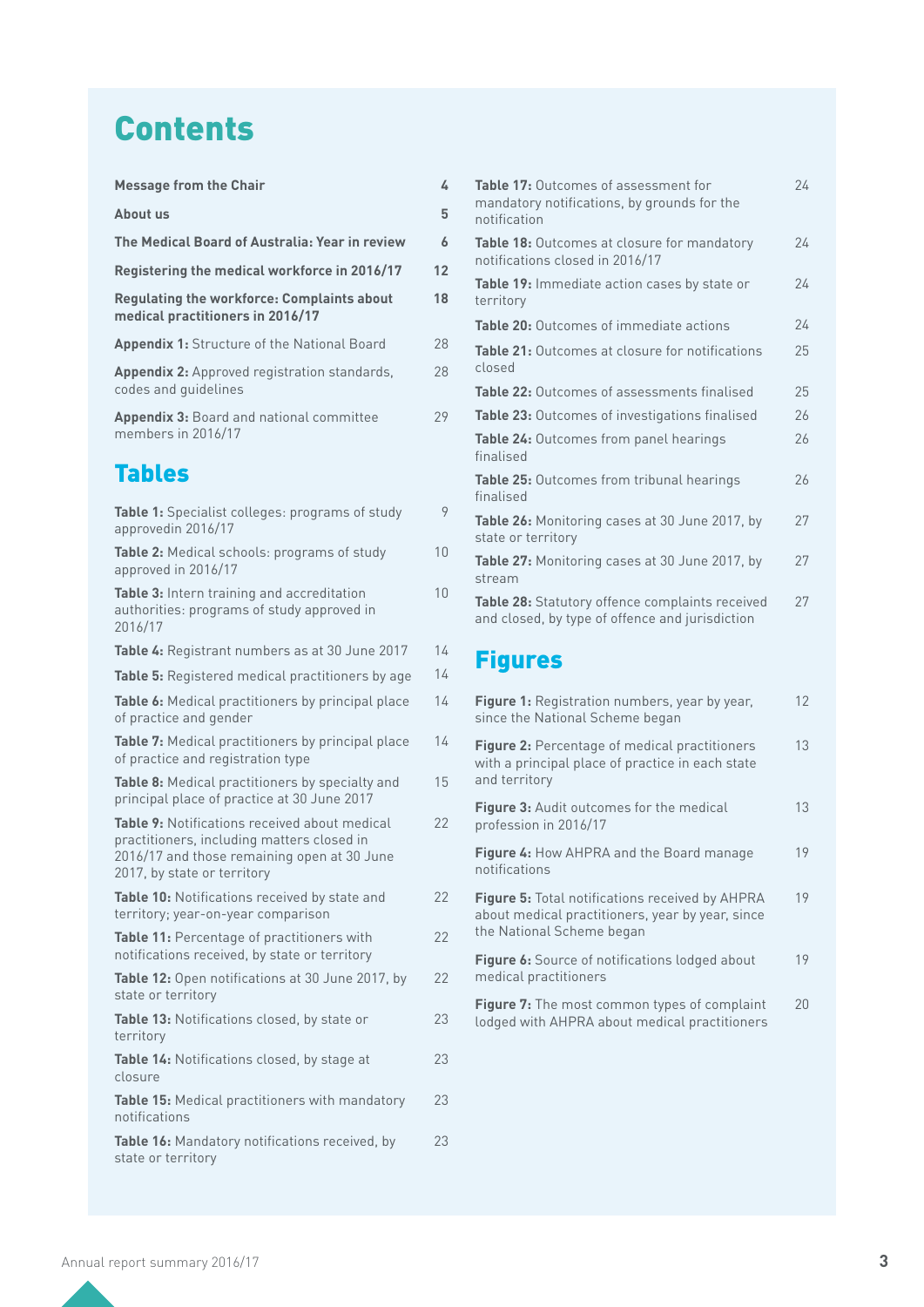# Message from the Chair, Medical Board of Australia

**This report summarises data relating to the medical profession in Australia, which have been drawn from the Australian Health Practitioner Regulation Agency (AHPRA) and the National Boards' 2016/17 annual report. It offers a unique insight into the regulatory landscape.** 

Medical regulators around the world are facing rising numbers of complaints about doctors. As reflected in this annual report summary, 2016/17 saw an increase in the number of notifications (complaints or concerns) lodged about medical practitioners under the National Scheme in Australia.

The Medical Board of Australia (the Board) and AHPRA are addressing this challenge in two ways. We are re-examining how we triage and respond to complaints so our efforts are targeted and proportionate. In triaging complaints, we are focusing our effort on dealing with serious concerns about risks to patient safety and also bringing quickly to a close the less serious matters that require no regulatory action. Bringing appropriate clinical input into the initial assessment of a notification is key to both of these approaches.

The Board is also exploring revalidation as another tool to address the challenge of increasing complaints and ensure that doctors are practising safely. We have consulted widely on the interim report of our Expert Advisory Group and will be releasing its final report and our plans to improve patient safety at the end of November 2017.

Over the following pages, we outline more about our work on revalidation and other works conducted by the Board during the year.



**Dr Joanna Flynn AM Chair of the Medical Board of Australia**

### The Medical Board of Australia

**Members of the Board in 2016/17** Dr Joanna Flynn AM, Chair Associate Professor Stephen Adelstein Professor Belinda Bennett Mr Mark Bodycoat Associate Professor Stephen Bradshaw AM Ms Prudence Ford Dr Samuel Goodwin Dr Fiona Joske Professor Constantine Michael AO Dr Susan O'Dwyer Professor Anne Tonkin Ms (Michelle) Fearn Wright

#### **Committees**

A number of committees support the Board, including a national Finance Committee, Health committees in Victoria and Western Australia, Immediate Action Committees and Notifications Committees in all states except New South Wales (NSW) and Registration Committees in all states and territories.

For more information about the Board and its Committees in 2016/17, please refer to the appendices.

### Executive and policy support



**Dr Joanne Katsoris Executive Officer, Medical**

Dr Katsoris supports the Medical Board of Australia. She works in AHPRA's National Office in Melbourne. Executive Officers provide a vital link between the National Boards and AHPRA.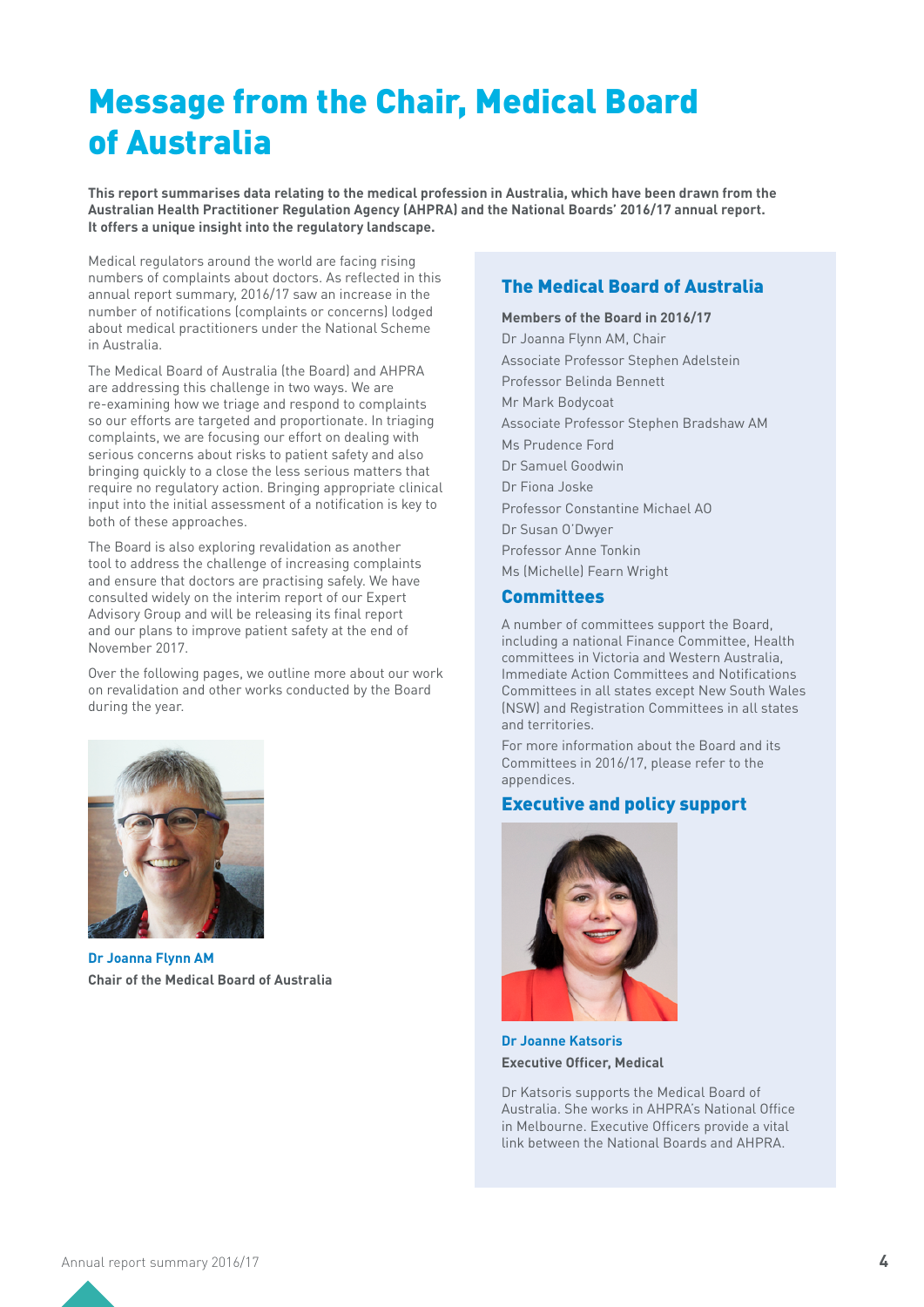# About us

The Medical Board of Australia (the Board) has worked in partnership with AHPRA to protect the public since the inception of the National Registration and Accreditation Scheme (the National Scheme) in July 2010. Together, we regulate the profession by ensuring that only those medical practitioners who are suitably trained and qualified can practise in Australia.

Protecting the public by ensuring access to a safe, competent and qualified healthcare workforce is always our priority. Every decision we make is guided by the Health Practitioner Regulation National Law (the National Law), as in force in each state and territory, and by the regulatory principles (see right).

Visit the Board's website at [www.medicalboard.gov.au.](http://www.medicalboard.gov.au/)

For more information about the National Scheme and AHPRA, visit [www.ahpra.gov.au/About-AHPRA.](file:///Users/sales/Desktop/../../www.ahpra.gov.au/About-AHPRA)

# About this report

This annual report summary provides a professionspecific view of AHPRA and the Board's work to manage risk to the public in 2016/17. Information provided in this report is drawn from data published in the 2016/17 annual report published by AHPRA and the National Boards. All data are correct as at 30 June 2017.

Whenever possible, historical data are provided to show trends over time.

#### **Please see page 18 for information about our data.**

Profession-specific summaries for all 14 National Boards in the National Scheme are available to download from [www.ahpra.gov.au/annual report/2017.](http://www.ahpra.gov.au/annual report/2017)

Annual report summaries that segment the registrant base by state and territory are also published online.

# Our regulatory principles

Eight r[egulatory principles u](https://www.ahpra.gov.au/About-AHPRA/Regulatory-principles.aspx)nderpin our work, and guide our decision-making in the public interest. These principles foster a responsive, risk-based approach to regulation. In brief, they are to:

Protect the public

Take timely and necessary action

Administer the National Law

Ensure registrants are qualified

Work with stakeholders

Uphold professional standards

Identify and respond to risk

Use appropriate regulatory force

For more information, download AHPRA's 2016/17 annual report from [www.ahpra.gov.au/annual report/2017](http://www.ahpra.gov.au/annual report/2017)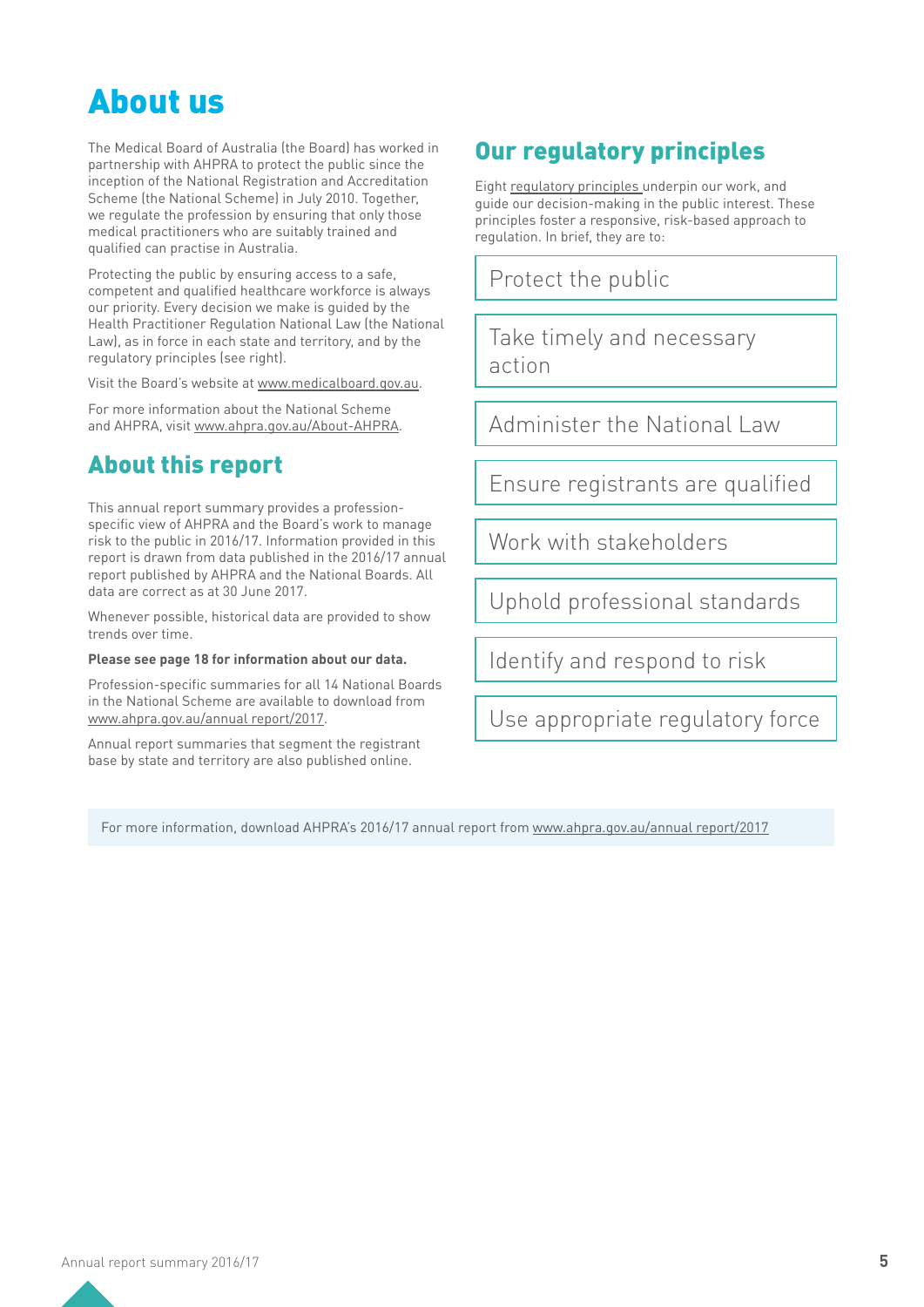# The Medical Board of Australia: Year in review

**A number of major initiatives were actioned by the Board in 2016/17. Here are the highlights:** 

### Spotlight on: Revalidation

The Board is committed to developing a process that supports medical practitioners to maintain and enhance their professional skills and knowledge, and to remain fit to practise medicine. The Board has been using the term 'revalidation' for this process and in 2015/16, it appointed an Expert Advisory Group (EAG) to advise it on options for revalidation that are tailored to the Australian healthcare sector. During 2016/17, the EAG delivered their interim report that identified a two-part approach:

- 1. Maintaining and enhancing the performance of all doctors practising in Australia though efficient, effective, contemporary, evidencebased continuing professional development relevant to their scope of practice, and
- 2. Proactively identifying doctors at risk of poor performance and those who are already performing poorly, assessing their performance and when appropriate, supporting remediation of their practice.

The Board consulted on the proposal in the EAG's interim report over a four-month period. We:

- $\blacktriangleright$  received 116 submissions that are published online
- $\blacktriangleright$  met with all the specialist medical colleges, the Council of Presidents of Medical Colleges and the Australian Medical Association
- $\blacktriangleright$  held forums in each state and territory. attended by more than 400 stakeholders
- $\blacktriangleright$  heard from more than 1000 doctors and community members in our online discussion forum and our online survey, and
- $\blacktriangleright$  met twice with the Consultative Committee that the Board had established to provide feedback on issues related to the introduction of revalidation in Australia.

The EAG has been analysing the feedback and is scheduled to deliver their report in 2017/18.

### Independent review of the use of chaperones

In August 2016, the Board and AHPRA commissioned the Independent review of the use of chaperones to protect patients in Australia. The review was triggered by the concerns of patients whose doctors abused their trust. It was undertaken by Professor Ron Paterson, who was asked to consider whether, and if so in what circumstances, it is appropriate to impose a chaperone condition on the registration of a health practitioner to protect patients while allegations of sexual misconduct are investigated. The reviewer was also asked to recommend whether changes to regulatory practice, and the National Law, are needed to better protect patients and public.

The report recommended three areas for regulatory reform:

- 1. No longer using chaperones as an interim restriction while allegations of sexual misconduct are investigated
- 2. Establishing a specialist team within AHPRA working with the Board to improve our handling of sexual misconduct complaints, and
- 3. Strengthening monitoring and providing more information to patients in the exceptional cases when chaperone conditions are in place.

AHPRA and the Board accepted all of the recommendations in the report and have been working to implement them.

## Social research

The Board commissioned independent social research, related to its work on revalidation, to better understand what the public expects doctors to do to demonstrate ongoing fitness and competence, and what medical practitioners believe they need to do to maintain and enhance their knowledge and skills.

The research analysed feedback from 3,000 doctors and 1,000 members of the community. Key findings were:

- $\triangleright$  90% of the community trust doctors and nurses, 85% trust pharmacists and 7% trust politicians
- $\blacktriangleright$  Doctors and the community agree that the most important attributes for building confidence and trust with patients are effective communication and doctors explaining their diagnosis and treatment
- $\triangleright$  39% of doctors and 72% of the community think doctors' practice should be reviewed at least every five years
- $\triangleright$  40% of doctors and 5% of the community think doctors should only be reviewed if there are concerns about their practice, and
- $\blacktriangleright$  More than half the doctors surveyed support demonstrating their capacity to provide high-quality medical care as a requirement of registration renewal.

Annual report summary 2016/17 **6**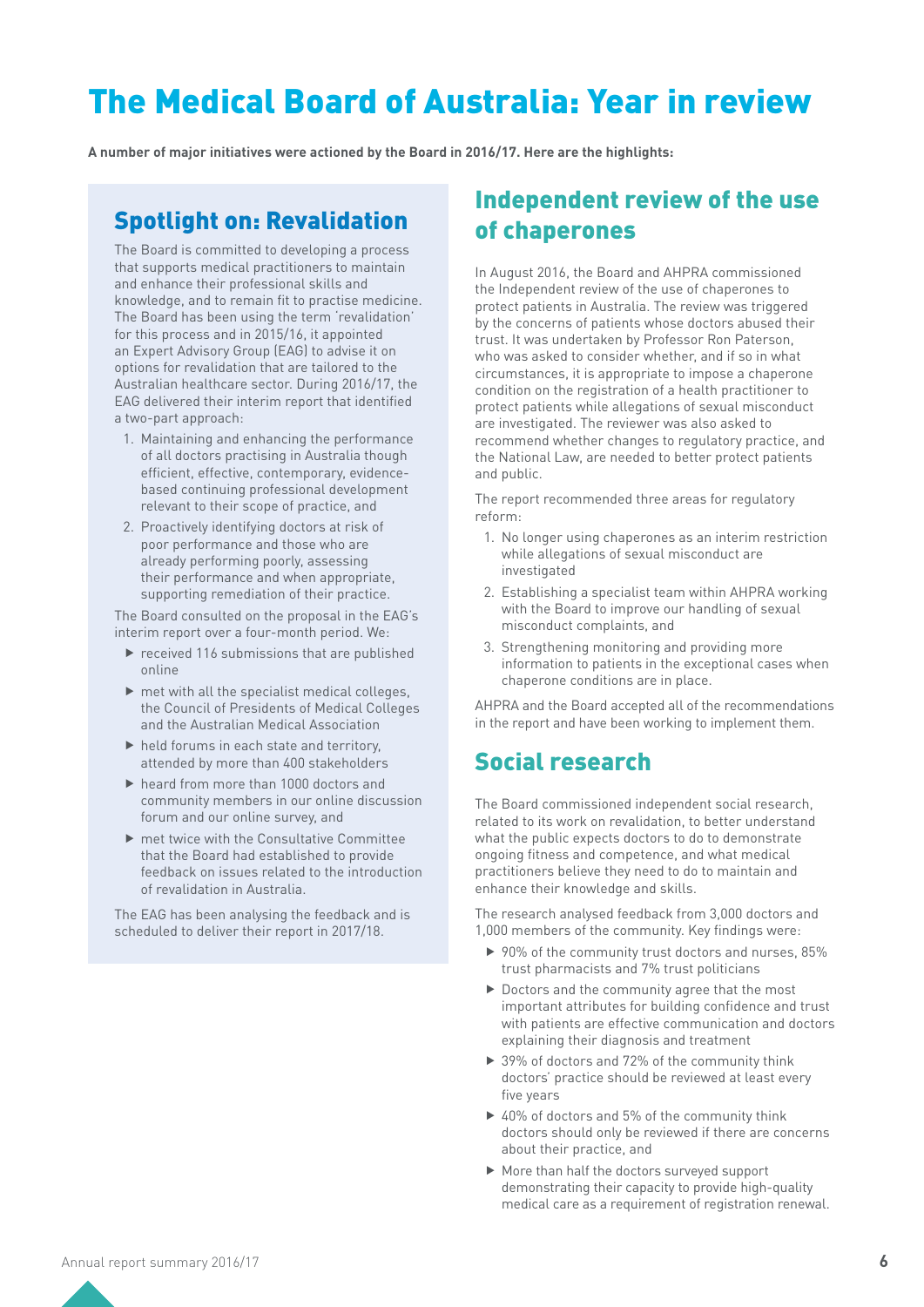# International Association of Medical Regulatory Authorities conference

In September 2016, AHPRA and the Board hosted the very successful International Association of Medical Regulatory Authorities (IAMRA) 12th International Conference on Medical Regulation in Melbourne. The overarching theme of the conference was 'Medical regulation – making a difference', a theme which is central to the work of the Board and AHPRA.

More than 490 participants from over 40 countries gathered with one aim: to make a difference to patient safety through regulation. The three-day conference featured over 105 presentations and 25 international keynote speakers. The Board and AHPRA were well represented, with a number of Board members and staff presenting, chairing and participating in panel sessions, or speaking to delegates about our work at the information booth.

# Review of the performance of specialist colleges

The Snowball review of the National Registration and Accreditation Scheme recommended that the Board 'evaluate and report on the performance of specialist colleges in applying standard assessments of international medical graduate (IMG) applications and apply benchmarks for timeframes for completion of assessments'. Australia's health ministers accepted this recommendation and the Board committed to appointing an external reviewer. The Board selected Deloitte Access Economics after an open, competitive tender process.

The review will examine each college's current performance against benchmarks for the specialist pathway the Board has set. It will review the extent to which college processes align with the Board's *Good practice guidelines* for the specialist IMG assessment process that define good practice in the assessment of specialist IMGs. The review will also consider whether elements of the current specialist IMG assessment process can be improved, evaluate current performance benchmarks and recommend methods for future monitoring of colleges' performance.

Deloitte Access Economics will seek input from external stakeholders including specialist IMGs and employers.

The review will continue throughout 2017 and the Board will consider the report in early 2018.

# Taking action on bullying and harassment

Bullying and harassment are serious problems in the medical profession and have a direct impact on patient safety.

Setting clear standards and holding doctors to account against them is the job of regulators. Getting clear about the roles and responsibilities of colleges, employers and regulators in dealing with these problems so that everyone knows what the standard is, and what to do if someone fails to meet it, is one of the things we will do with others.

The Board has committed to taking action on bullying and harassment by:

- ▶ Strengthening the Board's *Good medical practice a code of conduct for doctors in Australia* about bullying and harassment, and making the standards of acceptable behaviour for doctors clear
- $\blacktriangleright$  Taking the lead in developing and implementing a national survey of trainees which will give them a voice, be a safe place for them to provide feedback on their training experience and enable systemic issues such as potential hotspots of bullying and harassment to be identified. AHPRA and the Board will work with health departments, employers, medical colleges, and the Australian Medical Council to develop the governance and funding arrangements to make this happen
- $\triangleright$  Commissioning research on vexatious complaints to understand how and why people are driven to make them, and what we can do about it. The data we have now indicate this is a small problem with a big impact when it happens. We will publish what we learn and act on it, and
- ▶ Strengthening *Good medical practice a code of conduct for doctors in Australia* on vexatious complaints and establishing a clear benchmark to enable the Board to take further action about a medical practitioner who makes complaints purely to damage another registered practitioner.

# Doctors' health programs

From 2016/17, doctors and medical students in all states and territories can access help and support through the expanded network of doctors' health advisory and referral services.

The national network of services is coordinated by Doctors' Health Services Pty Ltd, a wholly owned subsidiary of the Australian Medical Association (AMA), and is funded by the Board.

The Board has significantly boosted resources to doctors' health, sourced from within existing Board funds from registration fees paid by medical practitioners. The partnership with the AMA enables the health programs to be administered at arm's length from the Board and AHPRA.

The support services can be accessed via [drs4drs.com.au](https://www.doctorportal.com.au/doctorshealth/).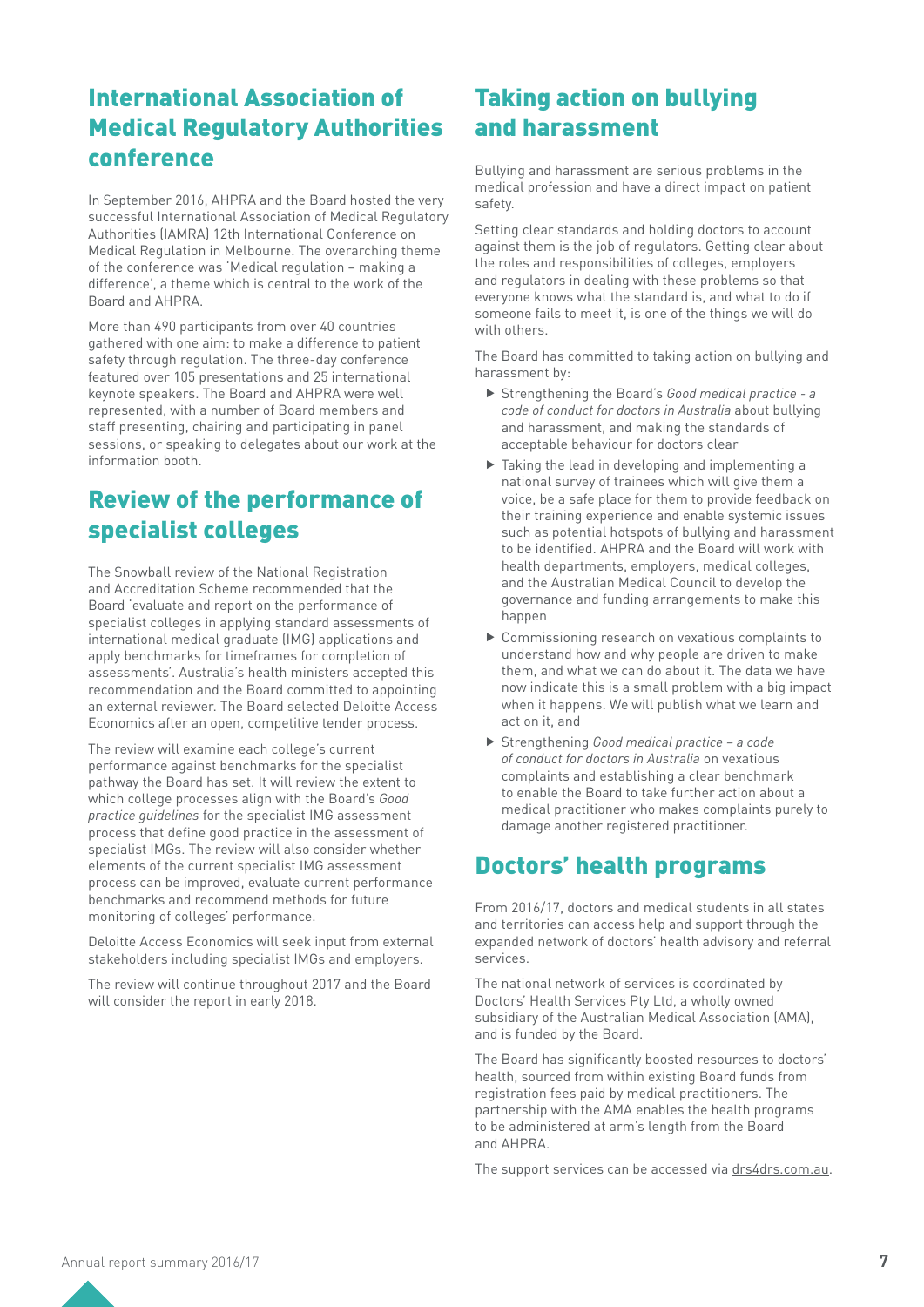# Taking a multi-profession approach to regulation

The Board works cooperatively with the other health practitioner boards as we regulate our respective professions in the public interest. We share regulatory principles and the Boards consult with each other on registration standards, codes and guidelines and provide feedback where it is necessary. We share our resources and aim where possible to take a common approach. For example, in 2016/17, Boards agreed to a common multifaceted, risk-based advertising compliance strategy.

During this year, the Board worked with the Pharmacy Board to develop a statement to remind medical practitioners and pharmacists about their respective responsibilities in the prescribing and dispensing of compounded medicines.

# Improving processes

The Board has supported a number of improvements in the management of notifications. While we are closing more notifications than previously, the increasing number of incoming notifications means that the number of open notifications is increasing. We have developed a range of strategies to be more effective as we manage notifications. These strategies include:

- $\blacktriangleright$  prioritising the closure of older notifications
- $\blacktriangleright$  reviewing notifications that have been put on hold pending other external proceedings (such as criminal investigations)
- $\blacktriangleright$  increased scrutiny by state and territory boards of notifications that remain open after nine and 12 months
- $\blacktriangleright$  supporting triage and assessment processes in Queensland and South Australia to deal with notifications more quickly, and
- $\blacktriangleright$  recruiting medical clinical advisors to inform the management of notifications.

# Communication, engagement and stakeholder relations

The Board published 11 editions of the *Medical Board Update* in 2016/17. The Board's electronic newsletter provides information to medical practitioners about their current obligations and issues in contemporary medical practice. This year we have focused on summarising and publishing tribunal cases to ensure that the profession is aware of lessons to be learned.

There is a great deal of public interest in the work of the Board. Over the course of the year, the Board, via the Chair, has held interviews, recorded podcasts, participated in media conferences and had television appearances to discuss a range of issues including the health of doctors, mandatory reporting and issues about sexual misconduct.

The Board has an active program of stakeholder engagement that includes regular meetings with:

- $\blacktriangleright$  The Australian Medical Association
- ▶ The Australian Medical Council
- $\triangleright$  The Medical Council of New South Wales
- $\blacktriangleright$  The specialist colleges through the Council of Presidents of Medical Colleges
- ▶ The Medical Council of New Zealand

Senior leaders from the Board, AHPRA and the AMA met on 5 April 2017 for the third consecutive year to discuss how notifications are managed in the National Scheme.

The Board also ran an extensive program of external stakeholder engagement during 2016/17, particularly in relation to revalidation as it consulted on the Revalidation Expert Advisory Group's interim report. We met with the AMA, all the specialist colleges and stakeholders in every state and territory.

Other stakeholder meetings held by the Board include:

- $\triangleright$  A joint meeting of specialist colleges, the Australian Medical Council and the Medical Council of New Zealand in February 2017, and
- $\blacktriangleright$  A joint meeting with the Australian Medical Council and providers of pre-employment structured clinical interviews.

While the National Board tends to deal with national stakeholders, state and territory boards focus on their local stakeholders, with meetings with state and territory AMAs, doctors' health programs, postgraduate medical councils, employers and supervisors, and many others.

There has been considerable internal stakeholder engagement as the Board promotes consistency of decision-making and responds to issues by decisionmakers. This includes:

- $\blacktriangleright$  monthly meetings with state and territory board chairs
- $\blacktriangleright$  planning days with state and territory board chairs
- $\blacktriangleright$  a registration issues workshop
- $\blacktriangleright$  the annual Medical Board of Australia conference, and
- feedback on the Board's standards, codes and guidelines to inform reviews.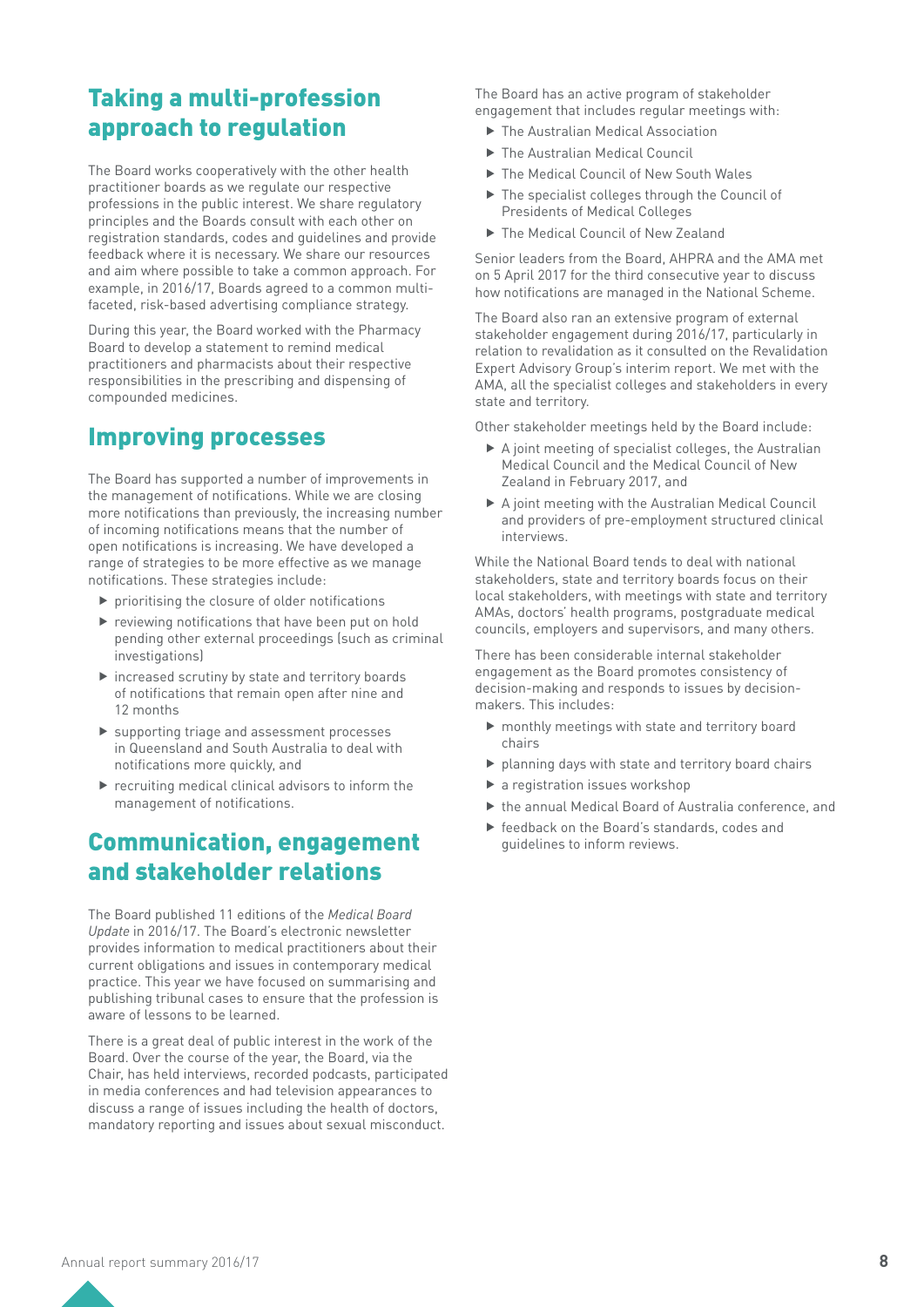## Planning and research

The Board develops a regulatory workplan annually that forms part of the Health Professions Agreement which details the fees payable by health practitioners, the annual budget of the National Board and the services provided by AHPRA that enable the National Boards to carry out their functions under the National Law. The workplan is consistent with the strategy of the National Scheme. Key initiatives for 2016/17 included:

- $\blacktriangleright$  revalidation
- $\blacktriangleright$  social research
- **F** implementing the *Guidelines for registered medical [practitioners who perform cosmetic medical and](http://www.medicalboard.gov.au/News/2016-05-09-media-statement.aspx)  [surgical procedures,](http://www.medicalboard.gov.au/News/2016-05-09-media-statement.aspx)* and
- ▶ running the 2016 IAMRA conference.

In 2016/17, the Board with AHPRA commissioned the *Independent review of the use of chaperones to protect patients in Australia* and have accepted all of its recommendations.

## Participation in inquiries, reviews and consultations

There were a number of reviews in 2016/17 that were relevant to the Board and AHPRA. We appeared before the following inquiries:

- ▶ Senate Committee Affairs References Committee on the complaints mechanism administered under the National Law
- ▶ Senate Community Affairs References Committee inquiry into 'Growing evidence of an emerging tickborne disease that causes a Lyme-like illness for many Australian patients', and
- $\blacktriangleright$  Health, Communities, Disability Services and Domestic and Family Violence Prevention Committee inquiry into the performance of the Queensland Health Ombudsman's functions pursuant to section 179 of the Health Ombudsman Act 2013.

The Board also contributed to submissions to the above inquiries and into the Accreditation Services Review, the Therapeutics Goods Administration on the regulation of autologous cell and tissue products and proposed consequential changes to the classification of biologicals, and to requests from international regulators.

# Policy and accreditation

The Australian Medical Council (AMC) is the accreditation authority for the medical profession. During this reporting period, the Board extended the AMC's appointment until 30 June 2019. This was in the context of the [Accreditation](https://www.coaghealthcouncil.gov.au/Projects/Accreditation-Systems-Review)  [Systems Review,](https://www.coaghealthcouncil.gov.au/Projects/Accreditation-Systems-Review) which is due to be completed by the end of 2017.

Representatives of the Board, AHPRA and the AMC meet regularly, including an annual meeting of Directors of the AMC with the full Board.

The AMC develops accreditation standards that are approved by the Board and against which they assess medical schools and specialist colleges. The AMC is therefore responsible for accreditation of:

- 1. medical schools and their programs of study, and
- 2. specialist medical colleges and their programs of study.

The Board considers the AMC's accreditation report and decides whether to approve the accredited program of study for registration.

See Table 1 (below) for information on specialist colleges whose programs of study were approved in 2016/17, and Table 2 on page 10 for information on medical schools whose programs were approved.

The AMC provided monitoring reports on six medical schools and 11 specialist colleges in 2016/17.

The AMC also reviews and accredits authorities that accredit intern training programs in each state and territory (see Table 3). The AMC provided monitoring reports on six intern training accreditation providers.

#### **Table 1: Specialist colleges: programs of study approved in 2016/17**

| <b>Provider</b>                                                  | <b>Program</b>                                                          | <b>Approved</b>        | <b>Expiry</b>    |
|------------------------------------------------------------------|-------------------------------------------------------------------------|------------------------|------------------|
| Australasian<br><b>College of</b><br><b>Dermatologists</b>       | Fellowship of<br>The Australasian<br>College of<br>Dermatologists       | 22<br>February<br>2017 | 31 March<br>2018 |
| <b>Royal College of</b><br>Pathologists of<br><b>Australasia</b> | Fellowship of the<br>Royal College of<br>Pathologists of<br>Australasia | 29 March<br>2017       | 31 March<br>2023 |

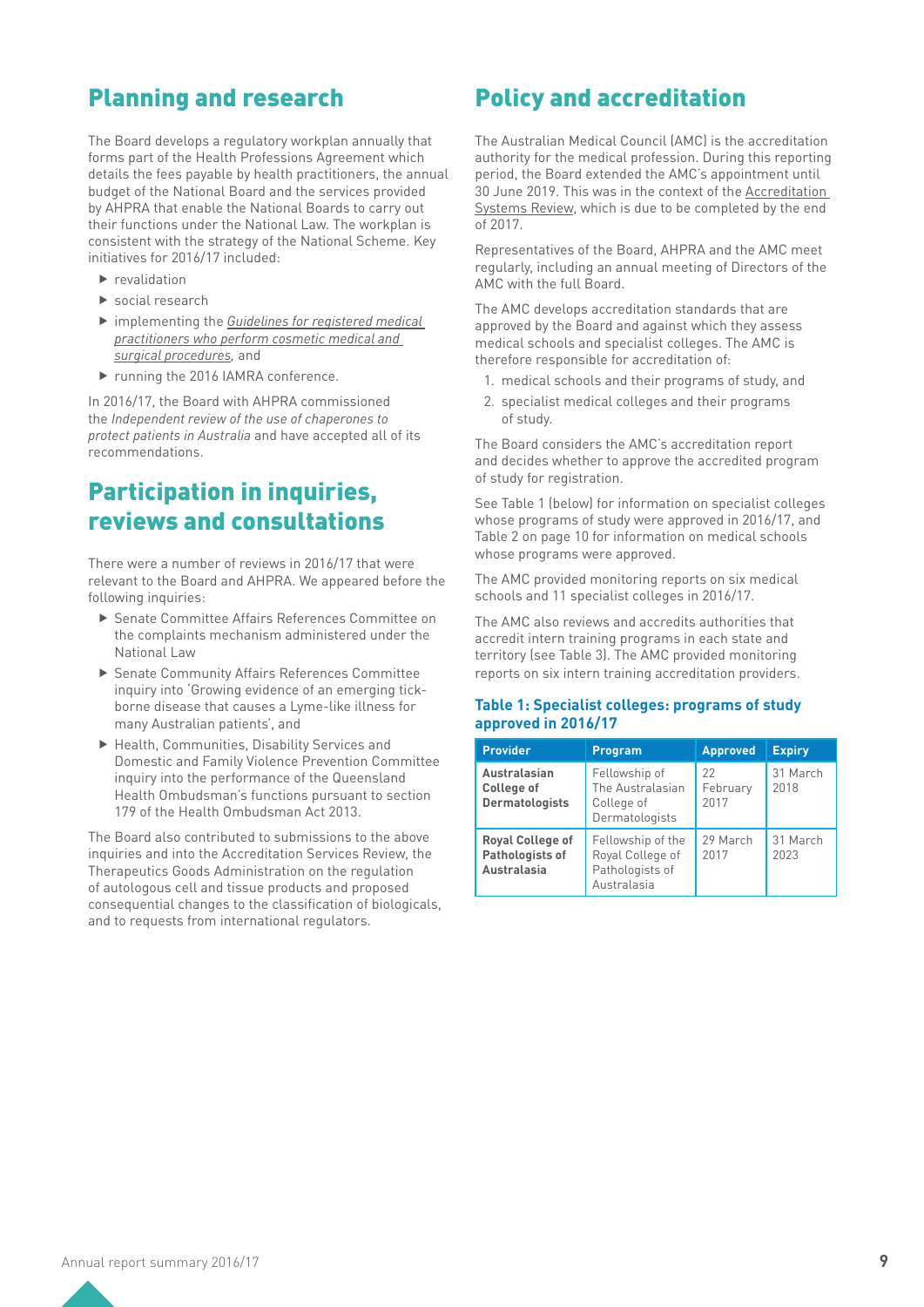|  |  |  | Table 2: Medical schools: programs of study approved in 2016/17 |  |
|--|--|--|-----------------------------------------------------------------|--|
|--|--|--|-----------------------------------------------------------------|--|

| <b>Provider</b>                                                 | Program                                                                            | <b>Approved</b>   | <b>Expiry</b> |
|-----------------------------------------------------------------|------------------------------------------------------------------------------------|-------------------|---------------|
| <b>James Cook University</b>                                    | Bachelor of Medicine / Bachelor of Surgery (MBBS)<br>6 year program                | 28 September 2016 | 31 March 2021 |
| <b>Deakin University</b>                                        | Bachelor of Medicine / Bachelor of Surgery (MBBS)<br>4 year program                | 28 September 2016 | 31 March 2019 |
| <b>University of Melbourne</b>                                  | Doctor of Medicine (MD) 4 year program                                             | 28 September 2016 | 31 March 2021 |
| <b>Curtin University</b>                                        | Bachelor of Medicine / Bachelor of Surgery (MBBS)<br>5 year program                | 23 November 2016  | 31 March 2023 |
| <b>Monash University</b>                                        | Bachelor of Medical Science (BMedSc) / Doctor of<br>Medicine (MD) 4 year program   | 23 November 2016  | 31 March 2018 |
|                                                                 | Bachelor of Medical Science (BMedSc) / Doctor of<br>Medicine (MD) 5 year program   | 23 November 2016  | 31 March 2018 |
|                                                                 | Bachelor of Medicine / Bachelor of Surgery (MBBS)<br>(Hons) 4 year program         | 23 November 2016  | 31 March 2018 |
|                                                                 | Bachelor of Medicine / Bachelor of Surgery (MBBS)<br>(Hons) 5 year program         | 23 November 2016  | 31 March 2018 |
| University of Newcastle/<br><b>University of New England</b>    | Bachelor of Medical Science (BMedSc) and Doctor<br>of Medicine (MD) 5 year program | 23 November 2016  | 31 March 2023 |
| <b>University of Notre Dame</b><br><b>Australia (Fremantle)</b> | Bachelor of Medicine / Bachelor of Surgery (MBBS)<br>4 year program                | 23 November 2016  | 31 March 2018 |
|                                                                 | Doctor of Medicine (MD) 4 year program                                             | 23 November 2016  | 31 March 2023 |
| <b>University of Queensland</b>                                 | Bachelor of Medicine / Bachelor of Surgery (MBBS)<br>4 year program                | 22 February 2017  | 31 March 2021 |
|                                                                 | Doctor of Medicine (MD) 4 year program                                             | 22 February 2017  | 31 March 2021 |
| <b>University of Wollongong</b>                                 | Bachelor of Medicine / Bachelor of Surgery (MBBS)<br>4 year program                | 22 February 2017  | 31 March 2023 |
|                                                                 | Doctor of Medicine (MD) 4 year program                                             | 22 February 2017  | 31 March 2023 |
| <b>University of Western</b><br>Australia                       | Bachelor of Medicine / Bachelor of Surgery (MBBS)<br>4 and a half year program     | 22 February 2017  | 31 March 2021 |
|                                                                 | Bachelor of Medicine / Bachelor of Surgery (MBBS)<br>6 year program                | 22 February 2017  | 31 March 2021 |

#### **Providers of pre-employment structured clinical interviews**

The AMC also accredits pre-employment structured clinical interview (PESCI) providers. PESCI providers assess international medical graduates' suitability for high risk, non-specialist positions. The AMC provided monitoring reports on five PESCI providers.

During 2016/17, the AMC and the Board worked on a process for the recognition of medical specialties and accreditation standards for acupuncture. These are likely to be published in 2017/18.

The Board also agreed to partner with the AMC to conduct a survey of all interns in Australia, to find out how well they think their training prepared them for the workplace. The survey will be run in August 2017 and the results will be published.

#### **Table 3: Intern training and accreditation authorities: programs of study approved in 2016/17**

| <b>Provider</b>                                                                                                 | <b>Program</b>                                | <b>Approved</b>  | <b>Expiry</b>    |
|-----------------------------------------------------------------------------------------------------------------|-----------------------------------------------|------------------|------------------|
| <b>Health Leaders</b><br>Australia trading<br>as Queensland<br>Prevocational<br>Medical<br><b>Accreditation</b> | Intern training<br>accreditation<br>authority | 29 March<br>2017 | 31 March<br>2019 |
| <b>Northern</b><br><b>Territory Medical</b><br><b>Education and</b><br><b>Training Centre</b>                   | Intern training<br>accreditation<br>authority | 31 May<br>2017   | 31 March<br>2021 |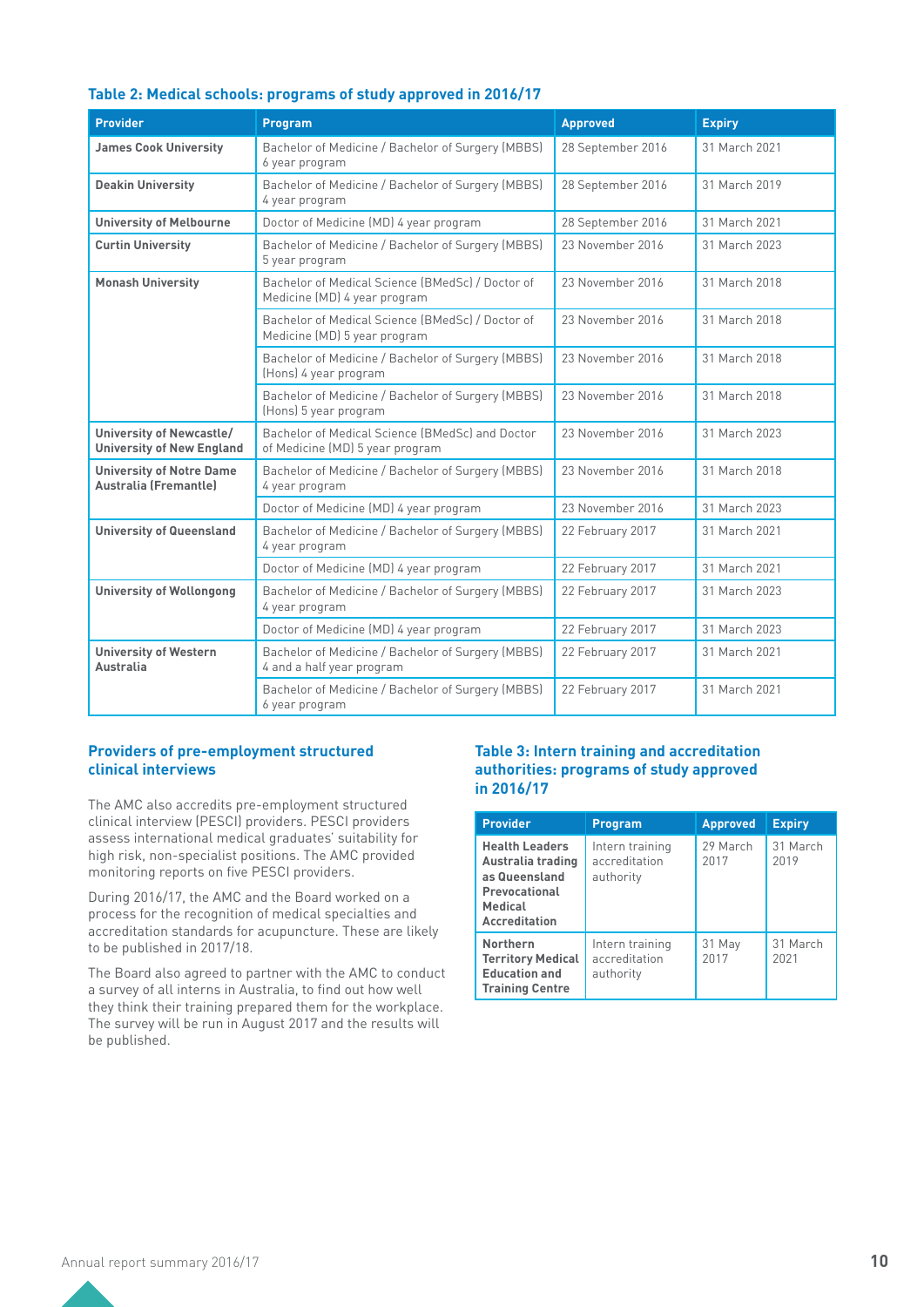# Approved registration standards, codes and guidelines

It is good regulatory practice for standards, codes and guidelines to be reviewed regularly.

### Registration standards

During this reporting period, the Board revised the following registration standards:

- **F** Registration standard for specialist registration submitted to Ministers for approval
- **Registration standard for granting general registration** *to Australian Medical Council certificate holders* – submitted to Ministers for approval, and
- **F** Registration standard for acupuncture consultation will proceed in 2017/18.

The Board also implemented the following registration standards:

- **Registration standard: Continuing professional** *development*, and
- **Registration standard: Recency of practice.**

### Codes

The Board committed to a review of [Good medical](http://www.medicalboard.gov.au/Codes-Guidelines-Policies/Code-of-conduct.aspx)  [practice: a code of conduct for doctors in Australia](http://www.medicalboard.gov.au/Codes-Guidelines-Policies/Code-of-conduct.aspx), particularly with a view towards strengthening advice about bullying and harassment, and vexatious complaints. Consultation on the proposed changes will proceed in 2017/18.

## Guidelines

The Board reviewed the [Guidelines on sexual boundaries](http://www.medicalboard.gov.au/Codes-Guidelines-Policies/Sexual-boundaries-guidelines.aspx) – consultation will proceed in 2017/18.

The Board implemented the [Guidelines for registered](http://www.medicalboard.gov.au/News/2016-05-09-media-statement.aspx)  [medical practitioners who perform cosmetic medical and](http://www.medicalboard.gov.au/News/2016-05-09-media-statement.aspx)  [surgical procedures.](http://www.medicalboard.gov.au/News/2016-05-09-media-statement.aspx)

The Board has also started work on a guideline for medical practitioners who provide complementary and unconventional medicine and emerging treatments. Consultation will proceed in 2017/18.

**For more information on registration standards, codes, guidelines and policies, visit the [Board's website.](http://www.medicalboard.gov.au/)**

# Work for the Board conducted by AHPRA

The Board and AHPRA work in partnership to deliver on the objectives of the National Scheme. AHPRA provides policy and administrative support to the Board and performs a range of functions, as specified in the Health Professions Agreement.

Examples of work done by AHPRA for the Board in 2016/17 include:

- $\triangleright$  Cleansing of the [Register of practitioners](http://www.ahpra.gov.au/Registration/Registers-of-Practitioners.aspx?m=Search) during the 2016/17 renewal period. Medical practitioners were required to confirm that their qualifications entered on the register are correct. AHPRA verified qualification changes and updated the register. The [Specialists register](http://www.ahpra.gov.au/Registration/Registers-of-Practitioners/Specialties-and-Specialty-Fields.aspx) was originally constructed using data from a range of sources and it was therefore important to verify the accuracy of the entries.
- $\blacktriangleright$  Developing an online notification form that makes it easier to make a complaint or raise a concern about a medical practitioner.
- $\blacktriangleright$  Working with the Board to implement the recommendations in the *Independent review of the use of chaperones to protect patients in Australia*.
- ▶ The successful prosecution of Mr Shyam Acharya (who claimed to be a UK-based doctor) for knowingly and recklessly holding out as a medical practitioner.
- $\blacktriangleright$  Developing an advertising compliance and enforcement strategy for the National Scheme that explains how National Boards and AHPRA will manage advertising complaints and compliance, including the regulatory powers available to deal with breaches of the National Law.

## Future works

Much of the Board's work is done over many reporting years. The Board is expected to focus in 2017/18 on:

- $\triangleright$  outcomes from the Expert Advisory Group's report on revalidation
- $\blacktriangleright$  the development of a national training survey for all medical trainees and their supervisors
- $\blacktriangleright$  improvements in the way that notifications are managed to reduce time frames and improve communication with notifiers and practitioners
- $\blacktriangleright$  guidelines for medical practitioners who provide complementary, unconventional and emerging treatments
- $\blacktriangleright$  resources to support international medical graduates to transition to working in Australia
- $\blacktriangleright$  resources to support all medical practitioners to meet their professional responsibilities, and
- $\triangleright$  exploring better ways of working nationally, including establishing national triage processes.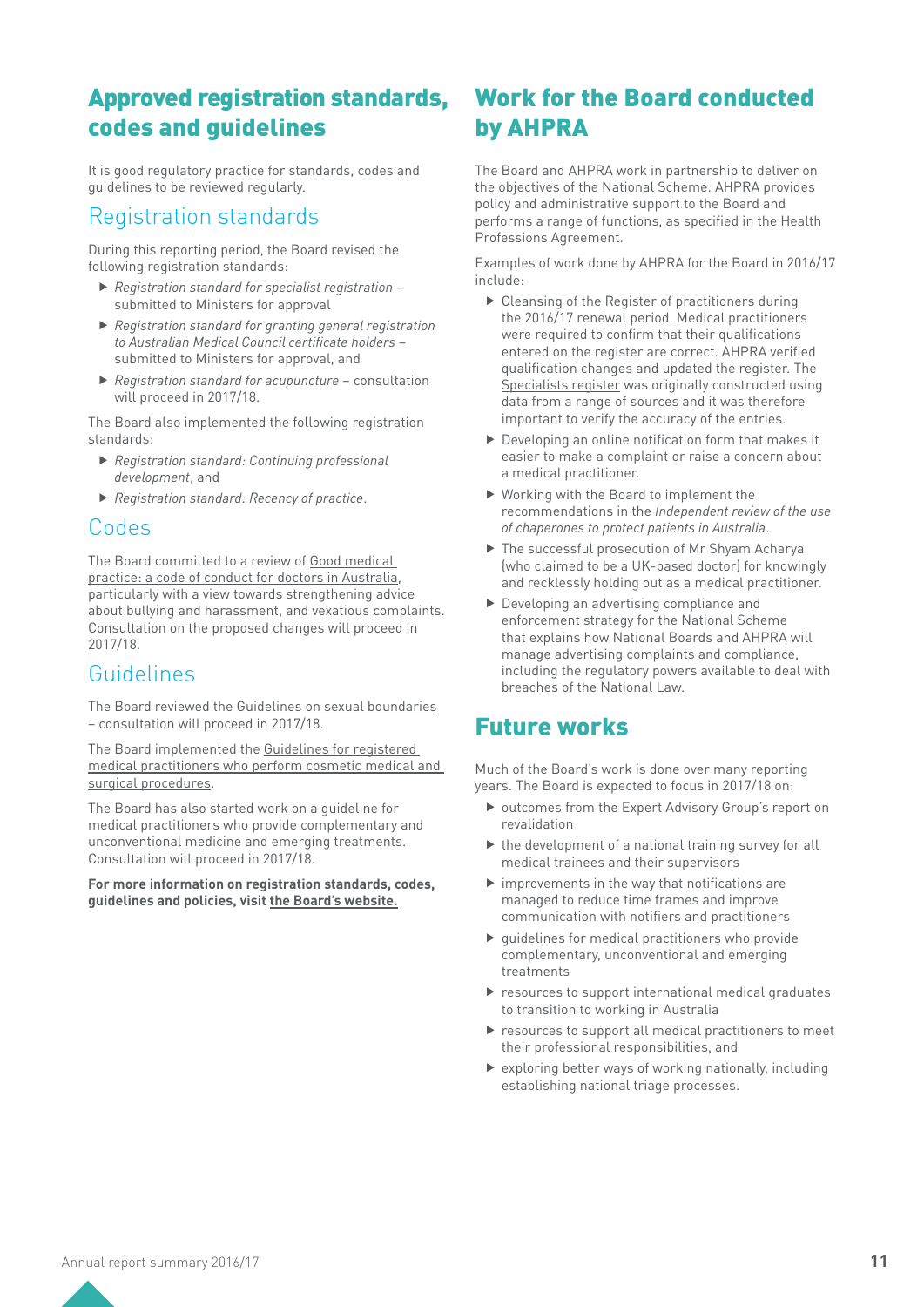# Registering the medical workforce in 2016/17

### In brief: Registration of medical practitioners

- $\blacktriangleright$  111,166 registered medical practitioners in 2016/17; up from 107,179 in 2015/16.
- Medical practitioners comprise 16.4% of the total registrant base.
- $\blacktriangleright$  20,057 registered medical students; up 1.5% from the previous year.
- 0.3% identified as being Aboriginal and/or Torres Strait Islander (348 practitioners).
- $\blacktriangleright$  Women comprised 42.1% of the profession a slight increase from the previous year.

#### **Figure 1: Registration numbers, year by year, since the National Scheme began**



Under the National Law, as in force in each state and territory, there is a range of registration categories under which a registrant can practise medicine in Australia. Different categories apply to different types of registration:

- $\blacktriangleright$  [General registration](http://www.medicalboard.gov.au/Registration/Types/General-Registration.aspx)
- $\blacktriangleright$  [Specialist registration](http://www.medicalboard.gov.au/Registration/Types/Specialist-Registration.aspx)
- $\blacktriangleright$  [Provisional registration](http://www.medicalboard.gov.au/Registration/Types/Provisional-Registration.aspx)
- $\blacktriangleright$  Limited registration
- $\blacktriangleright$  [Non-practising registration](http://www.medicalboard.gov.au/Registration/Types/Non-Practising-Registration.aspx), and
- $\triangleright$  [Student registration](http://www.medicalboard.gov.au/Registration/Types/Student-Registration.aspx) (medical students undertaking an approved program of study).

Before a practitioner can practise and use a title protected under the National Law, applicants must provide evidence that they are eligible to hold registration, and registration must be granted.

Find out more about registration at **[www.medicalboard.](http://www.medicalboard.gov.au/Registration.aspx)** [gov.au/Registration](http://www.medicalboard.gov.au/Registration.aspx)**.**

# Registration in 2016/17

As at 30 June 2017, there were 111,166 medical practitioners registered under the National Scheme. This represents a 3.7% increase from 2015/16, which is consistent with previous years. NSW, Victoria and Queensland were the principal place of practice for 75% of all medical practitioners.

Of the 678,938 registered health practitioners across the 14 professions, 16.4% were medical practitioners.

More than 97.5% of all registered medical practitioners held some form of practising registration (see Table 7).

There was a 4% increase from the previous year in the number of medical practitioners moving to non-practising registration, and the number of medical practitioners with limited registration continued to decrease. This reduction in limited registration could reflect Australia's diminishing reliance on international medical graduates (IMGs) as the number of Australian graduates increases.

Of registered medical practitioners, 55.4% had specialist registration (see Table 7).

Tables 4–8 segment data relating to the registration of medical practitioners in 2016/17.

## Applications for registration

AHPRA received 16,920 applications for registration as a medical practitioner in 2016/17. In partnership with AHPRA, the Board considers every application for registration carefully and assesses it against the requirements for registration, including checking whether the applicant has a criminal history and their English language proficiency.

Only practitioners who are suitably trained and qualified to practise in a competent and ethical manner are registered. Where appropriate to protect the public, and in accordance with the [regulatory principles](https://www.ahpra.gov.au/About-AHPRA/Regulatory-principles.aspx) of the National Scheme, the Board may decide to impose conditions on a practitioner's registration or to refuse the application.

Of the applications received, 3.2% resulted in conditions being imposed on registration or the refusal of registration, in order to protect the public.

For more information, download the [2016/17 annual](http://www.ahpra.gov.au/annualreport/2017)  [report](http://www.ahpra.gov.au/annualreport/2017) by AHPRA and the National Boards.

### Renewals

Once on the register, medical practitioners must apply to renew registration(s) each year and make declarations on the relevant registration requirements. As with new applications for registration, the Board may impose conditions on registration or refuse renewal.

A total of 96,988 medical practitioners renewed their registration in 2016/17, with the proportion of medical practitioners renewing online increasing to 98.3%, up 0.6% from the previous year.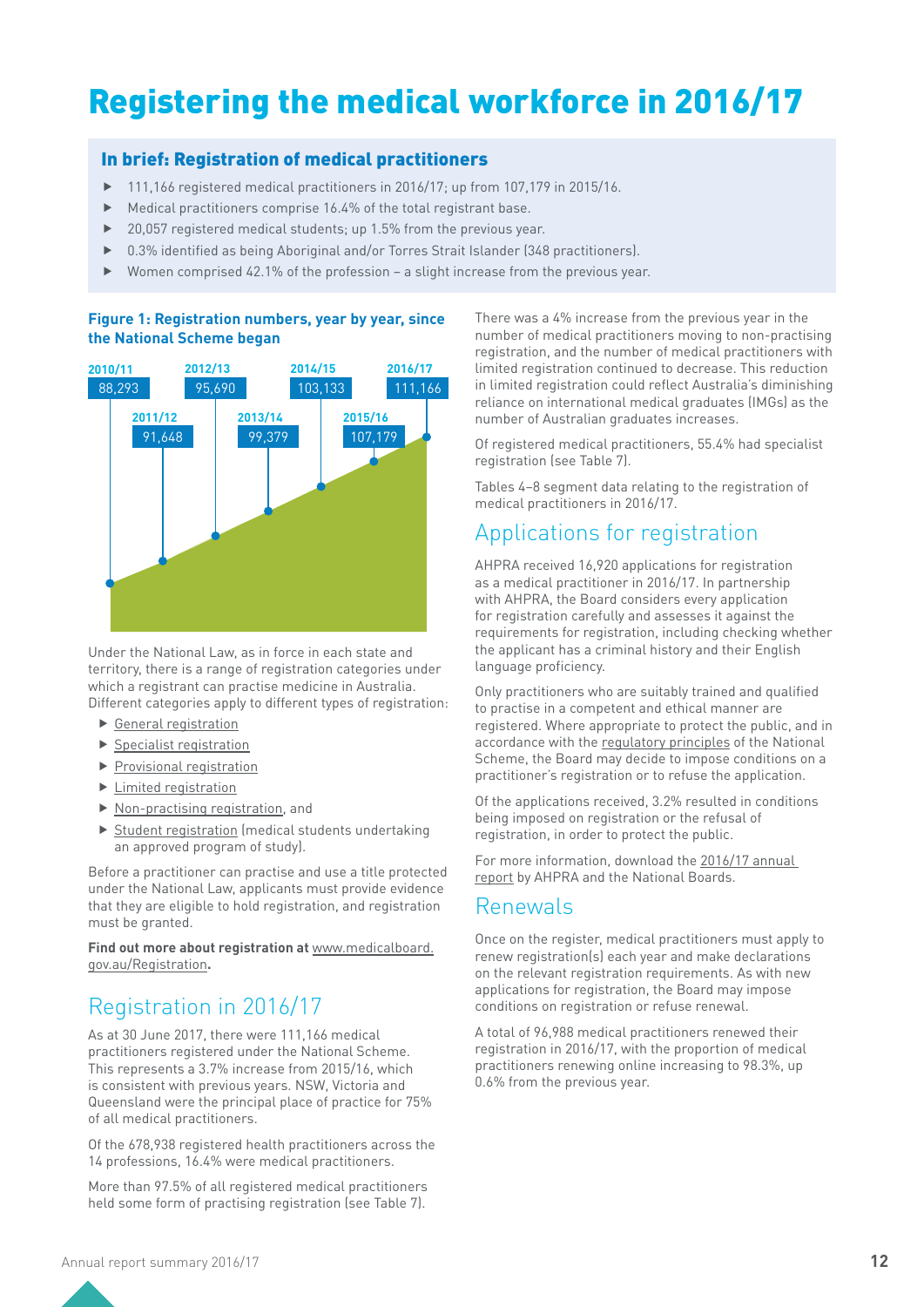#### **Figure 2: Percentage of medical practitioners with a principal place of practice in each state and territory1**



## Practitioner audits

AHPRA conducts regular audits of random samples of health practitioners across all professions on behalf of the National Boards. Audits provide assurance that practitioners are meeting the registration requirements for their profession. During an audit, a practitioner is required to provide evidence in support of the declarations they made in their previous year's registration renewal application.

In 2016/17, AHPRA audited 6,314 practitioners across all 14 regulated health professions. For all audits initiated and completed this year, 98.8% of medical practitioners were found to be in compliance with the registration standards being audited.

See [AHPRA's 2016/17 annual report](http://www.ahpra.gov.au/annualreport/2017) for more information about the audit process.

**For more information about registration, visit the Board's website: [www.medicalboard.gov.au/Registration.](http://www.medicalboard.gov.au/Registration)**

#### **Figure 3: Audit outcomes for the medical profession in 2016/17**



**97.75% Compliant**: fully compliant with the registration standards

1% **Compliant (education)**: compliant through education in one or more standard

0.1% **Non-compliant**: non-compliant with one or more standard

2% **No audit action required**: practitioners who changed registration type to non-practising or surrendered their registration after being advised that they were subject to audit

### The *Register of practitioners*

According to the National Law, AHPRA is required to maintain and publish a publicly accessible *Register of practitioners* (the *Register*) so that information about the registration of any health practitioner is easy to find.

The online *[Register](http://www.ahpra.gov.au/Registration/Registers-of-Practitioners.aspx)* has accurate, up-to-date information about the registration status of all registered health practitioners in Australia. As decisions are made in relation to a practitioner's registration/renewal or disciplinary proceedings, the *Register* is updated to inform the public about the current status of individual health practitioners and any restrictions placed upon their practice.

Tribunal decisions that result in the cancellation of a practitioner's registration due to health, performance or conduct issues result in the individual appearing on a *[Register of cancelled](http://www.ahpra.gov.au/Registration/Registers-of-Practitioners/Cancelled-Health-Practitioners.aspx)  [practitioners](http://www.ahpra.gov.au/Registration/Registers-of-Practitioners/Cancelled-Health-Practitioners.aspx)*.

The *Register* was built with data from multiple sources when the National Scheme began. This year, AHPRA requested data during the medical renewal campaign to fix inconsistencies on the *Register* in the recording of practitioners' qualifications and date of first registration.

This resulted in 7.5% of medical practitioners providing further information that enabled AHPRA to improve the accuracy of our data. This remediation work will continue in 2017/18 and extend to all other health professions.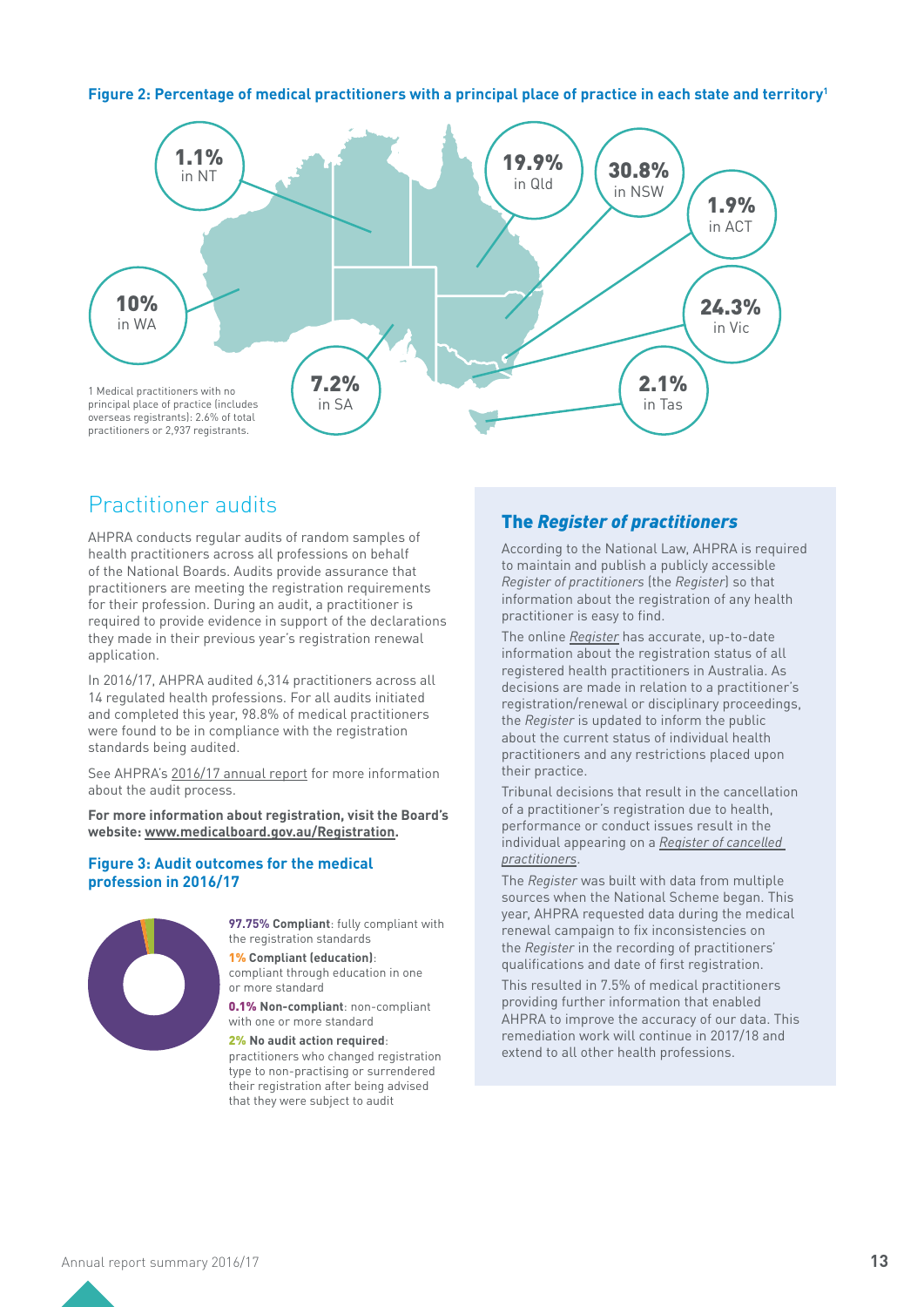### **Table 4: Registrant numbers as at 30 June 2017**

| <b>Registrants</b>                                                                                            | <b>ACT</b> | <b>NSW</b> | <b>NT</b> | <b>QLD</b> | <b>SA</b> | <b>TAS</b> | <b>VIC</b> | <b>WA</b> | No PPP <sup>1</sup> | <b>Total</b> |
|---------------------------------------------------------------------------------------------------------------|------------|------------|-----------|------------|-----------|------------|------------|-----------|---------------------|--------------|
| 2016/17 total registered<br><b>medical practitioners</b>                                                      | 2.097      | 34.255     | 1.259     | 22.109     | 8.046     | 2.298      | 27.030     | 11.135    | 2.937               | 111.166      |
| 2015/16 total registered<br>medical practitioners                                                             | 2.042      | 33,236     | 1.177     | 20.949     | 7.858     | 2,236      | 26,061     | 10.756    | 2,864               | 107.179      |
| % change from 2015/16                                                                                         | 2.7%       | 3.1%       | $7.0\%$   | 5.5%       | 2.4%      | 2.8%       | 3.7%       | 3.5%      | 2.5%                | 3.7%         |
| % of medical practitioners<br>with a PPP in the state<br>or territory                                         | 1.9%       | 30.8%      | 1.1%      | 19.9%      | 7.2%      | $2.1\%$    | 24.3%      | $10.0\%$  | 2.6%                | 100.0%       |
| <b>Medical practitioners as a</b><br>% of all registered health<br>practitioners in the state or<br>territory | 17.7%      | 17.4%      | 17.8%     | 16.6%      | 14.9%     | 15.8%      | 15.4%      | 16.1%     | 16.7%               | 16.4%        |
| All registered health<br>practitioners 2016/17                                                                | 11.845     | 196.605    | 7.083     | 133.103    | 53.823    | 14.522     | 175.354    | 69.012    | 17.591              | 678.938      |

#### **Table 5: Registered medical practitioners by age**

| <b>Medical</b><br>practitioners                                               | $U-25$ | $25 - 29$ | $30 - 34$ | $35 - 39$ | $40 - 44$ | $45 - 49$ | $50 - 54$ | $55 - 59$ | $60 - 64$ | $65 - 69$ | $70 - 74$ | $75 - 79$ | $80+$ | <b>Total</b> |
|-------------------------------------------------------------------------------|--------|-----------|-----------|-----------|-----------|-----------|-----------|-----------|-----------|-----------|-----------|-----------|-------|--------------|
| 2016/17                                                                       | 896    | 12.563    | 15.377    | 15.050    | 13,794    | 11,881    | 10,551    | 9.856     | 8,243     | 5,766     | 3,879     | 1,946     | 1,364 | 111,166      |
| 2015/16                                                                       | 1,542  | 12.697    | 14,536    | 14,516    | 13,177    | 11,185    | 10,406    | 9,654     | 7,563     | 5,532     | 3,373     | 1,747     | 1,251 | 107,179      |
| Age bracket<br>as % of all<br>medical<br>practitioners                        | 0.8%   | 11.3%     | 13.8%     | 13.5%     | 12.4%     | 10.7%     | 9.5%      | 8.9%      | 7.4%      | 5.2%      | 3.5%      | 1.8%      | 1.2%  | 100.0%       |
| All<br>registered<br>health<br>practitioners<br>2016/17                       | 26.073 | 85.071    | 95.700    | 80.655    | 75,316    | 75.186    | 68,215    | 72,475    | 55,722    | 28,217    | 10.734    | 3,662     | 1,912 | 678.938      |
| <b>Medical</b><br>practitioners<br>as % of all<br>registered<br>practitioners | 3.4%   | 14.8%     | 16.1%     | 18.7%     | 18.3%     | 15.8%     | 15.5%     | 13.6%     | 14.8%     | 20.4%     | 36.1%     | 53.1%     | 71.3% | 16.4%        |

### **Table 6: Medical practitioners by principal place of practice and gender**

|                                 | ACT | <b>NSW</b>   | <b>NT</b> | <b>QLD</b>           | <b>SA</b> | <b>TAS</b> | <b>VIC</b>     | <b>WA</b>           | <b>No</b><br>PPP <sup>1</sup> | <b>Total</b><br>2016/17 | <b>Total</b> | % change<br>2015/16 2015/16-2016/17 |
|---------------------------------|-----|--------------|-----------|----------------------|-----------|------------|----------------|---------------------|-------------------------------|-------------------------|--------------|-------------------------------------|
| <b>Medical</b><br>practitioners |     | 2.097 34.255 |           | $1,259$ 22,109 8,046 |           |            |                | 2,298 27,030 11,135 | 2.937                         | 111.166                 | 107.179      | 3.7%                                |
| Female                          |     | 970 14.378   | 6151      | 9.075                | 3.310     |            | 964 11.569     | 4.750               | .120                          | 46.751                  | 44.492       | 5.1%                                |
| Male                            |     | 1.127 19.877 |           | $644$ 13.034         | 4.736     |            | $1.334$ 15.461 | 6.385               | 817 <sub>1</sub>              | 64.415                  | 62.687       | 2.8%                                |

### **Table 7: Medical practitioners by principal place of practice and registration type**

| <b>Registration type</b>                                     | <b>ACT</b> | <b>NSW</b> | <b>NT</b> | QLD    | <b>SA</b> | <b>TAS</b> | <b>VIC</b> | <b>WA</b> | <b>No</b><br>PPP <sup>1</sup> | <b>Total</b><br>2016/17 | <b>Total</b><br>2015/16 | % change<br>$2015/16 -$<br>2016/17 |
|--------------------------------------------------------------|------------|------------|-----------|--------|-----------|------------|------------|-----------|-------------------------------|-------------------------|-------------------------|------------------------------------|
| <b>Medical</b><br><b>practitioners</b>                       | 2.097      | 34,255     | 1,259     | 22.109 | 8.046     | 2,298      | 27,030     | 11,135    | 2.937                         | 111,166                 | 107,179                 | 3.7%                               |
| General                                                      | 768        | 12,318     | 547       | 7.950  | 2,616     | 697        | 9.224      | 3.883     | 795                           | 38,798                  | 36,953                  | 5.0%                               |
| <b>General (teaching</b><br>and assessing)                   |            | 12         |           | 11     | 3         | 3          | 10         |           |                               | 40                      | 36                      | 11.1%                              |
| <b>General (teaching</b><br>and assessing)<br>and specialist |            |            |           |        |           |            |            |           |                               |                         |                         | $-50.0%$                           |
| General and<br>specialist                                    | 955        | 16.996     | 457       | 9.838  | 4.110     | 1.112      | 13.511     | 4.567     | 718                           | 52,264                  | 50,622                  | 3.2%                               |
| Limited                                                      | 33         | 676        | 46        | 396    | 180       | 80         | 702        | 331       | 29                            | 2,473                   | 2.705                   | $-8.6%$                            |
| Non-practising                                               | 36         | 702        | 8         | 278    | 133       | 55         | 521        | 209       | 820                           | 2,762                   | 2,655                   | 4.0%                               |
| Provisional                                                  | 120        | .498       | 81        | 1,347  | 414       | 116        | 1,165      | 693       | 61                            | 5,495                   | 5,408                   | 1.6%                               |
| <b>Specialist</b>                                            | 185        | 2,052      | 120       | 2.289  | 590       | 235        | .897       | .451      | 514                           | 9.333                   | 8,798                   | 6.1%                               |

1 No principal place of practice (No PPP) will include practitioners with an overseas address.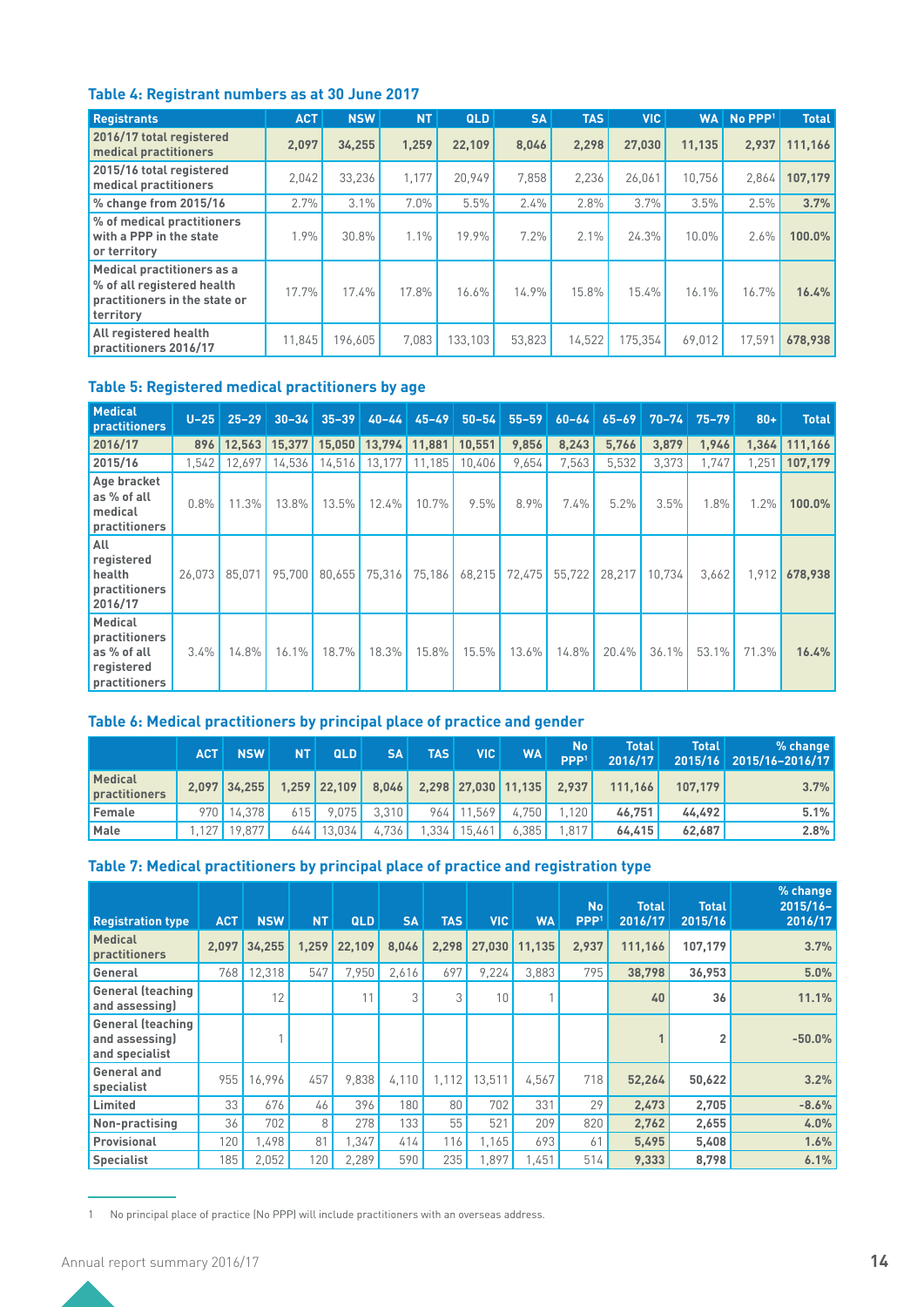### **Table 8: Medical practitioners by specialty and principal place of practice at 30 June 2017**

| Profession <sup>1</sup>                              | <b>ACT</b>     | <b>NSW</b>   | <b>NT</b>      | QLD            | <b>SA</b>    | <b>TAS</b>   | <b>VIC</b>      | <b>WA</b>      | <b>No</b><br>PPP <sup>2</sup> | <b>Total</b><br>2016/17 | <b>Total</b><br>2015/16 | % change<br>$2015/16 -$<br>2016/17 |
|------------------------------------------------------|----------------|--------------|----------------|----------------|--------------|--------------|-----------------|----------------|-------------------------------|-------------------------|-------------------------|------------------------------------|
| <b>Medical</b><br>practitioner                       | 1,257          | 20,521       | 618            | 13,112         | 5,164        | 1,442        | 16,723          | 6,503          | 1,319                         | 66,659                  | 64,463                  | 3.4%                               |
| <b>Addiction medicine</b>                            | $\overline{4}$ | 68           | 4              | 29             | 15           | 6            | 29              | 13             | 4                             | 172                     | 168                     | 2.4%                               |
| <b>Anaesthesia</b>                                   | 80             | 1,478        | 37             | 1,007          | 371          | 112          | 1,151           | 549            | 144                           | 4,929                   | 4,782                   | 3.1%                               |
| Dermatology                                          | 6              | 189          | $\overline{2}$ | 93             | 45           | 7            | 144             | 44             | 10                            | 540                     | 528                     | 2.3%                               |
| <b>Emergency</b><br>medicine                         | 39             | 524          | 39             | 472            | 120          | 48           | 509             | 234            | 74                            | 2,059                   | 1,904                   | 8.1%                               |
| <b>General practice</b>                              | 456            | 7,690        | 280            | 5,365          | 1,966        | 632          | 6,006           | 2,612          | 233                           | 25,240                  | 24,471                  | 3.1%                               |
| <b>Intensive care</b><br>medicine                    | 23             | 250          | 9              | 193            | 74           | 16           | 206             | 79             | 38                            | 888                     | 856                     | 3.7%                               |
| Paediatric intensive<br>care medicine                |                | 4            |                | $\overline{2}$ |              | $\mathbf{1}$ | 4               |                |                               | 11                      | 7                       | 57.1%                              |
| No sub-specialty<br>declared                         | 23             | 246          | 9              | 191            | 74           | 15           | 202             | 79             | 38                            | 877                     | 849                     | 3.3%                               |
| <b>Medical</b><br>administration                     | 10             | 110          | 3              | 82             | 15           | 6            | 74              | 25             | 12                            | 337                     | 331                     | 1.8%                               |
| Obstetrics and<br>gynaecology                        | 36             | 579          | 15             | 387            | 150          | 43           | 539             | 179            | 55                            | 1,983                   | 1,932                   | 2.6%                               |
| Gynaecological<br>oncology                           |                | 16           |                | 10             | 4            | $\mathbf{1}$ | 12              | 4              |                               | 47                      | 46                      | 2.2%                               |
| Maternal-fetal<br>medicine                           | 1              | 12           | 1              | 8              | 3            |              | 9               | 5              | 1                             | 40                      | 40                      | 0.0%                               |
| Obstetrics and<br>gynaecological<br>ultrasound       |                | 13           |                | 4              | 3            |              | 48              | 3              | $\overline{2}$                | 73                      | 76                      | $-3.9%$                            |
| Reproductive<br>endocrinology and<br>infertility     |                | 27           |                | 3              | 7            | $\mathbf{1}$ | 14              | $\overline{2}$ |                               | 54                      | 54                      | 0.0%                               |
| Urogynaecology                                       | $\mathbf{1}$   | 9            |                | 7              | 1            |              | 8               | 5              |                               | 31                      | 31                      | 0.0%                               |
| No sub-specialty<br>declared                         | 34             | 502          | 14             | 355            | 132          | 41           | 448             | 160            | 52                            | 1,738                   | 1,685                   | 3.1%                               |
| <b>Occupational and</b><br>environmental<br>medicine | 15             | 90           | $\mathbf{1}$   | 42             | 31           | 7            | 64              | 49             | 11                            | 310                     | 308                     | 0.6%                               |
| Ophthalmology                                        | 15             | 378          | 5              | 168            | 71           | 22           | 255             | 82             | 20                            | 1,016                   | 991                     | 2.5%                               |
| <b>Paediatrics and</b><br>child health               | 47             | 857          | 33             | 498            | 185          | 44           | 668             | 294            | 72                            | 2,698                   | 2,555                   | 5.6%                               |
| Clinical genetics                                    |                | 17           |                | 5              |              |              | 8               | $\mathbf{1}$   |                               | 31                      | 26                      | 19.2%                              |
| Community child<br>health                            | $\overline{2}$ | 26           |                | 13             | $\mathbf{2}$ | $\mathbf{1}$ | 13              | 4              | 1                             | 62                      | 52                      | 19.2%                              |
| General paediatrics                                  | 31             | 622          | 23             | 351            | 135          | 35           | 462             | 188            | 33                            | 1,880                   | 1,825                   | 3.0%                               |
| Neonatal and<br>perinatal medicine                   | 7              | 47           |                | 30             | 13           | 3            | 47              | 29             | 5                             | 181                     | 174                     | 4.0%                               |
| Paediatric<br>cardiology                             |                | 9            | 1              | 9              |              |              | 10 <sup>°</sup> | 5              | 6                             | 40                      | 36                      | 11.1%                              |
| Paediatric clinical<br>pharmacology                  |                | $\mathbf{1}$ |                |                |              |              |                 |                |                               | $\mathbf{1}$            | 1                       | 0.0%                               |
| Paediatric<br>emergency<br>medicine                  |                | 13           |                | 18             | 6            |              | 10 <sup>°</sup> | 11             | $\mathbf{1}$                  | 59                      | 51                      | 15.7%                              |
| Paediatric<br>endocrinology                          | 1              | 14           |                | 9              |              |              | 5               | 5              |                               | 34                      | 32                      | 6.3%                               |
| Paediatric<br>gastroenterology<br>and hepatology     |                | 6            |                | 4              | 1            |              | 11              | 5              | 3                             | 30                      | 24                      | 25.0%                              |
| Paediatric<br>haematology                            |                | 4            |                | 3              | $\mathbf{1}$ |              | 5               | $\mathbf{2}$   |                               | 15                      | 11                      | 36.4%                              |

<sup>1</sup> The data above record the number of practitioners with registration in the specialist fields listed. Note that individual practitioners may be registered to

practise in more than one specialist field.

<sup>2</sup> No principal place of practice (No PPP) will include practitioners with an overseas address.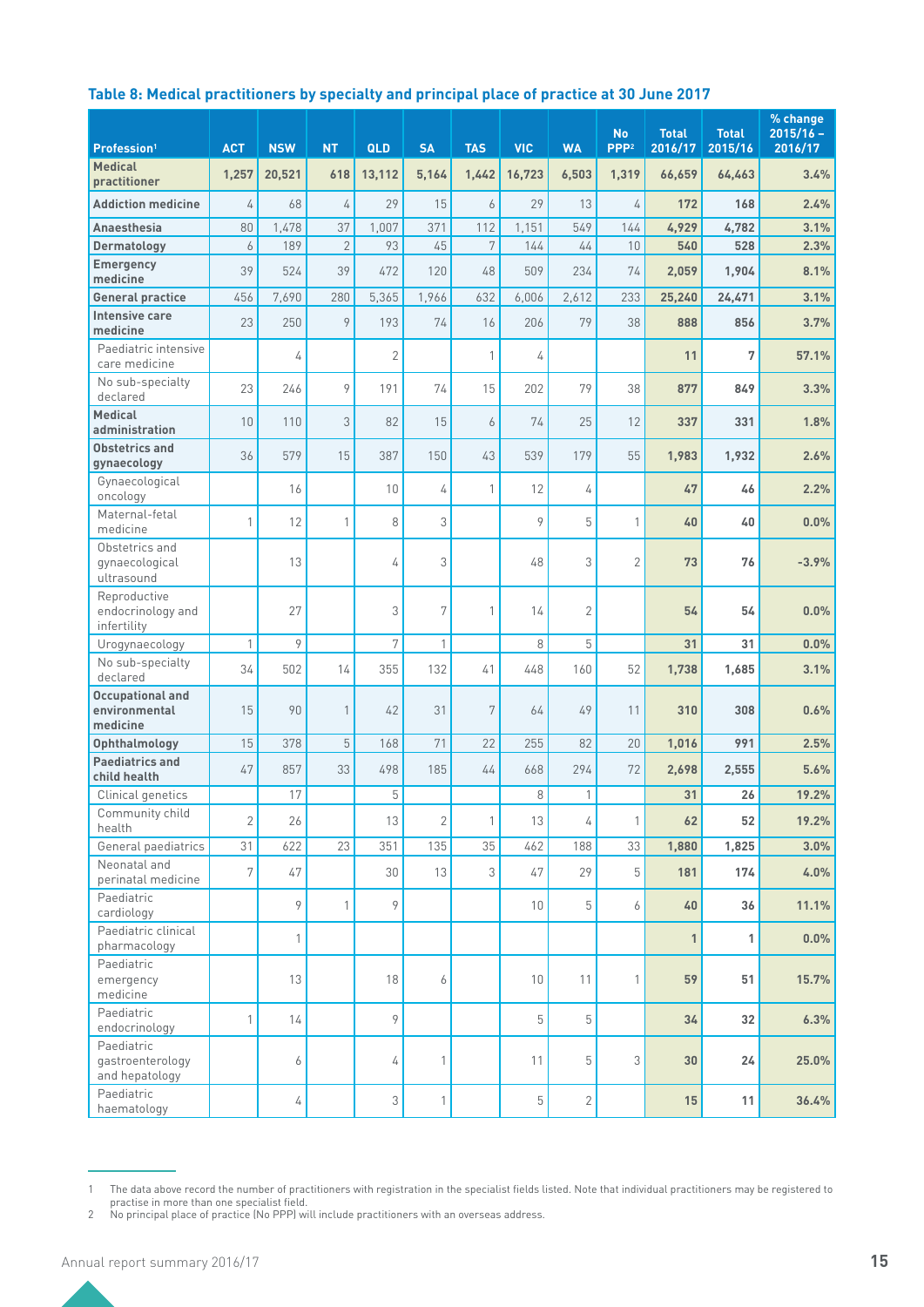| Profession <sup>1</sup>                                        | <b>ACT</b>     | <b>NSW</b> | <b>NT</b>        | QLD            | <b>SA</b>      | <b>TAS</b>     | <b>VIC</b>     | <b>WA</b>    | <b>No</b><br>PPP <sup>2</sup> | <b>Total</b><br>2016/17 | <b>Total</b><br>2015/16 | % change<br>$2015/16 -$<br>2016/17 |
|----------------------------------------------------------------|----------------|------------|------------------|----------------|----------------|----------------|----------------|--------------|-------------------------------|-------------------------|-------------------------|------------------------------------|
| Paediatric                                                     |                |            |                  |                |                |                |                |              |                               |                         |                         |                                    |
| immunology<br>and allergy                                      | 1              | 8          |                  | 4              | 7              |                | 9              |              |                               | 29                      | 20                      | 45.0%                              |
| Paediatric<br>infectious diseases                              |                | 4          |                  | 7              | $\overline{2}$ |                | 7              | 4            | 1                             | 26                      | 19                      | 36.8%                              |
| Paediatric intensive<br>care medicine                          |                | 3          |                  | 3              |                |                |                |              |                               | 6                       | 6                       | 0.0%                               |
| Paediatric medical<br>oncology                                 |                | 5          |                  | 9              | 1              |                | 10             | 7            | $\overline{2}$                | 34                      | 27                      | 25.9%                              |
| Paediatric<br>nephrology                                       |                | 4          |                  | 1              | 1              |                | 4              | $\mathbf{1}$ |                               | 11                      | 11                      | 0.0%                               |
| Paediatric<br>neurology                                        |                | 20         |                  | 5              | 1              | 1              | 8              | 3            | $\overline{2}$                | 40                      | 35                      | 14.3%                              |
| Paediatric<br>palliative medicine                              |                | 1          |                  | 1              |                |                | $\overline{2}$ |              |                               | 4                       | $\overline{\mathbf{c}}$ | 100.0%                             |
| Paediatric<br>rehabilitation<br>medicine                       |                | 4          |                  | $\overline{2}$ | 1              |                |                | 1            |                               | 8                       | 8                       | 0.0%                               |
| Paediatric<br>respiratory and<br>sleep medicine                | $\overline{2}$ | 11         |                  | 10             | 1              |                | 4              | 6            |                               | 34                      | 27                      | 25.9%                              |
| Paediatric<br>rheumatology                                     |                | 3          |                  | $\overline{2}$ | 1              |                | $\overline{2}$ | 3            |                               | 11                      | 12                      | $-8.3%$                            |
| Paediatric nuclear<br>medicine                                 |                | 1          |                  |                |                |                |                |              |                               | $\mathbf{1}$            | 0                       | 100.0%                             |
| No sub-specialty<br>declared                                   | 3              | 34         | 8                | 12             | 12             | 4              | 51             | 19           | 18                            | 161                     | 156                     | 3.2%                               |
| <b>Pain medicine</b>                                           | 5              | 93         |                  | 58             | 28             | 12             | 54             | 34           | 3                             | 287                     | 276                     | 4.0%                               |
| <b>Palliative medicine</b>                                     | 5              | 110        | 4                | 59             | 28             | 12             | 72             | 33           | 6                             | 329                     | 312                     | 5.4%                               |
| Pathology                                                      | 49             | 726        | 12               | 386            | 159            | 43             | 470            | 235          | 36                            | 2,116                   | 2,073                   | 2.1%                               |
| Anatomical<br>pathology<br><i>(including</i><br>cytopathology) | 18             | 311        | 6                | 178            | 65             | 19             | 202            | 100          | 15                            | 914                     | 892                     | 2.5%                               |
| Chemical pathology                                             | 4              | 26         | $\mathbf{1}$     | 14             | 8              | $\overline{2}$ | 19             | 16           | 3                             | 93                      | 95                      | $-2.1%$                            |
| Forensic pathology                                             |                | 10         | $\mathbf{1}$     | 15             | 5              | $\sqrt{2}$     | 13             | 5            |                               | 51                      | 48                      | 6.3%                               |
| General pathology                                              | $\mathbf{1}$   | 50         |                  | 19             | 6              | 4              | 24             | 6            | $\overline{2}$                | 112                     | 123                     | $-8.9%$                            |
| Haematology                                                    | 11             | 178        | 3                | 98             | 44             | 11             | 139            | 45           | 9                             | 538                     | 513                     | 4.9%                               |
| Immunology                                                     | 6              | 46         |                  | 12             | 12             |                | 21             | 19           | $\,1$                         | 117                     | 118                     | $-0.8%$                            |
| Microbiology                                                   | 7              | 87         | $\mathbf{1}$     | 41             | 16             | 5              | 45             | 36           | 3                             | 241                     | 231                     | 4.3%                               |
| No sub-specialty<br>declared                                   | $\overline{2}$ | 18         |                  | 9              | 3              |                | 7              | 8            | 3                             | 50                      | 53                      | $-5.7%$                            |
| Psychiatry                                                     | 59             | 1,122      | 22               | 706            | 294            | 65             | 1,014          | 330          | 77                            | 3,689                   | 3,565                   | 3.5%                               |
| <b>Public health</b><br>medicine                               | 29             | 135        | 23               | 78             | 26             | 10             | 77             | 43           | 12                            | 433                     | 434                     | $-0.2%$                            |
| <b>Radiation oncology</b>                                      | 13             | 136        | $\overline{2}$   | 79             | 19             | 9              | 100            | 20           | 8                             | 386                     | 380                     | 1.6%                               |
| Radiology                                                      | 52             | 708        | 4                | 456            | 180            | 48             | 634            | 254          | 128                           | 2,464                   | 2,368                   | 4.1%                               |
| Diagnostic<br>radiology                                        | 40             | 618        | 3                | 394            | 165            | 43             | 507            | 220          | 107                           | 2,097                   | 2,023                   | 3.7%                               |
| Diagnostic<br>ultrasound                                       |                |            |                  |                |                |                | 4              |              |                               | 4                       | 4                       | $0.0\%$                            |
| Nuclear medicine                                               | 4              | 40         |                  | 49             | 10             | $\overline{2}$ | 69             | 11           | $\mathfrak I$                 | 188                     | 186                     | 1.1%                               |
| No sub-specialty<br>declared                                   | 8              | 50         | 1                | 13             | 5              | 3              | 54             | 23           | 18                            | 175                     | 155                     | 12.9%                              |
| Physician                                                      | 195            | 3,087      | 83               | 1,743          | 859            | 180            | 2,933          | 857          | 228                           | 10,165                  | 9,779                   | 3.9%                               |
| Cardiology                                                     | 18             | 438        | 8                | 270            | 118            | 23             | 357            | 89           | 45                            | 1,366                   | 1,313                   | 4.0%                               |
| Clinical genetics<br>Clinical                                  | $\mathbf{1}$   | 30<br>15   |                  | 7<br>10        | 8<br>11        |                | 20<br>11       | 4<br>5       | 1<br>3                        | 70<br>56                | 72<br>55                | $-2.8%$<br>1.8%                    |
| pharmacology                                                   |                |            |                  |                |                |                |                |              |                               |                         |                         |                                    |
| Endocrinology                                                  | 14             | 228        | $\boldsymbol{7}$ | 122            | 36             | $10\,$         | 213            | 55           | 3                             | 688                     | 658                     | 4.6%                               |

<sup>1</sup> The data above record the number of practitioners with registration in the specialist fields listed. Note that individual practitioners may be registered to practise in more than one specialist field.

<sup>2</sup> No principal place of practice (No PPP) will include practitioners with an overseas address.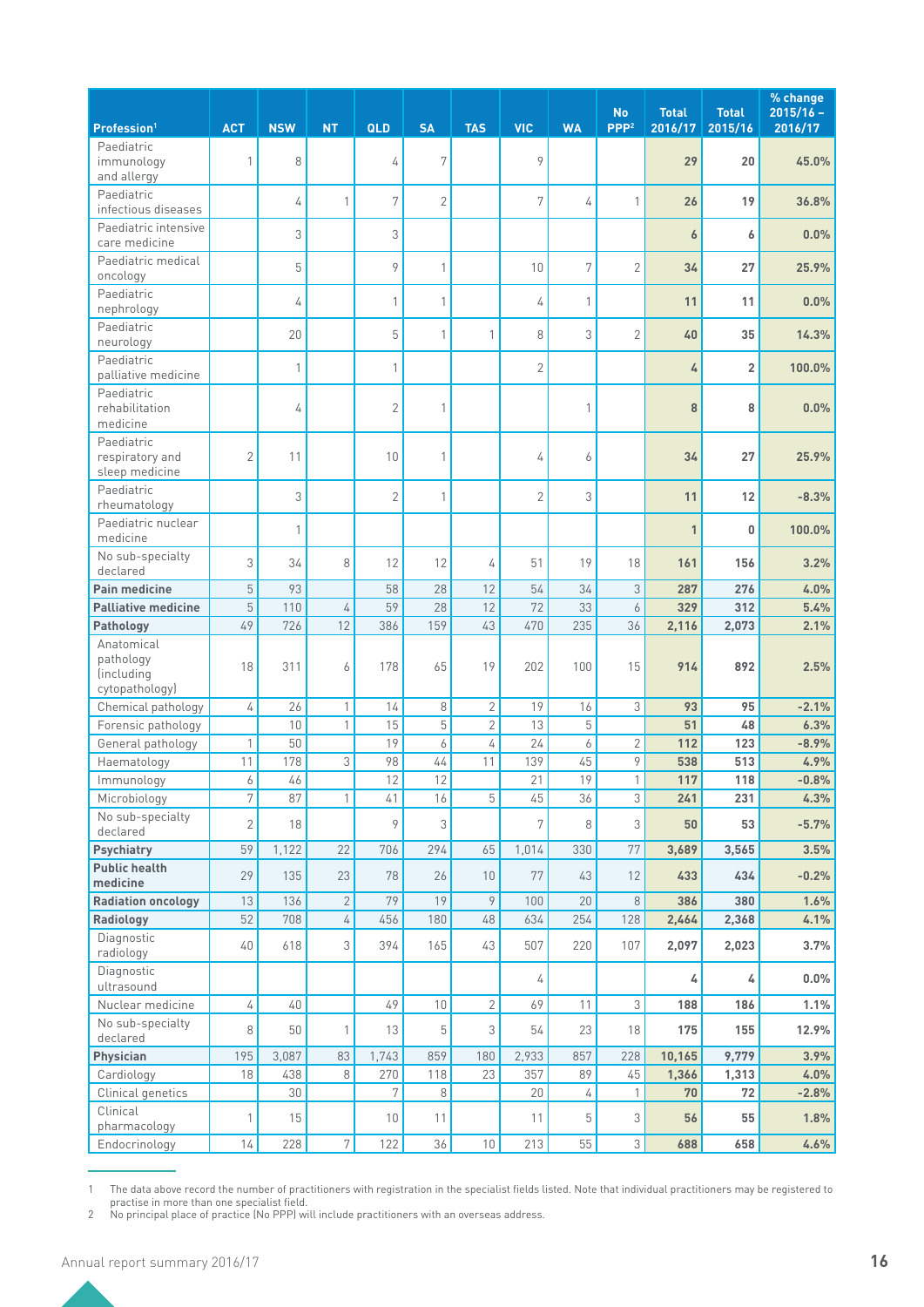| Profession <sup>1</sup>                      | <b>ACT</b>     | <b>NSW</b> | <b>NT</b>      | QLD            | <b>SA</b>      | <b>TAS</b>       | <b>VIC</b> | <b>WA</b> | <b>No</b><br>PPP <sup>2</sup> | <b>Total</b><br>2016/17 | <b>Total</b><br>2015/16 | % change<br>$2015/16 -$<br>2016/17 |
|----------------------------------------------|----------------|------------|----------------|----------------|----------------|------------------|------------|-----------|-------------------------------|-------------------------|-------------------------|------------------------------------|
| Gastroenterology<br>and hepatology           | 23             | 263        | 4              | 161            | 64             | 15               | 254        | 70        | 20                            | 874                     | 836                     | 4.5%                               |
| General medicine                             | 31             | 387        | 22             | 380            | 236            | 37               | 521        | 142       | 42                            | 1,798                   | 1,785                   | 0.7%                               |
| Geriatric medicine                           | 13             | 227        | $\overline{2}$ | 101            | 59             | 12               | 217        | 81        | 6                             | 718                     | 661                     | 8.6%                               |
| Haematology                                  | 11             | 182        | $\overline{3}$ | 97             | 40             | 11               | 165        | 41        | 13                            | 563                     | 532                     | 5.8%                               |
| Immunology and<br>allergy                    | 7              | 62         | $\mathbf{1}$   | 16             | 13             | $\overline{2}$   | 31         | 26        | 5                             | 163                     | 159                     | 2.5%                               |
| Infectious diseases                          | 10             | 104        | 11             | 63             | 30             | $\boldsymbol{7}$ | 160        | 37        | 12                            | 434                     | 408                     | 6.4%                               |
| Medical oncology                             | 12             | 200        | $\overline{2}$ | 110            | 49             | 12               | 224        | 42        | 16                            | 667                     | 626                     | 6.5%                               |
| Nephrology                                   | 14             | 168        | 14             | 90             | 27             | 10               | 173        | 42        | 18                            | 556                     | 522                     | 6.5%                               |
| Neurology                                    | 10             | 219        | $\overline{2}$ | 77             | 38             | $\sqrt{ }$       | 193        | 45        | 10                            | 601                     | 567                     | 6.0%                               |
| Nuclear medicine                             | 7              | 104        |                | 29             | 25             | 6                | 59         | 23        | $\overline{2}$                | 255                     | 261                     | $-2.3%$                            |
| Respiratory and<br>sleep medicine            | 10             | 218        | $\overline{2}$ | 130            | 59             | 13               | 177        | 68        | 8                             | 685                     | 651                     | 5.2%                               |
| Rheumatology                                 | 9              | 120        | $\mathbf{1}$   | 49             | 37             | $\boldsymbol{7}$ | 109        | 30        | 9                             | 371                     | 365                     | 1.6%                               |
| No sub-specialty<br>declared                 | 5              | 122        | 4              | 31             | 9              | 8                | 49         | 57        | 15                            | 300                     | 308                     | $-2.6%$                            |
| <b>Rehabilitation</b><br>medicine            | 6              | 234        | $\overline{2}$ | 66             | 40             | 8                | 138        | 14        | 9                             | 517                     | 497                     | 4.0%                               |
| <b>Sexual health</b><br>medicine             | 4              | 57         | 1              | 19             | 10             | $\mathbf{1}$     | 26         | 7         | $\overline{2}$                | 127                     | 123                     | 3.3%                               |
| <b>Sport and exercise</b><br>medicine        | 11             | 41         | $\mathbf{1}$   | 11             | $\overline{4}$ | $\overline{2}$   | 40         | 10        | $\mathbf{1}$                  | 121                     | 119                     | 1.7%                               |
| <b>Surgery</b>                               | 98             | 1,859      | 36             | 1,115          | 474            | 109              | 1,520      | 506       | 136                           | 5,853                   | 5,711                   | 2.5%                               |
| Cardio-thoracic<br>surgery                   | 5              | 56         |                | 41             | 12             | 4                | 62         | 15        | 8                             | 203                     | 201                     | 1.0%                               |
| General surgery                              | 28             | 664        | 20             | 364            | 164            | 35               | 538        | 159       | 52                            | 2.024                   | 1,974                   | 2.5%                               |
| Neurosurgery                                 | 8              | 77         |                | 51             | 17             | 6                | 69         | 19        | 5                             | 252                     | 247                     | 2.0%                               |
| Oral and<br>maxillofacial<br>surgery         | 3              | 30         | $\overline{2}$ | 34             | 12             | $\overline{2}$   | 32         | 14        | 4                             | 133                     | 123                     | 8.1%                               |
| Orthopaedic<br>surgery                       | 26             | 453        | 7              | 310            | 121            | 26               | 325        | 136       | 32                            | 1,436                   | 1,394                   | 3.0%                               |
| Otolaryngology<br>(head and neck<br>surgery) | 8              | 166        | $\overline{2}$ | 94             | 47             | 9                | 125        | 45        | 14                            | 510                     | 498                     | 2.4%                               |
| Paediatric surgery                           | 4              | 36         |                | 16             | 8              | $\sqrt{2}$       | 23         | 8         | 5                             | 102                     | 103                     | $-1.0%$                            |
| Plastic surgery                              | $\overline{5}$ | 134        | $\overline{2}$ | 68             | 43             | 10               | 146        | 48        | $\overline{5}$                | 461                     | 450                     | 2.4%                               |
| Urology                                      | $\overline{7}$ | 135        | $\mathbf{1}$   | 88             | 32             | 11               | 123        | 41        | $\overline{7}$                | 445                     | 434                     | 2.5%                               |
| Vascular surgery                             | 4              | 78         | $\mathbf{1}$   | 47             | 18             | 4                | 65         | 18        | 3                             | 238                     | 229                     | 3.9%                               |
| No sub-specialty<br>declared                 |                | 30         | $\mathbf{1}$   | $\overline{2}$ |                |                  | 12         | 3         | 1                             | 49                      | 58                      | $-15.5%$                           |

<sup>1</sup> The data above record the number of practitioners with registration in the specialist fields listed. Note that individual practitioners may be registered to

practise in more than one specialist field.

<sup>2</sup> No principal place of practice (No PPP) will include practitioners with an overseas address.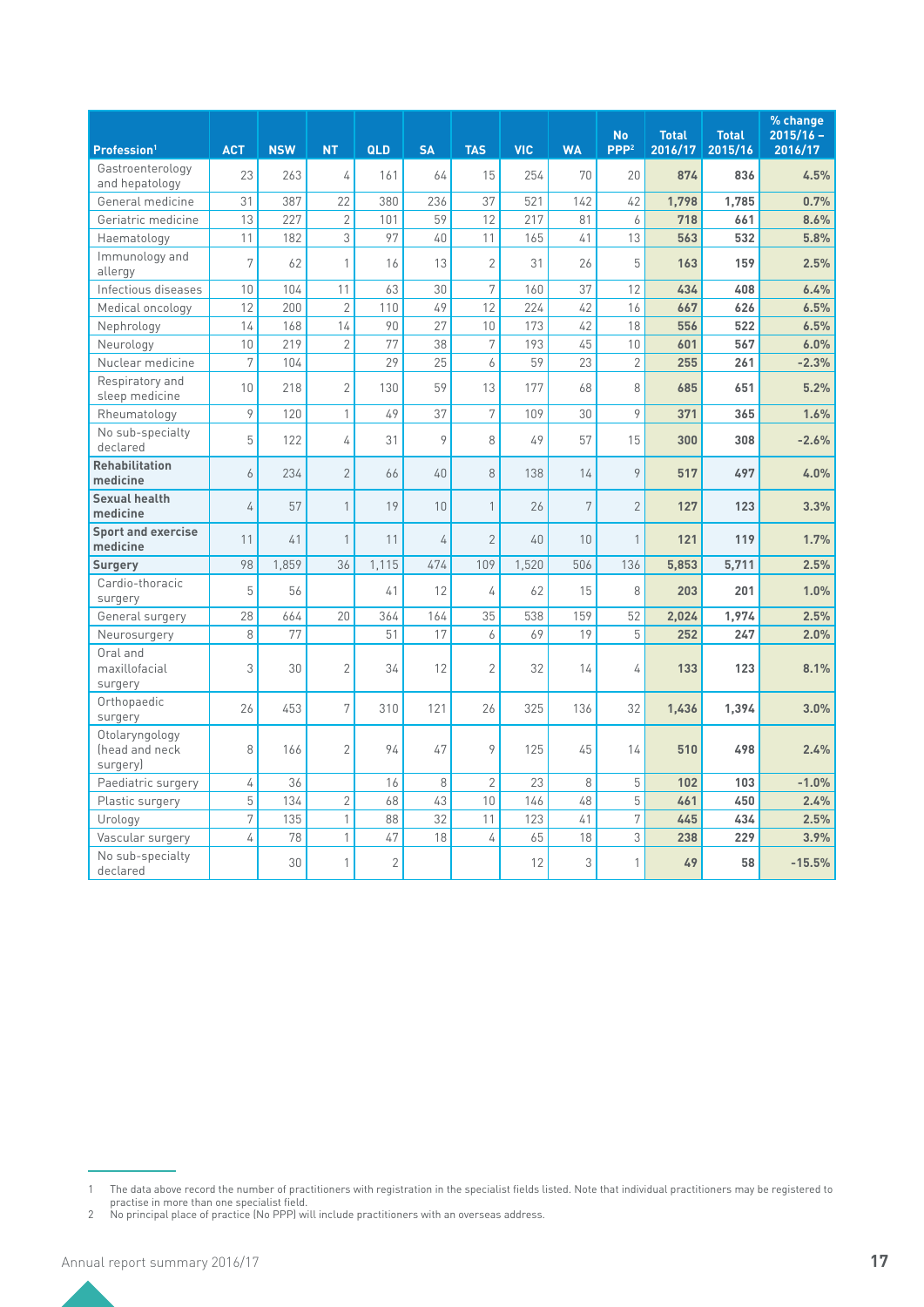# Regulating the workforce: Complaints about medical practitioners in 2016/17

### In brief: Notifications about medical practitioners

- $\blacktriangleright$  3,617 notifications (complaints or concerns) were lodged with AHPRA about medical practitioners in 2016/17.
- This equates to more than 61% of all complaints about health practitioners received by AHPRA.
- f 5.1% of the medical registrant base were the subject of a notification (compared with 1.6% of all registered health practitioners).
- Immediate action was taken 102 times; 23 resulted in suspension of a medical practitioner's registration while a notification was investigated.
- 224 mandatory notifications were made.
- 3.557 notifications were closed.
- 1,000 medical practitioners were monitored for health, performance and/or conduct during the year.
- 273 statutory offence complaints were made over 60% related to advertising.

## An important note about our data

AHPRA and the National Boards do not manage all complaints made about health practitioners in Australia and the data reflect this. In the pages that follow, we are reporting mainly on matters received and managed by AHPRA and the Board, unless otherwise stated.

#### **The notification process is different in NSW and Queensland:**

- $\blacktriangleright$  In NSW, AHPRA does not manage notifications. They are managed by 14 professional councils (supported by the Health Professional Councils Authority, or HPCA) and the Health Care Complaints Commission (HCCC).
- ▶ In Queensland, the Office of the Health Ombudsman (OHO) receives all complaints about health practitioners and determines which of those complaints are referred to the Board/AHPRA to manage.

Wherever possible in the tables in this report, HPCA data are given in separate columns and the data have been checked by the HPCA (correct as at time of publication). Please refer to the HPCA's 2016/17 annual report on their website, as data may have been subsequently reconciled.

Queensland became a co-regulatory jurisdiction on 1 July 2014 with the commencement of the Health Ombudsman Act. The OHO receives all health complaints in Queensland, including those about registered medical practitioners, and decides whether the complaint:

- $\blacktriangleright$  is serious, in which case it must be retained by the OHO for investigation
- $\triangleright$  should be referred to AHPRA and the relevant National Board for management, or
- $\triangleright$  can be closed, or managed by way of conciliation or local resolution.

This means that we only have access to the data relating to matters referred to us by the OHO. We do not report on all complaints about registered health practitioners in Queensland.

### What is a notification?

In the National Scheme, a complaint or concern about a registered health practitioner or student is called a notification. They are called notifications because AHPRA is notified about a concern or complaint about a practitioner, which AHPRA manages in partnership with the relevant National Board. Most of the notifications received about individual medical practitioners are managed through Part 8 of the National Law, which can lead to decisions that affect a practitioner's registration.

Some complaints are treated differently under the National Law, as they are considered 'statutory offences'. AHPRA and the Board can prosecute individuals who commit these offences. For data about statutory offences concerning medical practitioners in 2016/17, see page 27.

Keeping the public safe is the primary focus when the Board makes decisions about notifications.

Anyone can notify AHPRA about a registered medical practitioner's health, performance or conduct. While registered medical practitioners and employers have mandatory reporting obligations under the National Law, most of the complaints or concerns we receive are made voluntarily by patients or their families.

Standards of clinical care continue to be the primary reason people make a notification, but there has been an increase in the number of notifications about communication and pharmacy/medication issues.

We also received two notifications about students who were studying to become a medical practitioner during the year. Usually, these complaints and concerns are lodged by education providers. See [the 2016/17 annual report](http://www.ahpra.gov.au/annualreport/2017/) for data relating to notifications about students in all regulated health professions.

**For more information about the notifications process, visit [the AHPRA website.](http://www.ahpra.gov.au/notifications.aspx)**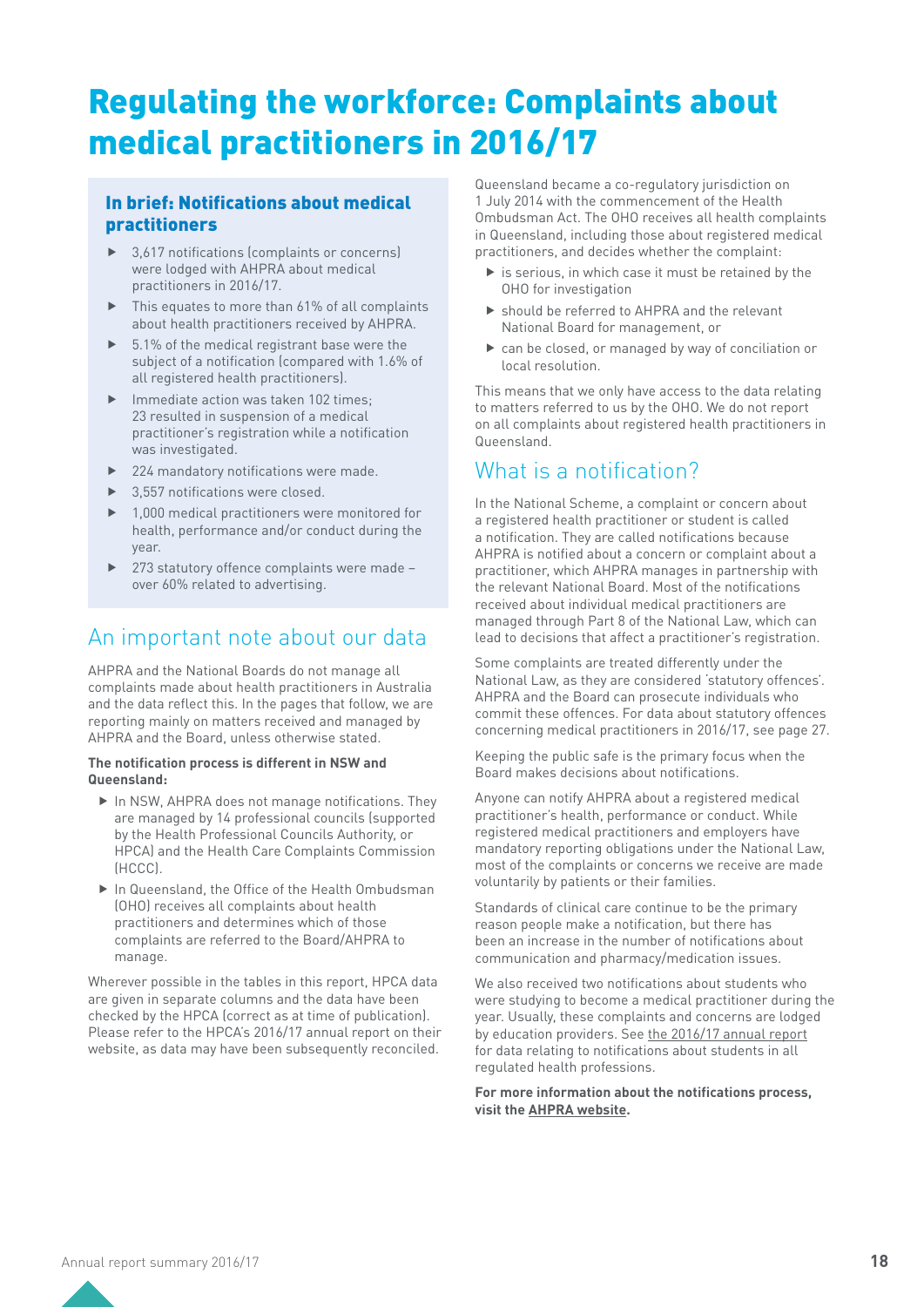## Notifications received in 2016/17

This year, AHPRA received the highest number of notifications (6,898) in any single financial year since the National Scheme began, with over 52.4% (3,617) of those relating to medical practitioners. This is 14.9% more than the number received in relation to medical practitioners in 2015/16 (3,147) and 43.9% more than in 2014/15 (a total of 2,514 notifications).

Almost all jurisdictions had an increase in notifications made about medical practitioners, with Victoria (1,140) and Queensland (1,141) accounting for over 38% of notifications nationally relating to medical practitioners in 2016/17.

### Notifications closed in 2016/17

The Board assessed and completed 30.9% more notifications about medical practitioners in 2016/17 than in 2015/16. Despite the high volume of new notifications received, this represents the highest number of closures (3,557) for the Board since the start of the National Scheme. These closures accounted for more than 53% of all closed notifications across all professions nationally. Of notifications that were closed, 23.7% resulted in some form of regulatory action being taken by the Board.

There were 1,905 open notifications about medical practitioners as at 30 June 2017.

Tables 9–28 show data about notifications in 2016/17 and those that remained open as at 30 June 2017.

#### **Figure 4: How AHPRA and the Board manage notifications**



#### **Figure 5: Total notifications received by AHPRA about medical practitioners, year by year, since the National Scheme began**



#### **Figure 6: Source of notifications lodged about medical practitioners**

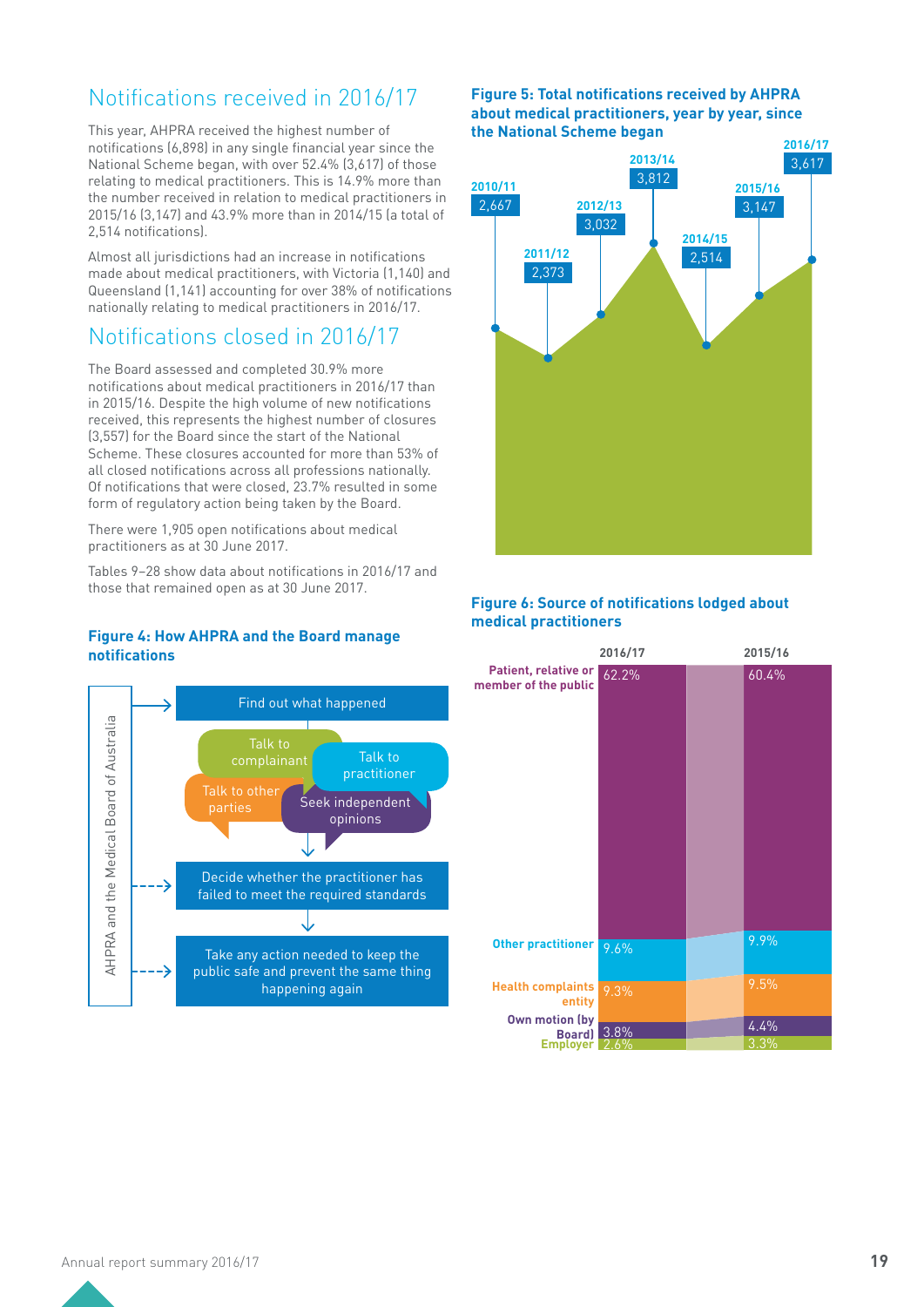#### **Figure 7: The most common types of complaint lodged with AHPRA about medical practitioners**



## Mandatory notifications

All health practitioners, their employers and education providers have mandatory reporting responsibilities under the National Law. This means that they must tell AHPRA if they have formed a reasonable belief that a registered medical practitioner or student has behaved in a way that constitutes notifiable conduct.

Notifiable conduct by registered health practitioners is defined as:

- $\blacktriangleright$  practising while intoxicated by alcohol or drugs
- $\blacktriangleright$  sexual misconduct in the practice of the profession
- $\blacktriangleright$  placing the public at risk of substantial harm because of an impairment (health issue), or
- $\blacktriangleright$  placing the public at risk because of a significant departure from accepted professional standards.

AHPRA received 847 mandatory notifications about medical practitioners in 2016/17, with over 26% (224) relating to notifiable conduct of medical practitioners. Of mandatory notifications completed 40.7% resulted in some form of regulatory action being taken against the medical practitioner. Most mandatory notifications related to a serious departure from accepted standards of practice by a medical practitioner. This compares with 22.5% of voluntary notifications resulting in regulatory action.

Most mandatory notifications related to a serious departure from accepted standards of practice by a medical practitioner. For information about the *Guidelines for mandatory notifications,* visit [the Board's website.](http://www.medicalboard.gov.au/Codes-Guidelines-Policies/Guidelines-for-mandatory-notifications.aspx)

Tables 15–18 show data about mandatory notifications in 2016/17.

### Taking immediate action

Immediate action is a serious step that the Board can take when it believes it is necessary to limit a medical practitioner's registration in some way to keep the public safe. It is an interim measure that a Board takes only in high-risk cases while it seeks further information.

In 2016/17, the Board took immediate action on 102 occasions. Despite the increase in new notifications received, the number of immediate actions taken was lower than in the previous year. Immediate action was considered on 4.4% of all notifications received this year, compared with 5.3% of all notifications received in 2015/16.

Tables 19 and 20 show data about immediate action in 2016/17.

### Tribunals, panels and appeals

### **Tribunals**

The Board can refer a matter to a tribunal for hearing. Usually this happens when the allegations involve the most serious of matters, such as where the Board believes a practitioner has behaved in a way that constitutes professional misconduct.

#### **Tribunals in each state and territory:**

- **Australian Capital Territory** Civil and Administrative Tribunal
- **F** New South Wales Civil and Administrative Tribunal
- ▶ **Northern Territory** Civil and Administrative Tribunal
- ▶ **Queensland** Civil and Administrative Tribunal
- **South Australia** Health Practitioners Tribunal
- **Fasmania** Health Practitioners Tribunal
- ▶ Victoria Civil and Administrative Tribunal
- ▶ Western Australia State Administrative Tribunal

Of the 81 matters relating to medical practitioners that were decided by tribunals in the year, more than 80% resulted in some form of disciplinary action or the surrender of registration, while the proportion of matters withdrawn or resulting in no further action remained consistent with previous years.

### Panels

A National Board has the power to establish two types of panel depending on the type of notification:

- **Figure Health panels**, for issues relating to a practitioner's health and performance, or
- **Professional standard panels**, for conduct and performance issues.

Under the National Law, panels must include members from the relevant health profession as well as community members. All health panels must include a medical practitioner. Each National Board has a list of approved people who may be called upon to sit on a panel.

Of the 25 matters relating to medical practitioners that were decided by panels during the year, 80% resulted in some form of regulatory action being taken against the individual medical practitioner.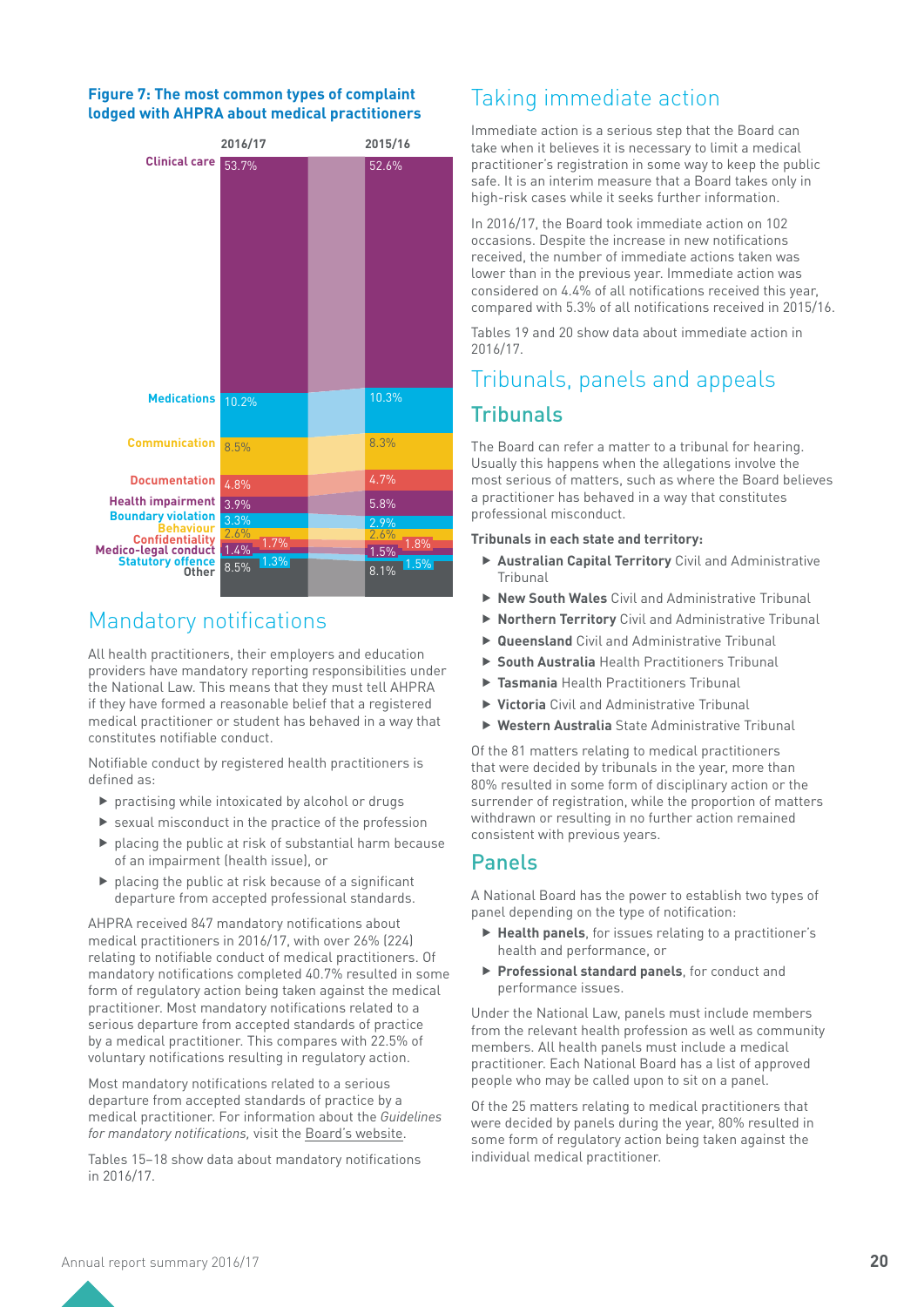### Appeals

All regulatory decisions are evidence-based and guided by the regulatory principles of the National Scheme. The National Law provides a mechanism of appeal against a decision by a National Board in certain circumstances, including decisions to:

- $\blacktriangleright$  refuse an application for registration or endorsement of registration, or to refuse renewal of registration or renewal of an endorsement of registration
- $\blacktriangleright$  impose or change a condition placed on registration, or to refuse to change or remove a condition imposed on registration or an undertaking given by a registrant, or
- $\blacktriangleright$  suspend registration or to reprimand a practitioner.

There is also a mechanism of appeal by judicial review if the appeal relates to a perceived flaw in the administrative decision-making process, as opposed to the merits of the individual decision itself.

There were 35 appeals lodged nationally about decisions made by the Board under the National Law in 2016/17. Forty appeals were lodged the previous year.

The National Scheme's [regulatory principles](https://www.ahpra.gov.au/About-AHPRA/Regulatory-principles.aspx) apply to all regulatory decision-making. The principles are designed to encourage a responsive, risk-based approach to regulation across all professions to ensure the public is safe. The low proportion of successful appeals that resulted in an amended/substituted decision demonstrates that the regulatory principles continue to have a positive impact on regulatory decision-making.

Please refer to [the main annual report](http://www.ahpra.gov.au/annualreport/2017) by AHPRA and the National Boards for data relating to appeals in 2016/17.

Tables 23–25 show data about tribunals and panels in 2016/17.

## **Compliance**

On behalf of the Board, AHPRA monitors medical practitioners and students who have restrictions (conditions or undertakings) placed on their registration, and those with suspended or cancelled registration. By identifying any non-compliance with restrictions and acting swiftly and appropriately, AHPRA supports the Board to manage risk to public safety.

At 30 June 2017, there were 1,565 individual medical practitioners (comprising 1,620 monitoring cases) being actively monitored<sup>1</sup>.

Monitoring can be for one or more of the following reasons:

- $\blacktriangleright$  suitability/eligibility to be registered to practise
- $\triangleright$  compliance with restrictions on their registration health, conduct, performance, and/or
- $\blacktriangleright$  to make sure that any practitioner who was cancelled from the register did not practise.

The 1,620 monitoring cases of medical practitioners represent 31.9% of all monitoring cases across all 14 professions in the National Scheme. The majority of these cases were being monitored for suitability/eligibility.

It should be noted that despite increasing volumes of notifications received and high closure rates, this has not translated into a peak in monitoring cases for the Board. For more information on monitoring and compliance, visit [the AHPRA website.](http://www.ahpra.gov.au/Registration/Monitoring-and-compliance.aspx)

Tables 26 and 27 show data about monitoring cases in 2016/17.

## Statutory offences

The National Law sets out four types of statutory offences:

- $\blacktriangleright$  Unlawful use of protected titles
- $\blacktriangleright$  Unlawful claims by individuals or organisations as to registration
- $\blacktriangleright$  Performing a restricted act, and
- $\blacktriangleright$  Unlawful advertising.

Breaches of the National Law that constitute a statutory offence can put individuals and the community at risk. These offences may be committed by registered health practitioners, unregistered individuals or corporate entities and are covered under Part 7 of the National Law. For more information, see [www.ahpra.gov.au/](http://www.ahpra.gov.au/Notifications/Make-a-complaint/What-is-an-offence) [Notifications/Make-a-complaint/What-is-an-offence.](http://www.ahpra.gov.au/Notifications/Make-a-complaint/What-is-an-offence)

AHPRA received 273 new offence complaints about the medical profession in 2016/17, which is an increase of 35.1% when compared with 2015/16. The increase was largely due to a 23.3% increase in complaints about alleged advertising breaches. Statutory offence complaints about medical practitioners accounted for 11.9% of all statutory offences received nationally across all professions.

This year, there was a 121.1% increase in the number of offence complaints closed (283, up from 128 in 2015/16).

Table 28 shows data about statutory offences in 2016/17.

<sup>1</sup> A practitioner who has restrictions for more than one reason will be allocated more than one 'monitoring case'. For example, if a practitioner has conditions imposed as a result of health concerns and conduct, they will be allocated two monitoring cases.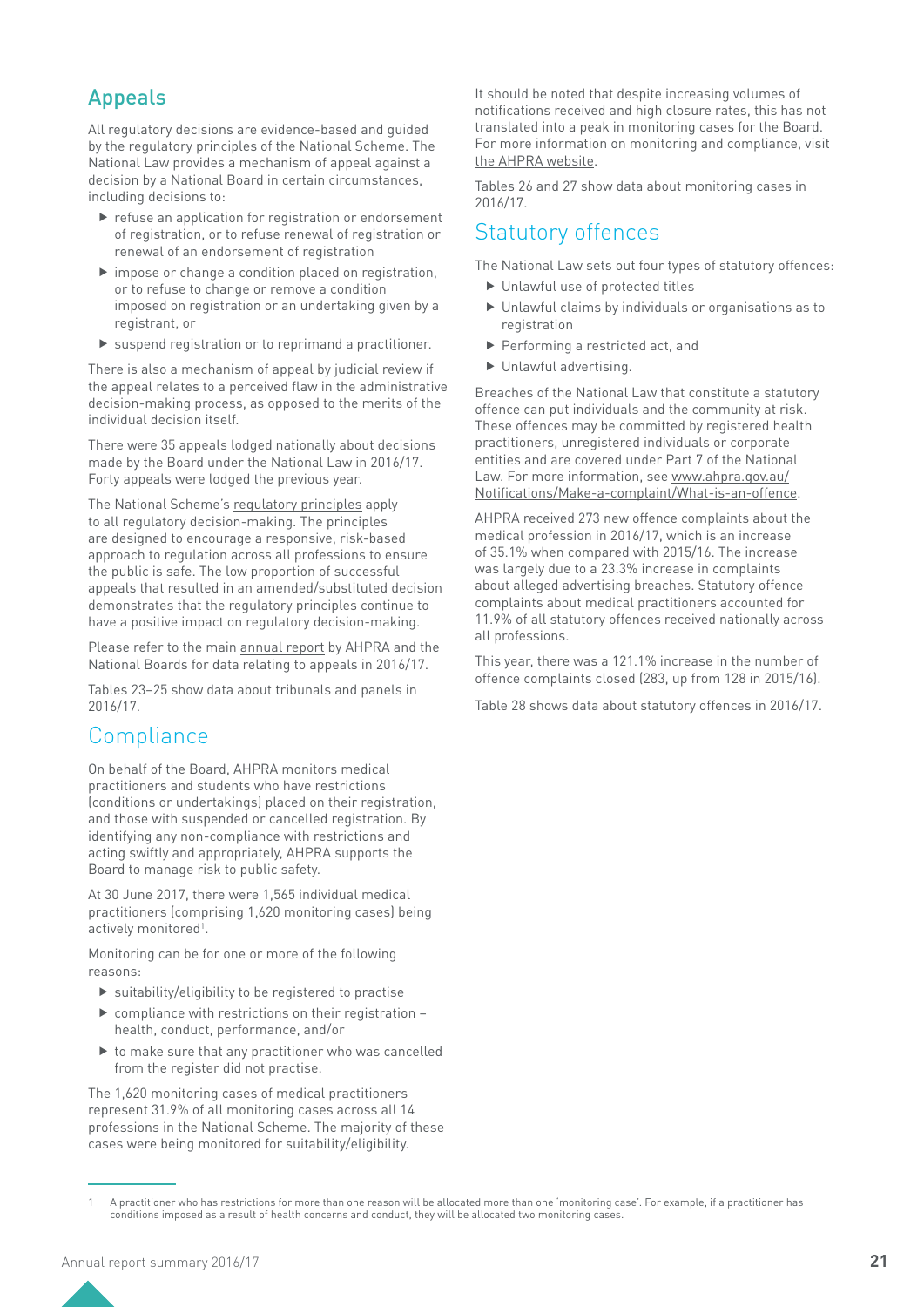#### **Table 9: Notifications received about medical practitioners, including matters closed in 2016/17 and those remaining open at 30 June 2017, by state or territory**

|                                                   |            |                  |           |                  |              |            |          |           | <b>No</b>        |                 |                   |              |
|---------------------------------------------------|------------|------------------|-----------|------------------|--------------|------------|----------|-----------|------------------|-----------------|-------------------|--------------|
| $\blacksquare$ Medical practitioners <sup>1</sup> | <b>ACT</b> | NSW <sup>2</sup> | <b>NT</b> | QLD <sup>3</sup> | <b>SA</b>    | <b>TAS</b> | VIC.     | <b>WA</b> | PPP <sup>4</sup> | <b>Subtotal</b> | HPCA <sup>5</sup> | <b>Total</b> |
| <b>Notifications received</b>                     | 114        | 51               | 84        | 1141             | 393          | 185        | 1140     | 476       | 33               | 3.617           | 2.296             | 5,913        |
| % of all medical notifications                    | $.9\%$     | 0.9%             | $.4\%$    | 19.3%            | 6.6%         | 3.1%       | 19.3%    | 8.1%      | 0.6%             | 61.2%           | 38.8%             | 100.0%       |
| <b>Mandatory notifications</b><br>received        |            | $\sim$           | 4         | 厶                | 65           | 20         | 86       | 35        |                  | 224             | 70                | 294          |
| % of all medical notifications                    | 2.0%       | 0.7%             | $.4\%$    | 1.4%             | 22.<br>$1\%$ | $6.8\%$    | $29.3\%$ | 1.9%      | 0.7%             | 76.2%           | 23.8%             | 100.0%       |
| <b>Notifications closed</b>                       | 126.       | 63               | 75.       | 1139             | 382          | 65         | 130      | 447       | 30               | 3.557           | 2.097             | 5,654        |
| % of all medical notifications                    | 2.2%       | 1.1%             | $.3\%$    | 20.1%            | 6.8%         | 2.9%       | $20.0\%$ | 7.9%      | 0.5%             | 62.9%           | 37.1%             | 100.0%       |
| Open at 30 June 2017                              | 34         | 26               | 38        | 710              | 223          | 67         | 547      | 250       | 10               | 1.905           | 1,175             | 3,080        |
| % of all medical notifications                    | $.1\%$     | 0.8%             | $.2\%$    | 23.1%            | $7.2\%$      | 2.2%       | 7.8%     | 8.1%      | 0.3%             | 61.9%           | 38.1%             | 100.0%       |

#### **Table 10: Notifications received by state and territory; year-on-year comparison**

| <b>Medical practitioners</b>                             | <b>ACT</b> | <b>NSW</b> | <b>NT</b> | <b>QLD</b> | <b>SA</b> | <b>TAS</b> | <b>VIC</b> | <b>WA</b> | <b>No</b><br>PPP <sup>4</sup> | <b>Subtotal</b> | HPCA <sup>5</sup> | <b>Total</b> |
|----------------------------------------------------------|------------|------------|-----------|------------|-----------|------------|------------|-----------|-------------------------------|-----------------|-------------------|--------------|
| 2016/17                                                  | 114        | 51         | 84        | 1,141      | 393       | 185        | 1,140      | 476       | 33                            | 3,617           | 2,296             | 5,913        |
| 2015/16                                                  | 105        | 58         | 54        | .058       | 379       | 131        | 953        | 382       | 27                            | 3,147           | 2,224             | 5,371        |
| % change from 2015/16 to<br>2016/17                      | 8.6%       | $-12.1%$   | 55.6%     | 7.8%       | 3.7%      | 41.2%      | 19.6%      | 24.6%     | 22.2%                         | 14.9%           | 3.2%              | 10.1%        |
| All notifications <sup>6</sup> received<br>2016/17       | 242        | 96         | 169       | 2.046      | 800       | 329        | 2.230      | 900       | 86                            | 6,898           | 4.111             | 11.009       |
| All notifications received<br>2015/16                    | 206        | 94         | 123       | .919       | 808       | 242        | .886       | 718       | 60                            | 6.056           | 4.026             | 10.082       |
| Medical as % of all<br>notifications received<br>2016/17 | 47.1%      | 53.1%      | $49.7\%$  | 55.8%      | 49.1%     | 56.2%      | 51.1%      | 52.9%     | 38.4%                         | 52.4%           | 55.9%             | 53.7%        |
| Medical as % of all<br>notifications received<br>2015/16 | 51.0%      | 61.7%      | 43.9%     | 55.1%      | 46.9%     | 54.1%      | 50.5%      | 53.2%     | 45.0%                         | 52.0%           | 55.2%             | 53.3%        |

#### **Table 11: Percentage of practitioners with notifications received, by state or territory**

| <b>Registrants</b>                            | <b>ACT</b> | <b>NSW</b><br><i><u><b>(including)</b></u></i><br><b>HPCA</b><br>complaints) <sup>5</sup> | <b>NT</b> | QLD<br>(including)<br><b>OHO</b><br>complaints) $7$ | <b>SA</b> | <b>TAS</b> | <b>VIC</b> | <b>WA</b> | <b>No</b><br>PPP <sup>4</sup> | <b>Total</b> |
|-----------------------------------------------|------------|-------------------------------------------------------------------------------------------|-----------|-----------------------------------------------------|-----------|------------|------------|-----------|-------------------------------|--------------|
| Total medical<br>practitioners 2016/17        | 5.2%       | 5.5%                                                                                      | 5.9%      | 7.7%                                                | 4.4%      | 6.8%       | 3.7%       | 3.8%      | 1.1%                          | 5.1%         |
| <b>Total medical</b><br>practitioners 2015/16 | 5.1%       | 6.9%                                                                                      | $4.6\%$   | $5.1\%$                                             | $4.8\%$   | 5.9%       | 3.7%       | 3.6%      | 0.9%                          | 5.0%         |
| All registered<br>practitioners 2016/17       | 1.9%       | 1.7%                                                                                      | 2.2%      | 2.2%                                                | .3%       | 1.9%       | 1.1%       | 1.2%      | 0.5%                          | 1.6%         |
| All registered<br>practitioners 2015/16       | 1.8%       | 2.2%                                                                                      | 1.8%      | 1.5%                                                | .5%       | 1.7%       | 1.1%       | 1.1%      | $0.4\%$                       | 1.5%         |

#### **Table 12: Open notifications at 30 June 2017, by state or territory**

|                                           |            |                  |           |            |           |            |            |           | <b>No</b>        |                 |                   |              |
|-------------------------------------------|------------|------------------|-----------|------------|-----------|------------|------------|-----------|------------------|-----------------|-------------------|--------------|
| <b>Medical practitioners</b>              | <b>ACT</b> | NSW <sup>2</sup> | <b>NT</b> | <b>QLD</b> | <b>SA</b> | <b>TAS</b> | <b>VIC</b> | <b>WA</b> | PPP <sup>4</sup> | <b>Subtotal</b> | HPCA <sup>5</sup> | <b>Total</b> |
| 2016/17                                   | 34         | 26               | 38        | 710        | 223       | 67         | 547        | 250       | 10               | 1.905           | 1.175             | 3,080        |
| 2015/16                                   | 52         | 29               | 28        | 710        | 209       | 53         | 528        | 223       |                  | 1.843           | 1,039             | 2,882        |
| % change 2015/16 to 2016/17               | $-35%$     | $-10%$           | 36%       | $0\%$      | 7%        | 26%        | 3.6%       | 12%.      | $-9%$            | 3%              | 13%               | 7%           |
| All cases open 2016/17                    | 107        | 60               | 90        | 1.431      | 492       | 141        | 1.125      | 537       | 33               | 4.016           | 2,282             | 6,298        |
| All cases open 2015/16                    | 110        | 49               | 68        | .288       | 564       | 106        | .082       | 495       | 251              | 3.787           | 2.002             | 5,789        |
| Medical as % of all open<br>cases 2016/17 | 31.8%      | 43.3%            | 42.2%     | $49.6\%$   | 45.3%     | $47.5\%$   | 48.6%      | 46.6%     | 30.3%            | 47.4%           | 51.5%             | 48.9%        |
| Medical as % of all open<br>cases 2015/16 | 47.3%      | 59.2%            | 41.2%     | 55.1%      | 37.1%     | 50.0%      | 48.8%      | 45.1%     | 44.0%            | 48.7%           | 51.9%             | 49.8%        |

1 Data relating to notifications (complaints or concerns) are based on the state or territory of the practitioner's principal place of practice (PPP).

2 Matters managed by AHPRA about practitioners with a PPP in NSW, where the conduct occurred outside NSW.

3 Matters referred to AHPRA and the National Board by the Office of the Health Ombudsman (OHO) in Queensland.

4 No principal place of practice (No PPP) will include practitioners with an overseas address.

5 Matters managed by the Health Professional Councils Authority (HPCA) in NSW.

6 'All notifications' are the total number of notifications lodged with AHPRA about registered health practitioners in the 14 health professions regulated in the National Scheme.

7 Includes matters managed by the OHO in Queensland, not just those matters referred to AHPRA by the OHO.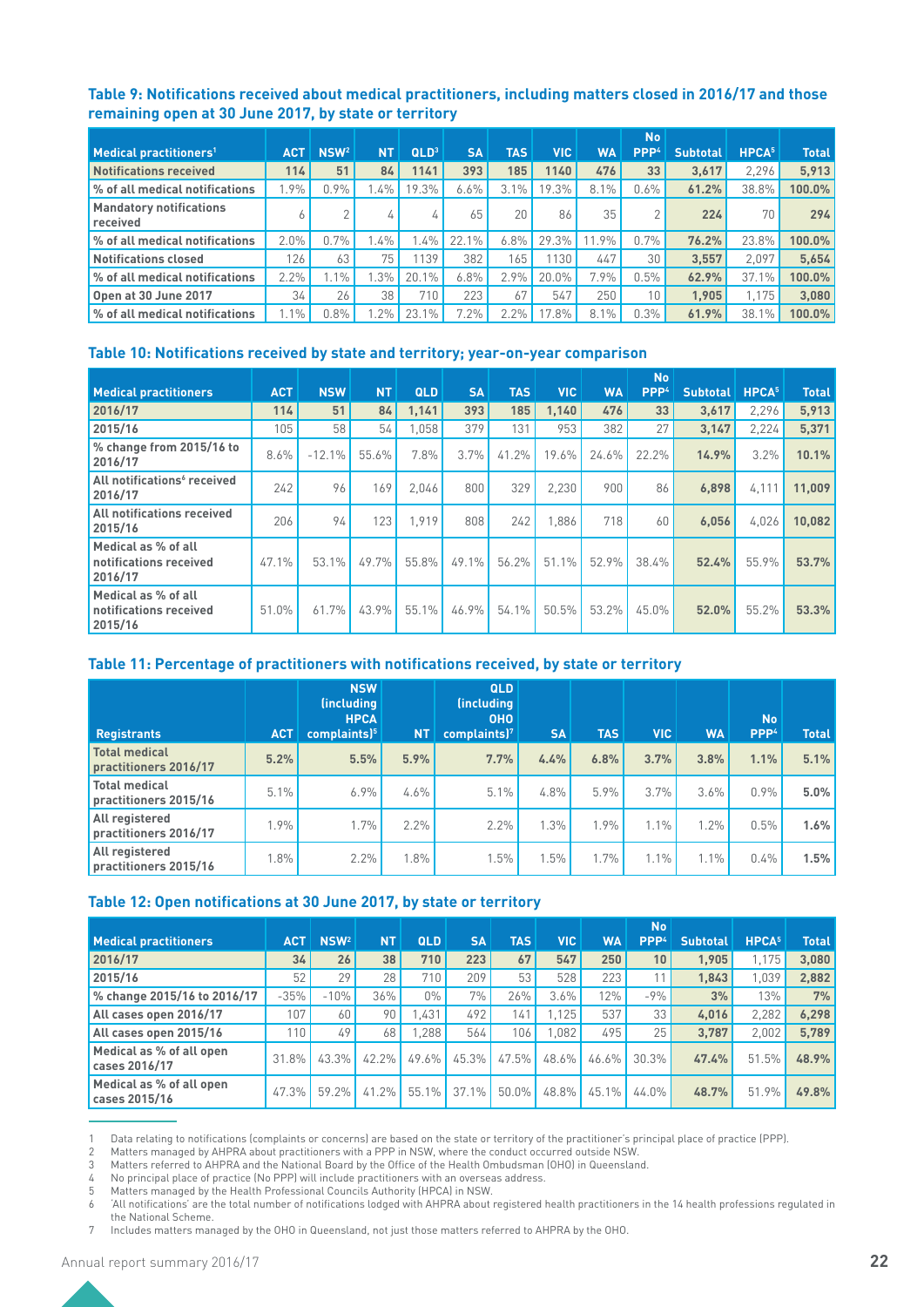|  |  | Table 13: Notifications closed, by state or territory (including HPCA) |
|--|--|------------------------------------------------------------------------|
|--|--|------------------------------------------------------------------------|

| <b>Notifications</b>                                                     | <b>ACT</b> | NSW <sup>1</sup> | <b>NT</b> | QLD <sup>2</sup> | <b>SA</b> | <b>TAS</b> | <b>VIC</b> | <b>WA</b> | $No$ PPP $3$ | <b>Subtotal</b> | HPCA <sup>4</sup> | <b>Total</b> |
|--------------------------------------------------------------------------|------------|------------------|-----------|------------------|-----------|------------|------------|-----------|--------------|-----------------|-------------------|--------------|
| <b>Closed matters relating to</b><br>medical practitioners in<br>2016/17 | 126        | 63               | 75        | 1.139            | 382       | 165        | 1.130      | 447       | 30           | 3.557           | 2.097             | 5,654        |
| <b>Closed matters relating to</b><br>medical practitioners in<br>2015/16 | 109        | 65               | 69        | 729              | 340       | 136        | 876        | 369       | 25           | 2.718           | 1.996             | 4,714        |
| % change from 2015/16<br>to 2016/17                                      | 16%        | $-3%$            | 9%        | 56%              | 12%       | 21%        | 29%        | 21%       | 20%          | 31%             | 5%                | 20%          |
| All notifications <sup>5</sup> closed in<br>2016/17                      | 237        | 102              | 149       | 1.901            | 871       | 284        | 2.192      | 859       | 74           | 6.669           | 3.744             | 10.413       |
| All notifications closed in<br>2015/16                                   | 206        | 105              | 144       | 1.372            | 687       | 251        | 1.745      | 654       | 63           | 5,227           | 3,612             | 8,839        |
| 2016/17: medical as % of<br>all notifications closed                     | 53.2%      | 61.8%            | 50.3%     | 59.9%            | 43.9%     | 58.1%      | 51.6%      | 52.0%     | 40.5%        | 53.3%           | 56.0%             | 54.3%        |
| 2015/16: medical as % of<br>all notifications closed                     | 52.9%      | 61.9%            | 47.9%     | 53.1%            | 49.5%     | 54.2%      | 50.2%      | 56.4%     | 39.7%        | 52.0%           | 55.3%             | 53.3%        |

#### **Table 14: Notifications closed, by stage at closure (excluding HPCA)**

|                                               |                               | 2016/17                            | 2015/16                       |                                    |  |  |
|-----------------------------------------------|-------------------------------|------------------------------------|-------------------------------|------------------------------------|--|--|
| Stage at closure                              | <b>Medical</b><br>registrants | All health<br><b>practitioners</b> | <b>Medical</b><br>registrants | All health<br><b>practitioners</b> |  |  |
| Assessment <sup>6</sup>                       | 2,438                         | 4,141                              | 1,739                         | 3,147                              |  |  |
| Health or performance assessment <sup>7</sup> | 94                            | 362                                | 108                           | 341                                |  |  |
| Investigation                                 | 919                           | 1,919                              | 689                           | 1,386                              |  |  |
| <b>Panel hearing</b>                          | 25                            | 72                                 | 86                            | 179                                |  |  |
| <b>Tribunal hearing</b>                       | 81                            | 175                                | 96                            | 174                                |  |  |
| Total <sup>8</sup>                            | 3,557                         | 6,669                              | 2,718                         | 5,227                              |  |  |

#### **Table 15: Medical practitioners with mandatory notifications (including HPCA)**

|                              |                                                   |                                | 2016/17              |                                              |     |                                          | 2015/16              |             |
|------------------------------|---------------------------------------------------|--------------------------------|----------------------|----------------------------------------------|-----|------------------------------------------|----------------------|-------------|
|                              |                                                   | No. practitioners <sup>9</sup> |                      | Rate/10.000                                  |     | $^{\prime}$ No. practitioners $^{\circ}$ |                      | Rate/10.000 |
| <b>Profession</b>            | HPCA <sup>4</sup><br><b>Total</b><br><b>AHPRA</b> |                                | <b>practitioners</b> | <b>HPCA4</b><br><b>AHPRA</b><br><b>Total</b> |     |                                          | <b>practitioners</b> |             |
| <b>Medical practitioners</b> | 189                                               | 64                             | 253                  | 22.8                                         | 171 | 85                                       | 256                  | 23.9        |
| All registrants              | 276<br>747<br>1,023                               |                                | 15.1                 | 315<br>605                                   |     | 920                                      | 14.0                 |             |

#### **Table 16: Mandatory notifications received, by state or territory (including HPCA)**

| <b>Medical practitioners</b>                                       | ACT <sub>1</sub> | NSW <sup>1</sup> | <b>NT</b> | QLD <sup>2</sup> | <b>SA</b> | <b>TAS</b> | <b>VIC</b> | <b>WA</b> | $No$ PPP $3$   | <b>Subtotal</b> | HPCA <sup>4</sup> | <b>Total</b> |
|--------------------------------------------------------------------|------------------|------------------|-----------|------------------|-----------|------------|------------|-----------|----------------|-----------------|-------------------|--------------|
| 2016/17                                                            | 6                | $\overline{2}$   | 4         | 4                | 65        | 20         | 86         | 35        | $\overline{2}$ | 224             | 70                | 294          |
| 2015/16                                                            | 12               | 3                |           | 6                | 43        |            | 72         | 37        | 3              | 187             | 85                | 272          |
| % change from 2015/16 to<br>2016/17                                | $-50%$           | $-33%$           | 400%      | $-33%$           | 51%       | 82%        | 19%        | $-5%$     | $-33%$         | 20%             | $-18%$            | 8%           |
| All mandatory notifications <sup>5</sup><br>received 2016/17       | 32               | 7                | 15        | 13               | 255       | 73         | 335        | 111       | 6              | 847             | 295               | 1.142        |
| All mandatory notifications<br>received 2015/16                    | 44               | 9                |           | 15 <sub>1</sub>  | 205       | 35         | 224        | 100       | 8              | 641             | 339               | 980          |
| Medical as % of all<br>mandatory notifications<br>received 2016/17 | 18.8%            | $28.6\%$         | 26.7%     | $30.8\%$         | 25.5%     | $27.4\%$   | 25.7%      | 31.5%     | 33.3%          | 26.4%           | 23.7%             | 25.7%        |
| Medical as % of all<br>mandatory notifications<br>received 2015/16 | 27.3%            | 33.3%            | $0.0\%$   | 40.0%            | 21.0%     | 31.4%      | 32.1%      | 37.0%     | 37.5%          | 29.2%           | 25.1%             | 27.8%        |

1 Matters managed by AHPRA about practitioners with a PPP in NSW, where the conduct occurred outside NSW.<br>2 Matters referred to AHPRA and the National Board by the Office of the Health Ombudsman in Queensland.

2 Matters referred to AHPRA and the National Board by the Office of the Health Ombudsman in Queensland.<br>3 No principal place of practice (No PPP) will include practitioners with an overseas address.

No principal place of practice (No PPP) will include practitioners with an overseas address.

4 Matters managed by the Health Professional Councils Authority (HPCA) in NSW.

5 'All notifications' are the total number of notifications lodged with AHPRA about registered health practitioners in the 14 health professions regulated in the National Scheme.

6 Closed after initial assessment of the matter.

8 Excludes matters managed by the HPCA in NSW.

The number of practitioners involved in the mandatory reports received.

Performance assessments are carried out by a Board-selected assessor whose scope of practice is similar to that of the practitioner being assessed (assessors are not Board members or AHPRA staff).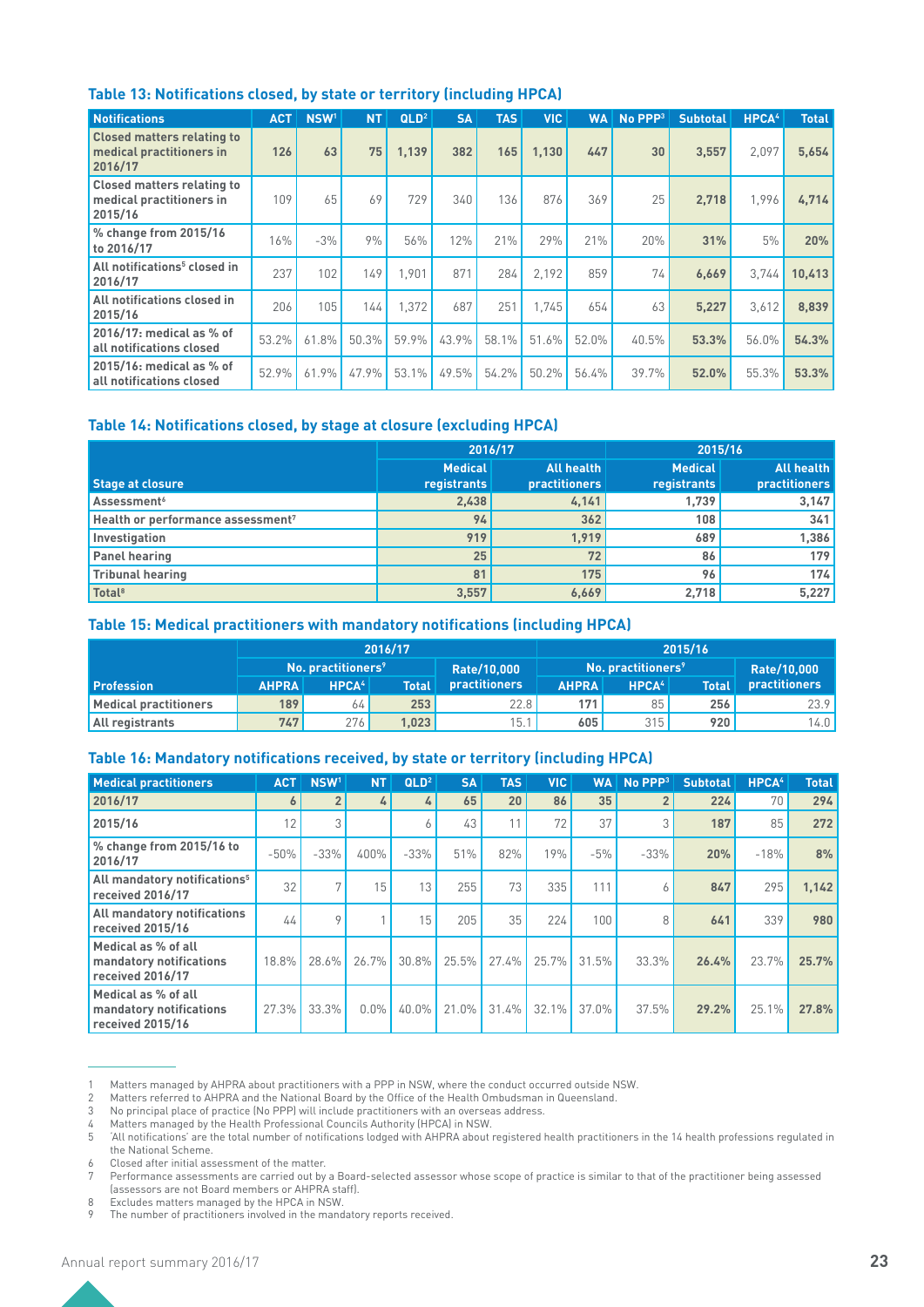#### **Table 17: Outcomes of assessment for mandatory notifications, by grounds for the notification (excluding HPCA)**

|                                                  |                                                 |           | <b>Grounds for notification<sup>1</sup></b> |                             |                            |                          |                          |                          |
|--------------------------------------------------|-------------------------------------------------|-----------|---------------------------------------------|-----------------------------|----------------------------|--------------------------|--------------------------|--------------------------|
| <b>Outcome</b>                                   |                                                 | Standards | Impairment                                  | <b>Sexual</b><br>misconduct | <b>Alcohol or</b><br>drugs | <b>Not</b><br>classified | <b>Total</b><br>2016/171 | <b>Total</b><br>2015/161 |
|                                                  | No further action                               | 43        | 9                                           | 4                           |                            |                          | 57                       | 30                       |
| End                                              | Health compliants entity<br>to retain           |           |                                             |                             |                            |                          | 0                        |                          |
| matter                                           | Dealt with as enquiry                           |           |                                             |                             |                            |                          | $\mathbf{1}$             |                          |
|                                                  | Caution                                         | 12        |                                             |                             |                            |                          | 13                       | 12                       |
|                                                  | Accept undertaking                              |           |                                             |                             |                            |                          | $\mathbf{1}$             |                          |
| Total closed after assessment                    |                                                 | 56        | 11                                          | 4                           | A.                         |                          | 72                       | 45                       |
| Refer<br>to                                      | Refer to health<br>or performance<br>assessment | 2         | 9                                           |                             |                            |                          | 12                       | 17 <sup>1</sup>          |
| further<br>stage                                 | Refer to investigation                          | 85        | 13                                          | 9                           | 3                          |                          | 110                      | 86                       |
|                                                  | Refer to other stage                            | 4         |                                             |                             |                            |                          | 4                        | 0                        |
|                                                  | Total referred to further stage                 | 91        | 22                                          | 9                           | 4                          |                          | 126                      | 103                      |
| <b>Total assessments</b><br>finalised in 2016/17 |                                                 | 147       | 33                                          | 13                          | 5                          | $\bf{0}$                 | 198                      |                          |
| <b>Total assessments finalised in</b><br>2015/16 |                                                 | 104       | 33                                          | 5                           |                            | 5                        |                          | 148                      |

#### **Table 18: Outcomes at closure for mandatory notifications closed in 2016/17 (excluding HPCA)**

| <b>Outcome</b>                                                  | Total 2016/17 <sup>1</sup> | Total 2015/16 <sup>1</sup> |
|-----------------------------------------------------------------|----------------------------|----------------------------|
| No further action <sup>2</sup>                                  | 128                        | 97                         |
| <b>Impose conditions</b>                                        | 29                         | 39                         |
| <b>Caution</b>                                                  | 40                         | 25                         |
| <b>Accept undertaking</b>                                       | 15                         | 12                         |
| <b>Suspend registration</b>                                     | 4                          | 9                          |
| <b>Fine registrant</b>                                          | 0                          | 4                          |
| <b>Cancel registration</b>                                      |                            | 4                          |
| Reprimand                                                       |                            | $\overline{2}$             |
| Withdrawn                                                       | n                          |                            |
| Health complaints entity (HCE) to retain                        | 0                          |                            |
| Refer all or part of the notification to another body           | 3                          |                            |
| Not permitted to reapply for registration for 12 months or more | $\bf{0}$                   |                            |
| <b>Total</b>                                                    | 221                        | 196                        |

#### **Table 19: Immediate action cases by state or territory (including HPCA)**

| <b>Medical</b><br><b>practitioners</b> | <b>ACT</b> | <b>NSW</b> | <b>NT</b> | QLD.                  | <b>SA</b> | <b>TAS</b> | <b>VIC</b> | <b>WA</b>       | No.<br>DDD3 | <b>Subtotal</b> | <b>HPCA</b>    | <b>Total</b> |
|----------------------------------------|------------|------------|-----------|-----------------------|-----------|------------|------------|-----------------|-------------|-----------------|----------------|--------------|
| 2016/17                                | 3          |            |           | 28                    | 45        |            | 41         | 30 <sub>2</sub> |             | 160             | O <sub>1</sub> | 251          |
| 2015/16                                |            |            |           | 42                    | 34        |            | 58         | 16.             |             | 167             | 101            | 268          |
| % change from<br>2015/16 to 2016/17    | $-57.1%$   | $-300.0\%$ | $400.0\%$ | $-33.3\%$ 32.4% 75.0% |           |            | $-29.3\%$  | 87.5%           | $-50.0\%$   | $-4.2%$         | $-9.9\%$       | $-6.3%$      |

#### **Table 20: Outcomes of immediate actions (excluding HPCA)**

|                                  | 2016/171                   |                        | 2015/161                   |                        |  |  |  |
|----------------------------------|----------------------------|------------------------|----------------------------|------------------------|--|--|--|
| Outcome                          | <b>Medical registrants</b> | <b>All registrants</b> | <b>Medical registrants</b> | <b>All registrants</b> |  |  |  |
| Not take immediate action        | 48                         | 76                     | 36                         | 66                     |  |  |  |
| Accept undertaking               | 34                         | 69                     | 39                         | 67 <sup>1</sup>        |  |  |  |
| <b>Impose conditions</b>         | 45                         | 147                    | 66                         | 229                    |  |  |  |
| Accept surrender of registration |                            |                        |                            |                        |  |  |  |
| <b>Suspend registration</b>      | 23                         | 103                    |                            | 74                     |  |  |  |
| <b>Decision pending</b>          | 10 <sup>°</sup>            | 23                     | 14                         | 22                     |  |  |  |
| <b>Total</b>                     | 160                        | 419                    | 167                        | 464                    |  |  |  |

1 Excludes matters managed by the HPCA in NSW.

2 No further regulatory action is usually taken when, based on available information, the Board determines there is no risk to the public that meets the legal threshold for regulatory action. It may also be because a practitioner has taken steps to voluntarily address issues of concern.

3 No PPP will include practitioners with an overseas address.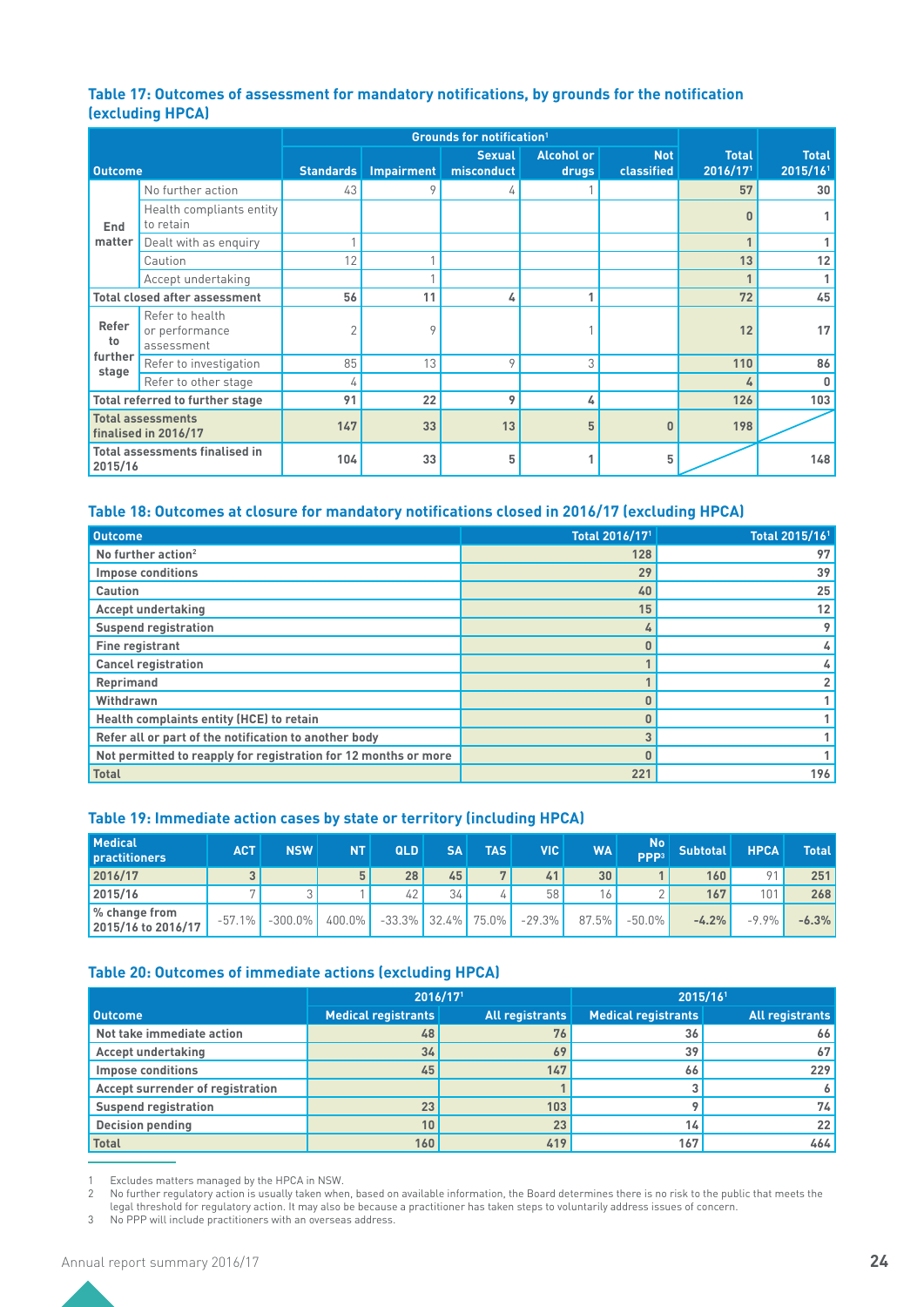#### **Table 21: Outcomes at closure for notifications closed (excluding HPCA)**

|                                                                    | 2016/171                     |       | 2015/161                                |                        |
|--------------------------------------------------------------------|------------------------------|-------|-----------------------------------------|------------------------|
| <b>Outcome</b>                                                     | <b>Medical practitioners</b> |       | All registrants   Medical practitioners | <b>All registrants</b> |
| No further action <sup>2</sup>                                     | 2,714                        | 4,572 | 1,936                                   | 3,466                  |
| Refer all or part of the notification<br>to another body           | 31                           | 54    | 34                                      | 53                     |
| Health complaints entity to retain                                 | 130                          | 159   | 89                                      | 120                    |
| <b>Caution or reprimand</b>                                        | 393                          | 946   | 329                                     | 719                    |
| <b>Accept undertaking</b>                                          | 62                           | 149   | 68                                      | 181                    |
| <b>Impose conditions</b>                                           | 199                          | 706   | 205                                     | 580                    |
| <b>Fine registrant</b>                                             | 3                            | 11    | 5                                       | 5                      |
| <b>Suspend registration</b>                                        | 13                           | 30    | 30                                      | 46                     |
| Accept surrender of registration                                   |                              | 5     |                                         | 6                      |
| <b>Cancel registration</b>                                         | 9                            | 34    | 13                                      | 34                     |
| Not permitted to reapply for<br>registration for 12 months or more | 3                            |       | 5                                       | 8                      |
| <b>Proceedings withdrawn</b>                                       |                              |       | 4                                       | 9                      |
| <b>Total</b>                                                       | 3,557                        | 6,669 | 2,718                                   | 5,227                  |

### **Table 22: Outcomes of assessments finalised (excluding HPCA)**

|                                                           | 2016/171                     |       | 2015/161                                |                        |  |  |
|-----------------------------------------------------------|------------------------------|-------|-----------------------------------------|------------------------|--|--|
|                                                           | <b>Medical practitioners</b> |       | All registrants   Medical practitioners | <b>All registrants</b> |  |  |
| Outcome of decisions to take the notification further     |                              |       |                                         |                        |  |  |
| Investigation                                             | 1,092                        | 2,159 | 932                                     | 1,975                  |  |  |
| <b>Health or performance assessment</b>                   | 49                           | 228   | 71                                      | 295                    |  |  |
| <b>Panel hearing</b>                                      | 3                            | 11    | 9                                       | 16                     |  |  |
| <b>Tribunal hearing</b>                                   |                              |       | $\overline{2}$                          | 3                      |  |  |
| Other stage                                               | 41                           | 88    |                                         |                        |  |  |
| <b>Subtotal</b>                                           | 1,185                        | 2,486 | 1,014                                   | 2,289                  |  |  |
| Outcome of notifications closed following assessment      |                              |       |                                         |                        |  |  |
| No further action <sup>2</sup>                            | 1,951                        | 3,111 | 1,375                                   | 2,358                  |  |  |
| Health complaints entity to retain                        | 123                          | 148   | 82                                      | 109                    |  |  |
| Refer all or part of the notification<br>to another body  | 19                           | 29    | 23                                      | 33                     |  |  |
| Dealt with as enquiry                                     | 7                            | 10    | 13                                      | 47                     |  |  |
| Managed as a complaint by a<br>co-regulator               |                              |       | 3                                       | 5                      |  |  |
| Managed as an offence under Part 7<br>of the National Law |                              |       |                                         | 7                      |  |  |
| Caution                                                   | 207                          | 485   | 157                                     | 367                    |  |  |
| <b>Accept undertaking</b>                                 | 21                           | 44    | 19                                      | 46                     |  |  |
| <b>Impose conditions</b>                                  | 54                           | 200   | 61                                      | 164                    |  |  |
| Accept surrender of registration                          |                              |       |                                         | $\overline{2}$         |  |  |
| <b>Subtotal</b>                                           | 2,382                        | 4.027 | 1.733                                   | 3,138                  |  |  |
| <b>Total assessments finalised</b>                        | 3,567                        | 6,513 | 2.747                                   | 5,427                  |  |  |

<sup>1</sup> Excludes matters managed by the HPCA in NSW.

<sup>2</sup> No further regulatory action is usually taken when, based on available information, the Board determines there is no risk to the public that meets the legal threshold for regulatory action. It may also be because a practitioner has taken steps to voluntarily address issues of concern.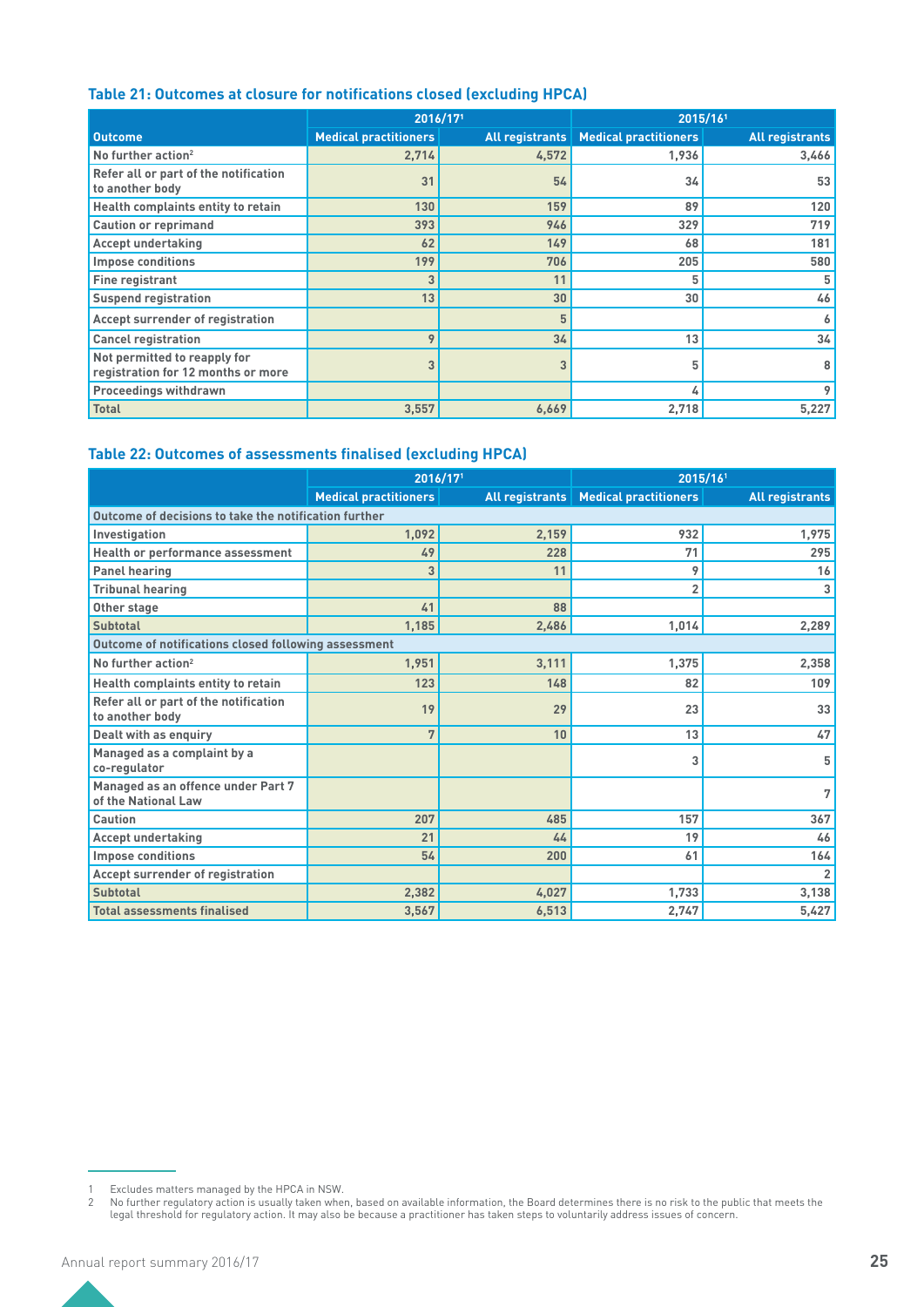### **Table 23: Outcomes of investigations finalised (excluding HPCA)**

|                                                          | 2016/171                     |       | 2015/161                                |                        |  |  |
|----------------------------------------------------------|------------------------------|-------|-----------------------------------------|------------------------|--|--|
|                                                          | <b>Medical practitioners</b> |       | All registrants   Medical practitioners | <b>All registrants</b> |  |  |
| Outcome of decisions to take the notification further    |                              |       |                                         |                        |  |  |
| Assessment                                               | 5                            | 7     | 9                                       | 16                     |  |  |
| <b>Health or performance assessment</b>                  | 63                           | 152   | 41                                      | 116                    |  |  |
| <b>Panel hearing</b>                                     | 17                           | 61    | 34                                      | 79                     |  |  |
| <b>Tribunal hearing</b>                                  | 77                           | 153   | 42                                      | 100                    |  |  |
| Other stage                                              | 3                            | 3     |                                         |                        |  |  |
| <b>Subtotal</b>                                          | 165                          | 376   | 126                                     | 311                    |  |  |
| Outcome of notifications closed following investigation  |                              |       |                                         |                        |  |  |
| No further action <sup>2</sup>                           | 642                          | 1,170 | 446                                     | 838                    |  |  |
| Refer all or part of the notification to<br>another body | 12                           | 25    | 7                                       | 11                     |  |  |
| Dealt with as enquiry                                    |                              |       |                                         |                        |  |  |
| Managed as a complaint by a<br>co-regulator              |                              |       | 4                                       | 5                      |  |  |
| Health complaints entity to retain                       |                              |       | 6                                       | 8                      |  |  |
| Caution                                                  | 163                          | 400   | 129                                     | 272                    |  |  |
| <b>Accept undertaking</b>                                | 29                           | 64    | 32                                      | 72                     |  |  |
| <b>Impose conditions</b>                                 | 70                           | 261   | 68                                      | 189                    |  |  |
| <b>Suspend registration</b>                              |                              |       | 1                                       |                        |  |  |
| <b>Subtotal</b>                                          | 916                          | 1,920 | 693                                     | 1,397                  |  |  |
| <b>Total investigations finalised</b>                    | 1,081                        | 2,296 | 819                                     | 1,708                  |  |  |

#### **Table 24: Outcomes from panel hearings finalised (excluding HPCA)**

|                                  | 2016/171                     |    | 2015/161                                |                        |  |  |
|----------------------------------|------------------------------|----|-----------------------------------------|------------------------|--|--|
| Outcome                          | <b>Medical practitioners</b> |    | All registrants   Medical practitioners | <b>All registrants</b> |  |  |
| No further action <sup>2</sup>   |                              |    | 18                                      | 32                     |  |  |
| <b>Caution</b>                   | 13                           | 28 | 22                                      | 39                     |  |  |
| Reprimand                        |                              |    |                                         | 11                     |  |  |
| <b>Accept undertaking</b>        |                              |    |                                         |                        |  |  |
| <b>Impose conditions</b>         | 5                            | 26 | 31                                      | 88                     |  |  |
| Accept surrender of registration |                              |    |                                         |                        |  |  |
| <b>Suspend registration</b>      |                              |    |                                         |                        |  |  |
| <b>Total</b>                     | 25                           | 72 | 80                                      | 173                    |  |  |

#### **Table 25: Outcomes from tribunal hearings finalised (excluding HPCA)**

|                                                                    | 2016/171                     |     |                                         | 2015/161               |  |  |  |  |  |  |  |
|--------------------------------------------------------------------|------------------------------|-----|-----------------------------------------|------------------------|--|--|--|--|--|--|--|
| <b>Outcome</b>                                                     | <b>Medical practitioners</b> |     | All registrants   Medical practitioners | <b>All registrants</b> |  |  |  |  |  |  |  |
| No further action <sup>2</sup>                                     | 14                           | 15  | 12                                      | 18                     |  |  |  |  |  |  |  |
| <b>Fine registrant</b>                                             | 3                            | 11  | 5                                       | 5                      |  |  |  |  |  |  |  |
| <b>Caution or reprimand</b>                                        | 4                            | 19  | 10                                      | 24                     |  |  |  |  |  |  |  |
| <b>Accept undertaking</b>                                          | $\overline{2}$               |     |                                         | $\overline{2}$         |  |  |  |  |  |  |  |
| <b>Impose conditions</b>                                           | 34                           | 60  | 18                                      | 28                     |  |  |  |  |  |  |  |
| Accept surrender of registration                                   |                              |     |                                         | 3 <sup>1</sup>         |  |  |  |  |  |  |  |
| <b>Suspend registration</b>                                        | 12                           | 27  | 29                                      | 44                     |  |  |  |  |  |  |  |
| <b>Cancel registration</b>                                         | Q                            | 34  | 13                                      | 34                     |  |  |  |  |  |  |  |
| Not permitted to reapply for<br>registration for 12 months or more | 3                            |     |                                         | 8                      |  |  |  |  |  |  |  |
| <b>Proceedings withdrawn</b>                                       |                              |     |                                         | 9                      |  |  |  |  |  |  |  |
| <b>Total</b>                                                       | 81                           | 173 | 97                                      | 175                    |  |  |  |  |  |  |  |

<sup>1</sup> Excludes matters managed by the HPCA in NSW.

<sup>2</sup> No further regulatory action is usually taken when, based on available information, the Board determines there is no risk to the public that meets the legal threshold for regulatory action. It may also be because a practitioner has taken steps to voluntarily address issues of concern.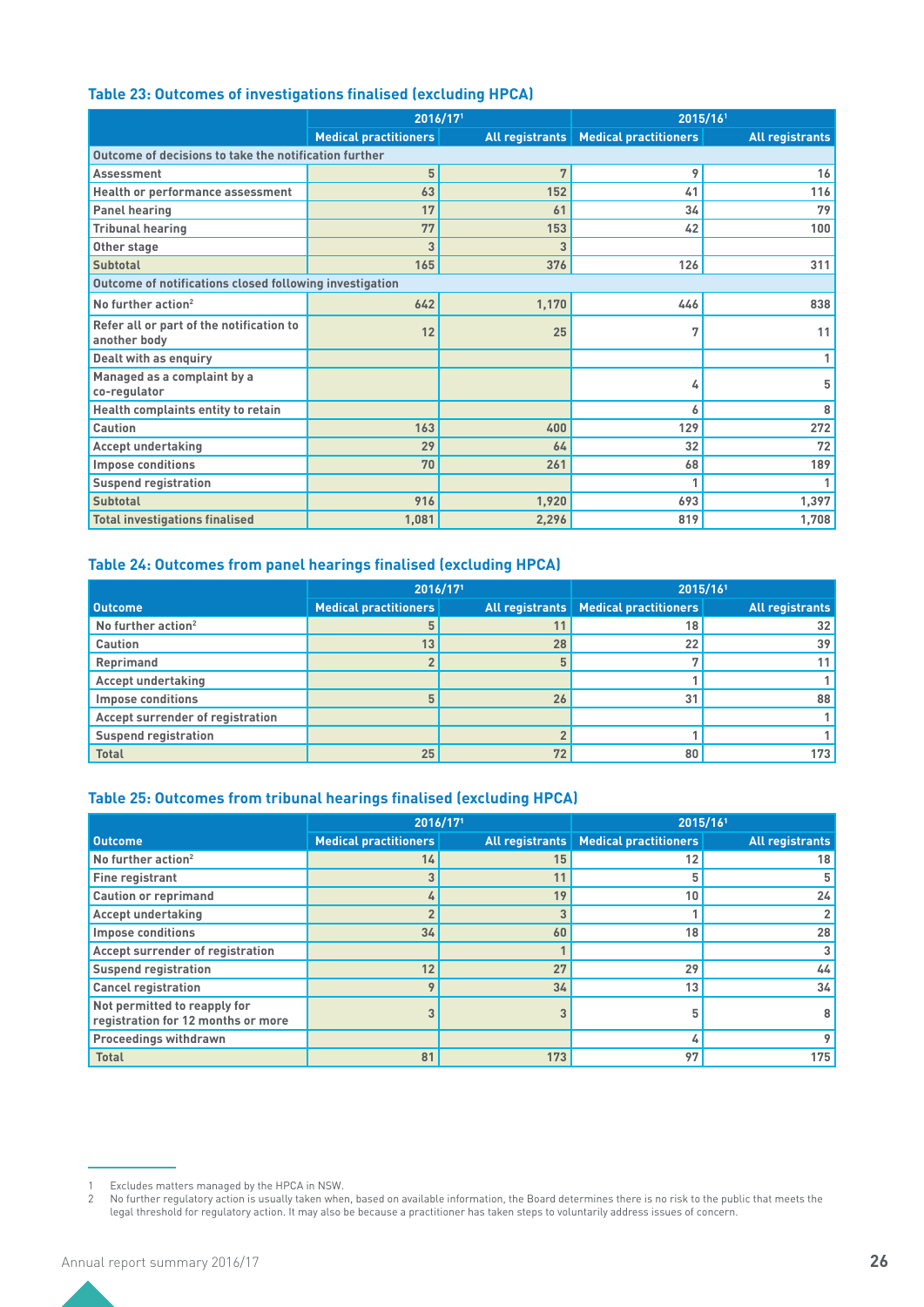#### **Table 26: Monitoring cases at 30 June 2017, by state or territory (excluding HPCA)**

|                                                         |            |                  |           |       |           |            |            |           | <b>No</b>        |                    |
|---------------------------------------------------------|------------|------------------|-----------|-------|-----------|------------|------------|-----------|------------------|--------------------|
| Monitoring cases <sup>1</sup>                           | <b>ACT</b> | NSW <sup>2</sup> | <b>NT</b> | QLD   | <b>SA</b> | <b>TAS</b> | <b>VIC</b> | <b>WA</b> | PPP <sup>3</sup> | Total <sup>4</sup> |
| <b>Medical practitioners 2016/17</b>                    | 29         | 440              | 25        | 336   | 137       | 38         | 348        | 240       | 27               | 1,620              |
| <b>Medical practitioners 2015/16</b>                    | 34         | 503              | 22        | 373   | 163       | 41         | 368        | 242       | 21               | 1.767              |
| All registered practitioners 2016/17                    | 113        | .353             | 53        | .069  | 450       | 107        | 1.138      | 666       | 135              | 5,084              |
| All registered practitioners 2015/16                    | 117        | .381             | 55        | .078  | 452       | 105        | 1.032      | 635       | 108              | 4,963              |
| Medical as % of all registered practitioners<br>2016/17 | 25.7%      | 32.5%            | $47.2\%$  | 31.4% | 30.4%     | 35.5%      | 30.6%      | $36.0\%$  | $20.0\%$         | 31.9%              |
| Medical as % of all registered practitioners<br>2015/16 | 29.1%      | 36.4%            | 40.0%     | 34.6% | 36.1%     | 39.0%      | 35.7%      | 38.1%     | 19.4%            | 35.6%              |

#### **Table 27: Monitoring cases at 30 June 2017, by stream (excluding HPCA)**

|                                                         |                |       | <b>Stream</b> |                                                              |                                          |                    |
|---------------------------------------------------------|----------------|-------|---------------|--------------------------------------------------------------|------------------------------------------|--------------------|
| Monitoring cases <sup>1</sup>                           | <b>Conduct</b> |       |               | <b>Prohibited</b><br>Health Performance practitioner/student | Suitability/<br>eligibility <sup>2</sup> | Total <sup>4</sup> |
| <b>Medical practitioners 2016/17</b>                    | 126            | 216   | 213           | 55                                                           | 1,010                                    | 1,620              |
| <b>Medical practitioners 2015/16</b>                    | 164            | 244   | 232           | 52                                                           | 1.075                                    | 1.767              |
| All registered practitioners 2016/17                    | 356            | 577   | 552           | 256                                                          | 3.343                                    | 5,084              |
| All registered practitioners 2015/16                    | 402            | 663   | 550           | 219                                                          | 3.129                                    | 4,963              |
| Medical as % of all registered practitioners<br>2016/17 | 35.4%          | 37.4% | 38.6%         | 21.5%                                                        | 30.2%                                    | 31.9%              |
| Medical as % of all registered practitioners<br>2015/16 | 40.8%          | 36.8% | 42.2%         | 23.7%                                                        | 34.4%                                    | 35.6%              |

#### **Table 28: Statutory offence complaints received and closed, by type of offence and jurisdiction**

|                                             |                 |            |            |                |                |           |                |                |              | <b>No</b><br>PPP <sup>3</sup> | <b>Total</b><br>2016/17 | <b>Total</b>  |
|---------------------------------------------|-----------------|------------|------------|----------------|----------------|-----------|----------------|----------------|--------------|-------------------------------|-------------------------|---------------|
| Type of offence <sup>5</sup>                |                 | <b>ACT</b> | <b>NSW</b> | <b>NT</b>      | <b>QLD</b>     | <b>SA</b> | <b>TAS</b>     | <b>VIC</b>     | <b>WA</b>    |                               |                         | 2015/16       |
| <b>Title protections</b><br>$(s.113 - 120)$ | <b>Received</b> |            | 26         | $\overline{2}$ | 9              | 3         |                | 18             | 5            | 33                            | 97                      | 60            |
|                                             | <b>Closed</b>   |            | 23         | $\overline{a}$ | 18             |           |                | 17             | 4            | 43                            | 108                     | 47            |
| <b>Practice protections</b>                 | Received        |            |            |                |                |           |                |                |              | $\overline{2}$                | 4                       | $\frac{1}{2}$ |
| $(s.121 - 123)$                             | <b>Closed</b>   |            |            |                |                |           |                | 5              |              | $\overline{2}$                | 9                       | $\mathbf{2}$  |
| Advertising                                 | <b>Received</b> |            | 49         |                | 23             | 3         | $\overline{2}$ | 28             | $\mathbf{r}$ | 52                            | 164                     | 133           |
| breach (s.133)                              | <b>Closed</b>   |            | 39         |                | 36             | 5         | 3              | 24             | 4            | 46                            | 157                     | 76            |
| Directing or inciting<br>unprofessional     | <b>Received</b> |            |            |                |                |           |                |                |              |                               | 3                       | 1             |
| conduct/professional<br>misconduct (s.136)  | <b>Closed</b>   |            |            |                |                |           |                |                |              | $\overline{2}$                | 4                       | $\mathbf 0$   |
| Other offence                               | <b>Received</b> |            |            |                |                |           |                | $\overline{2}$ |              |                               | 5                       | $\frac{1}{2}$ |
|                                             | <b>Closed</b>   |            |            |                | $\overline{2}$ |           |                |                |              | $\overline{2}$                | 5                       | 3             |
| <b>Total 2016/17</b>                        | <b>Received</b> |            | 76         | $\overline{2}$ | 34             | 8         | $\overline{2}$ | 49             | 12           | 89                            | 273                     |               |
|                                             | <b>Closed</b>   |            | 63         |                | 58             | 8         | 3              | 46             | 8            | 95                            | 283                     |               |
|                                             | <b>Received</b> | 4          | 50         | 1              | 35             | 11        | 5              | 27             | 8            | 64                            |                         | 202           |
| <b>Total 2015/16</b>                        | <b>Closed</b>   |            | 36         |                | 19             | 7         | 5              | 9              | 14           | 36                            |                         | 128           |

<sup>1</sup> AHPRA reports on monitoring cases established rather than by individual registrants being monitored. This is because a registrant may have a set of restrictions (conditions or undertakings) in more than one stream. In 2016/17, there were 1,620 cases about medical practitioners, which relate to 1,565 individual registrants.

<sup>2</sup> AHPRA performs monitoring of compliance cases in 'suitability/eligibility' stream matters for NSW registrations. These cases also may include cases that are to be transitioned from AHPRA to the HPCA for conduct, health and performance streams. These do not refer to Health Professional Councils Authority (HPCA) managed monitoring cases.

<sup>3</sup> No principal place of practice (No PPP) will include practitioners with an overseas address. AHPRA also receives offence complaints about unregistered persons where there is no PPP recorded. Only registered practitioners have a designated PPP.

<sup>4</sup> Excludes matters managed by the HPCA in NSW.<br>5 This table captures offence complaints by princip

<sup>5</sup> This table captures offence complaints by principal place of practice (PPP) and includes all offences from sections 113–116 of the National Law, not only offences about advertising, title and practice protection.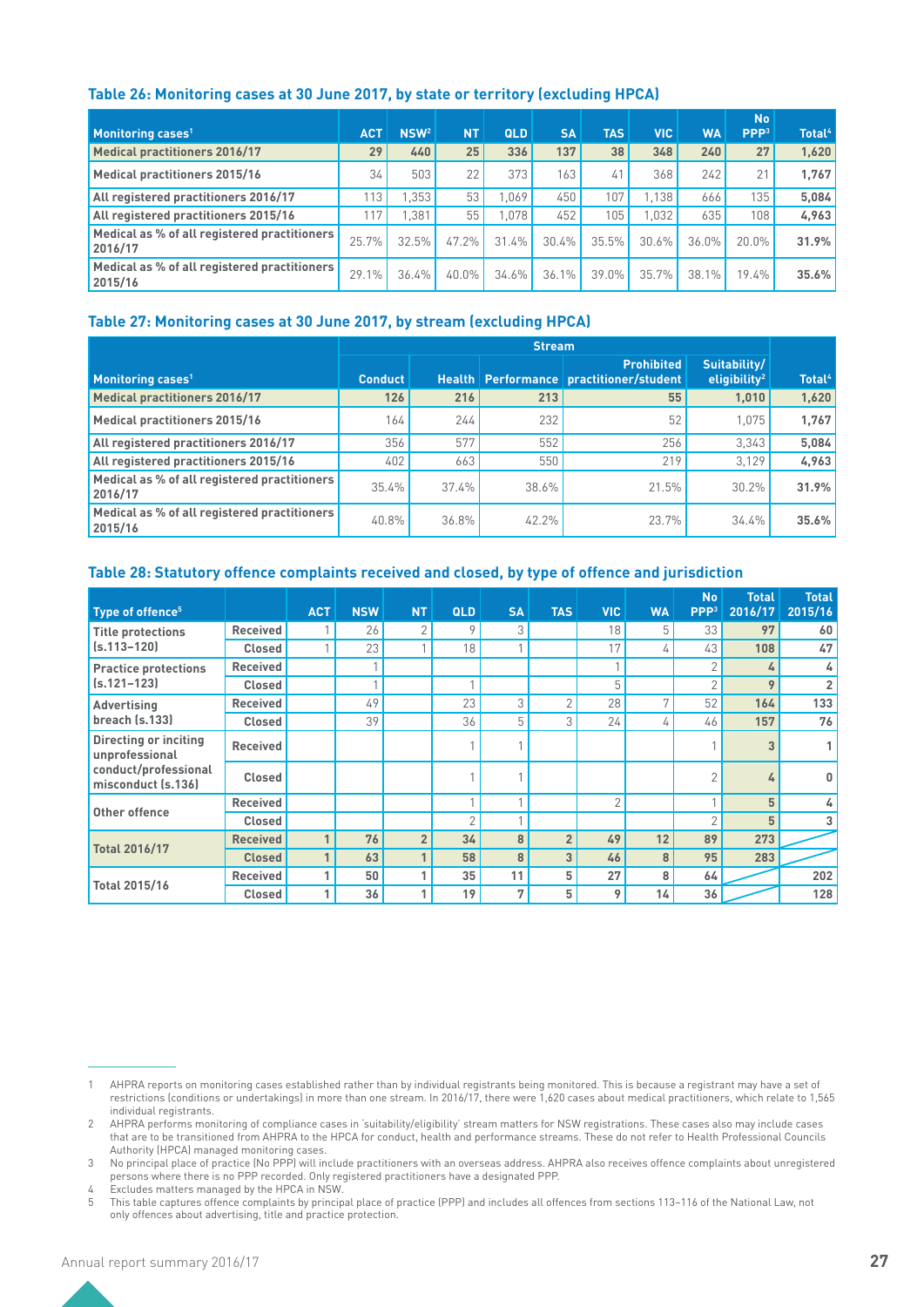# Appendices

# Appendix 1: Structure of the National Board

| National committees of the<br>Medical Board of Australia | <b>State and territory</b><br><b>boards</b> | State and territory/regional committees     |  |
|----------------------------------------------------------|---------------------------------------------|---------------------------------------------|--|
| <b>Finance Committee*</b>                                | All states and<br>territories               | Health Committee in Vic and WA              |  |
|                                                          |                                             | Immediate Action Committees (excluding NSW) |  |
|                                                          |                                             | Notifications Committees (excluding NSW)    |  |
|                                                          |                                             | Registration Committees (all jurisdictions) |  |
|                                                          |                                             | Queensland Triage and Assessment Committee  |  |

*\*See Appendix 3 for member lists in 2016/17*

# Appendix 2: Approved registration standards, codes and guidelines

[Registration standards](http://www.medicalboard.gov.au/Codes-Guidelines-Policies) are submitted for approval by the Australian Health Workforce Ministerial Council (AHWMC) in accordance with the National Law.

[Codes and guidelines](http://www.medicalboard.gov.au/Codes-Guidelines-Policies) are developed and approved by the relevant Board in accordance with the National Law.

Prior to approval, there must be public consultations on the proposed registration standards, codes and guidelines.

Procedures for the development of registration standards, codes and guidelines can be found on [the AHPRA website.](http://www.ahpra.gov.au/Publications/Procedures)

| <b>Registration standard, code or guidelines</b>                                                                                                               | <b>Approved by</b> | Date of approval  | <b>Status</b>               |
|----------------------------------------------------------------------------------------------------------------------------------------------------------------|--------------------|-------------------|-----------------------------|
| Registration standard for limited registration for area<br>of need                                                                                             | AHWMC              | 7 September 2015  | Commenced on 1 July 2016    |
| Registration standard for limited registration for<br>postgraduate training or supervised practice                                                             | AHWMC              | 7 September 2015  | Commenced on 1 July 2016    |
| Registration standard for limited registration for<br>teaching or research                                                                                     | AHWMC              | 7 September 2015  | Commenced on 1 July 2016    |
| Registration standard for limited registration in public<br>interest                                                                                           | AHWMC              | 7 September 2015  | Commenced on 1 July 2016    |
| Registration standard for continuing professional<br>development                                                                                               | <b>AHWMC</b>       | 7 September 2015  | Commenced on 1 October 2016 |
| Registration standard for recency of practice                                                                                                                  | AHWMC              | 7 September 2015  | Commenced on 1 October 2016 |
| Guidelines - Short-term training in a medical specialty<br>for international medical graduates who are not<br>qualified for general or specialist registration | <b>MBA</b>         | 24 September 2014 | Commenced on 1 July 2016    |
| Guidelines for registered medical practitioners who<br>perform cosmetic medical and surgical procedures                                                        | <b>MBA</b>         | 23 March 2016     | Commenced on 1 October 2016 |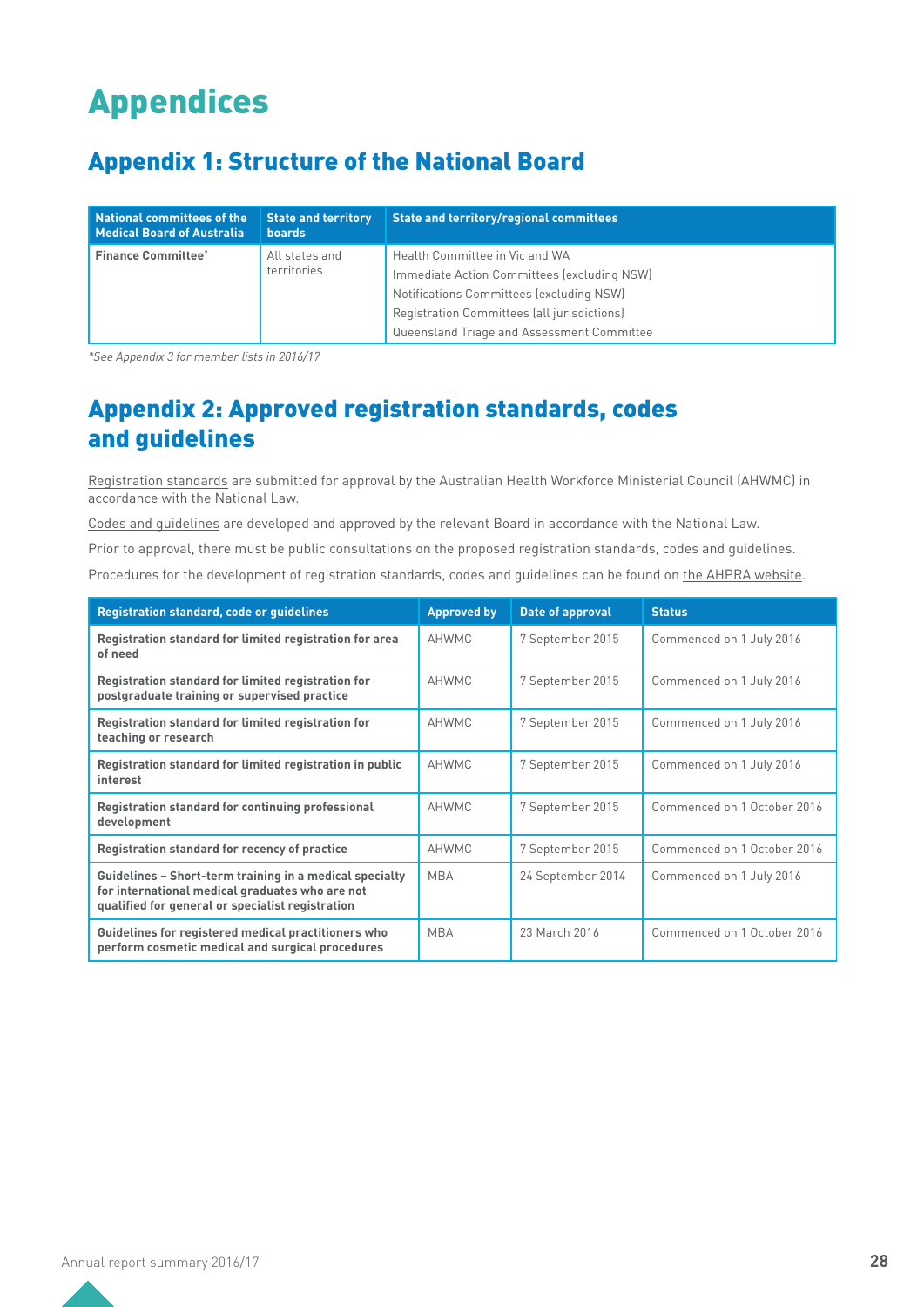# Appendix 3: Board and national committee members in 2016/17

**The Medical Board of Australia values the contribution of our Board and committee members across Australia. Together, we make decisions to protect the public Australia-wide. In 2016/17, we held 27 national Board and committee meetings and 809 state Board and committee meetings. Members of these Boards and committees were as follows:**

### Australian Capital **Territory**

#### **Dr Kerrie Bradbury (Chair)**

Dr Emma Adams Dr Tobias Angstmann Dr Bryan Asman (until 30 June 2017) Ms Vicki Brown Dr Janelle Hamilton Mr Robert Little Mr Donald Malcolmson Professor Peter Warfe

### New South Wales

- **Dr Stephen Adelstein (Chair)**
- Dr Jennifer Davidson Dr Sergio Diez Alvarez Ms Rosemary Kusuma Dr Robyn Napier OAM Dr Mark Nicholls Ms Jebby Phillips Professor Allan Spigelman Mr John Stubbs

### Northern Territory

#### **Dr Charles Kilburn (Chair)**

Mrs Lea Aitken (from 13 July 2016) Mr John Boneham Mrs Julia Christensen (from 13 July 2016) Dr Tamsin Cockayne (from 13 July 2016) Dr Paul Helliwell Mr Garett Hunter (until 19 July 2016) Dr Verushka Krigovsky Dr Hemanshu Patel (from 13 July 2016) Ms Diane Walsh (until 28 Nov  $2016$ Dr Christine Watson

### Queensland

#### **Dr Susan Young (Chair until 12 Dec 2016)**

#### **Dr Susan O'Dwyer (Chair from 13 Dec 2016)**

Dr Cameron Bardsley Dr Patrick Clancy (from 13 Dec  $2016$ Professor William Coman (until 20 July 2016) Ms Christine Gee

Dr Genevieve Goulding (from 31 Aug 2016)

Dr Maria Ho (from 31 Aug 2016) Dr Robert Ivers (from 13 Dec 2016) Mr Gregory McGuire (until 15 Dec 2016) Professor Eleanor Milligan A/Professor David Morgan OAM (until 15 Dec 2016) Ms Megan O'Shannessy (from

31 Aug 2016) Dr Philip Richardson (from 13 Dec 2016) Mr George Seymour (from 13 Dec 2016)

### South Australia

**Professor Anne Tonkin (Chair)** Dr Daniel Cehic Mr Paul Laris Professor Guy Maddern Ms Louise Miller-Frost Dr Rakesh Mohindra Dr Bruce Mugford Dr Lynne Rainey Dr Leslie Stephan Ms Katherine Sullivan Mr Thomas Symonds Dr Mary White

### Tasmania

#### **Dr Andrew Mulcahy (Chair)**

Dr Brian Bowring AM Mr David Brereton Dr Kristen Fitzgerald Dr Fiona Joske Mr Fergus Leicester Ms Leigh Mackey Dr Colin Merridew Dr Phillip Moore Dr Kim Rooney Dr David Saner Mrs Joan Wylie

### Victoria

#### **Dr Peter Dohrmann (Chair)**

Dr Christine Bessell Dr John Carnie PSM Mrs Paula Davey Dr Arya Dissanayake Mr Kevin Ekendahl Ms Jennifer Jaeger Dr William Kelly

A/Professor Abdul Khalid Dr Alison Lilley Dr Debra O'Brien (from 26 August 2016) Mr Simon Phipps Dr Miriam Weisz Dr Bernadette White (until 22 July 2016)

### Western Australia

**Professor Constantine Michael AO (Chair)** Ms Maria Ciffolilli Dr Mark Edwards Dr Daniel Heredia Dr Michael Levitt Dr Michael McComish Professor Kenneth McKenna Professor Stephan Millett Mr John Pintabona Ms Virginia Rivalland Professor Bryant Stokes AM Adjunct Professor Peter Wallace OAM

### Finance Committee

**Ms Prudence Ford (Chair)** Mr Mark Bodycoat A/Professor Stephen Bradshaw AM Dr Joanna Flynn AM Ms Fearn (Michelle) Wright

### National Specialist International Medical Graduate **Committee**

**Dr Joanna Flynn AM (Chair)** Ms Kym Ayscough Dr Terry Brown Dr Peter Dohrmann Mr Robert Embury Mr Ian Frank AM Professor Gavin Frost Dr Patrick Giddings Ms Lynne Gillam (from 29 Mar 2017) Dr Paul Helliwell Dr Fiona Joske Dr Joanne Katsoris Dr Paddy Phillips PSM (until 14 June 2017) Ms Tarja Saastamoinen (until 2 Sept 2016)

Dr Andrew Singer Dr Christine Tippett Ms Patti Warn Dr Richard Willis (until 7 Dec 2016)

### Revalidation Expert Advisory Group

**Professor Elizabeth Farmer (Chair)**

Professor Richard Doherty Dr Robert Herkes Professor Michael Hollands Professor Brian Jolly Professor Katherine Leslie Professor Peter Procopis Professor Pauline Stanton

### Revalidation **Consultative Committee**

#### **Dr Joanna Flynn AM (Chair)**

Dr Claire Blizard Professor Christine Bennett Dr Raymond Blackman Dr Penny Browne Ms Samantha Clausen Professor Michael Cleary Ms Darlene Cox Dr Grant Davies Ms Sue Dawson Professor Elizabeth Farmer Professor Michael Harrison Dr Paul Helliwell Professor Malcolm Hopwood Professor Robyn Langham Dr Linda MacPherson Dr Gino Pecoraro Dr John Sammut Professor Napier Thomson AM Ms Helen Townley Ms Patricia Warn

Annual report summary 2016/17 **29**

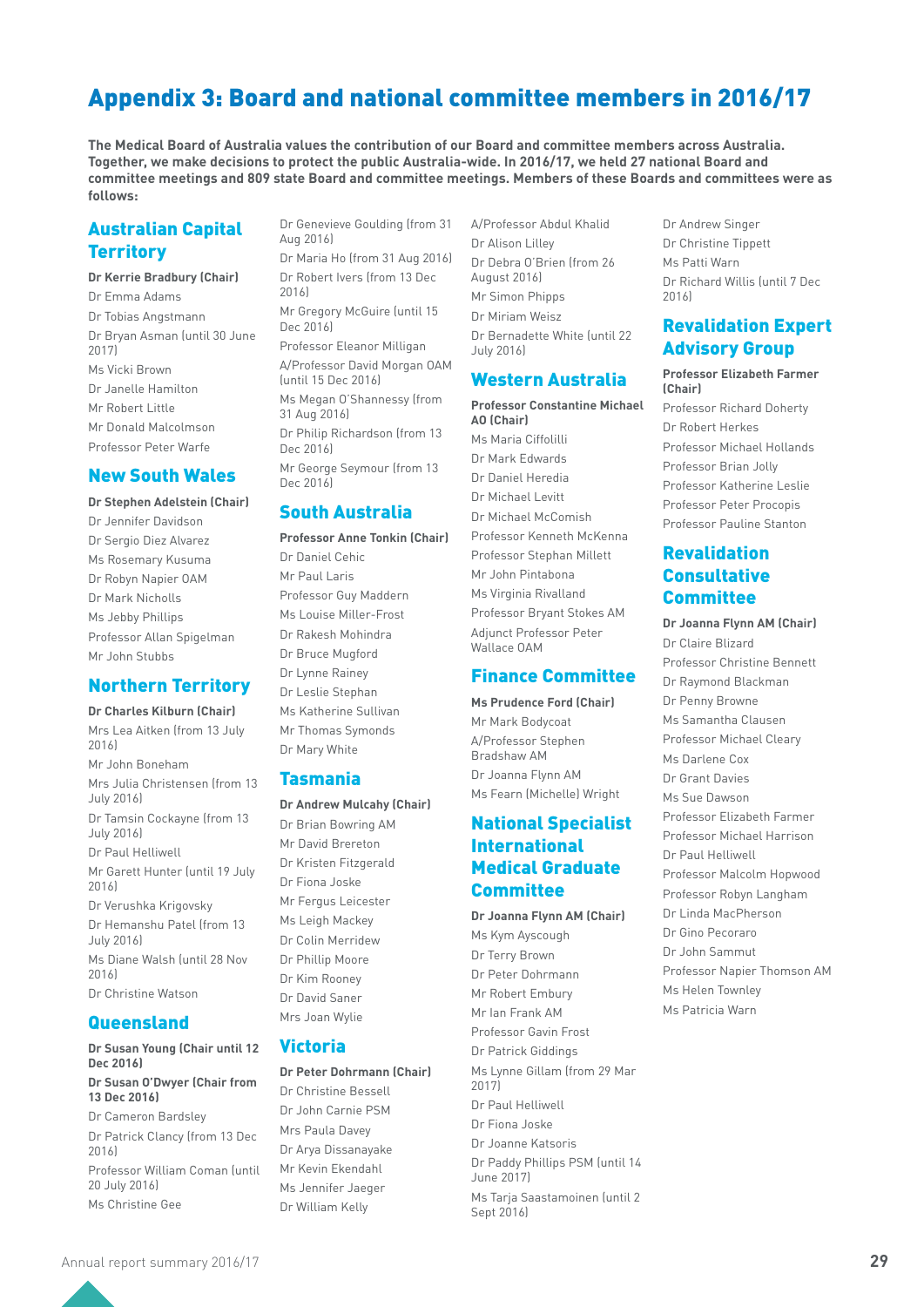### The Medical Board of Australia: [www.medicalboard.gov.au](http://www.medicalboard.gov.au)

#### **Phone**

Within Australia, call **1300 419 495**  From outside Australia, call **+61 3 9275 9009**  Opening hours: Monday to Friday 9:00am–5:00pm (Australian Eastern Standard Time)

### **Published**

#### **Australian Health Practitioner Regulation Agency**

Melbourne, December 2017

For more information about AHPRA and the National Boards' work in 2016/17, please see the annual report, available from the [AHPRA website.](http://www.ahpra.gov.au/annualreport/2017/)

### Useful links

Register of practitioners: [www.ahpra.gov.au/registration/registers-of-practitioners](http://www.ahpra.gov.au/registration/registers-of-practitioners) Complaints portal: [www.ahpra.gov.au/About-AHPRA/Complaints](http://www.ahpra.gov.au/About-AHPRA/Complaints) Court and tribunal outcomes: [www.ahpra.gov.au/Publications/Tribunal-Decisions](http://www.ahpra.gov.au/Publications/Tribunal-Decisions) National restrictions library: [www.ahpra.gov.au/Registration/Monitoring-and-compliance/National-Restrictions-Library](http://www.ahpra.gov.au/Registration/Monitoring-and-compliance/National-Restrictions-Library)

### Follow us on social media

[twitter.com/AHPRA](http://twitter.com/AHPRA) [www.facebook.com/ahpra.gov.au](http://www.facebook.com/ahpra.gov.au) Search for [AHPRA](https://www.linkedin.com/company/648146/) on [YouTube](https://www.youtube.com/channel/UCtswdaCOff5CIv1ijDY9ffw) and [LinkedIn](https://www.linkedin.com/company/648146/)